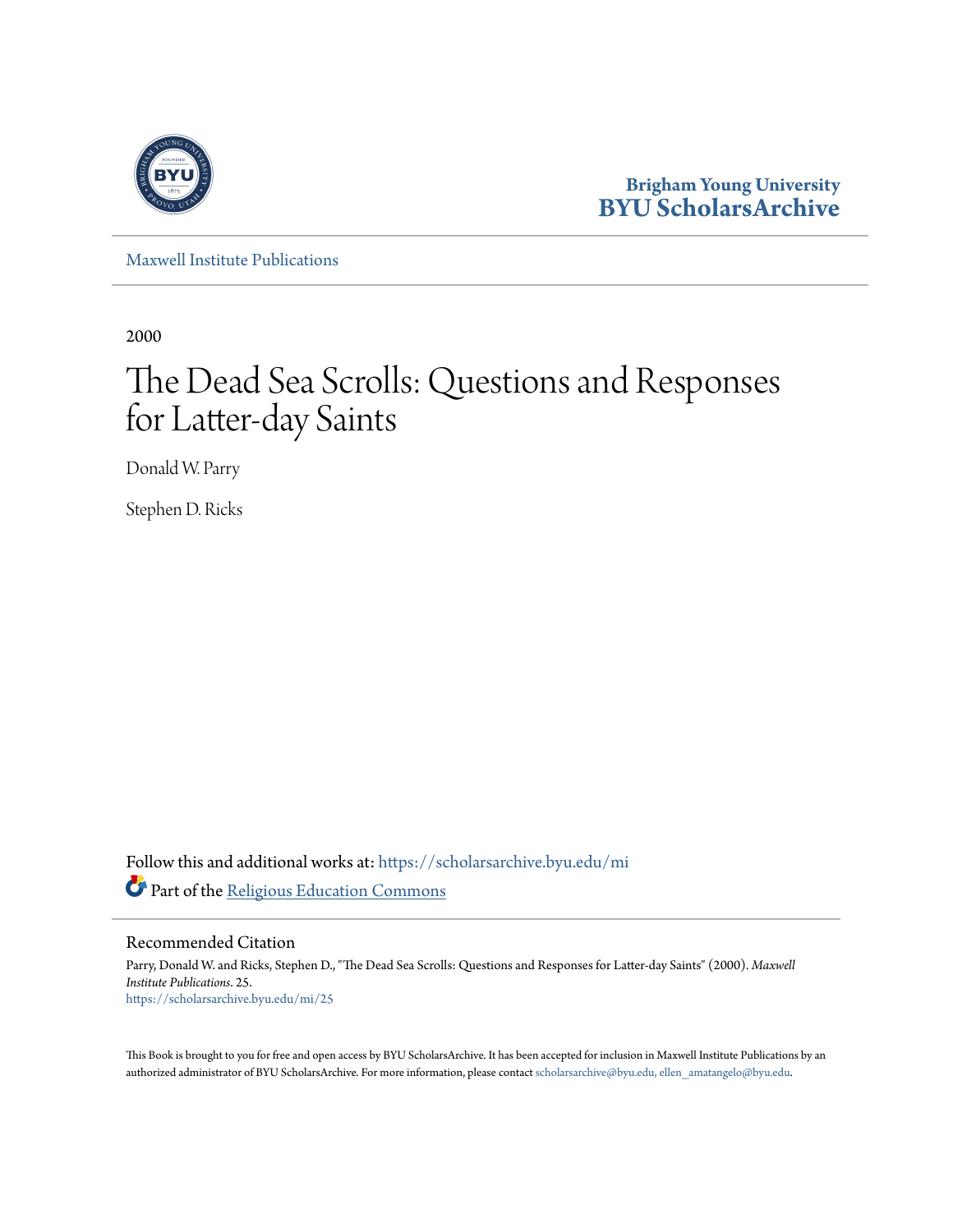# Preface

What is the *Copper Scroll*? Do the Dead Sea Scrolls contain lost books of the Bible? Did John the Baptist study with the people of Qumran? What is the *Temple Scroll*? What about DNA research and the scrolls?

We have responded to scores of such questions on many occasions—while teaching graduate seminars and Hebrew courses at Brigham Young University, presenting papers at professional symposia, and speaking to various lay audiences. These settings are always positive experiences for us, particularly because they reveal that the general membership of the Church of Jesus Christ of Latter-day Saints has a deep interest in the scrolls and other writings from the ancient world.

The nonbiblical Dead Sea Scrolls are of great import because they shed much light on the cultural, religious, and political position of some of the Jews who lived shortly before and during the time of Jesus Christ. The biblical scrolls and the scrolls that have biblical themes are of even greater significance because they present valuable information regarding the ancient world and the way that the Old Testament was preserved, copied, and transmitted through the ages.

Latter-day Saints willrecognize many truths in the scrolls. Even so, the scrolls should be approached with the same caution that the Lord revealed concerning those who read the Apocrypha: "There are many things contained therein that are true . . . ; there are many things contained therein that are not true. . . . Therefore, whoso readeth it, let him understand, forthe Spirit manifesteth truth; . . . and whoso receiveth not by the Spirit, cannot be benefited" (Doctrine and Covenants  $91:1-2, 4, 6$ ).

This small volume, inspired by Joseph A. Fitzmyer's book *Responses to 101 Questions on the Dead Sea Scrolls*, 1 gathers information on seventy such questions into a single work. While many of the questions we respond to are ones that Latter-day Saints have asked us, we also selected questions that will be of furtherinterest to them. We added still more questions in order to balance our goal of addressing Latter-day Saints with the need for adequate coverage of the scrolls in general. In any case, because we wrote this book with an LDS audience foremost in mind, many of our responses treat themes of particular interest to Latter-day Saints (e.g., baptism, prophecy, premortal life, and the plan of salvation), include LDS terminology, and refer to LDS scripture.

Our brief volume does not attempt to touch upon all aspects of the Dead Sea Scrolls, nor does it attempt to be comprehensive in its treatment of selected topics. Rather, we have prepared this book with the needs of the general reader foremost in mind. We have included various illustrations so that the reader can visualize the scrolls, the caves where they were discovered, and the ruins of Qumran, among other points of interest. Because we have kept endnote citations to a minimum, readers desiring additional information on the scrolls are encouraged to consult the select bibliography found in the final response of this book.

Our preparation of this volume does not imply a historical or theological connection between the beliefs of the people of Qumran and Latter-day Saints. Numerous similarities exist between any two religious groups, but there are also differences—and the differences often are more consequential than the similarities. While we may see several similarities between Latter-day Saints and the writers of the Dead Sea Scrolls, we also see equally interesting similarities between the latter group and religious groups of other historical periods and locales. There are actually far more differences between the Qumranites and the Latter-day Saints than there are similarities.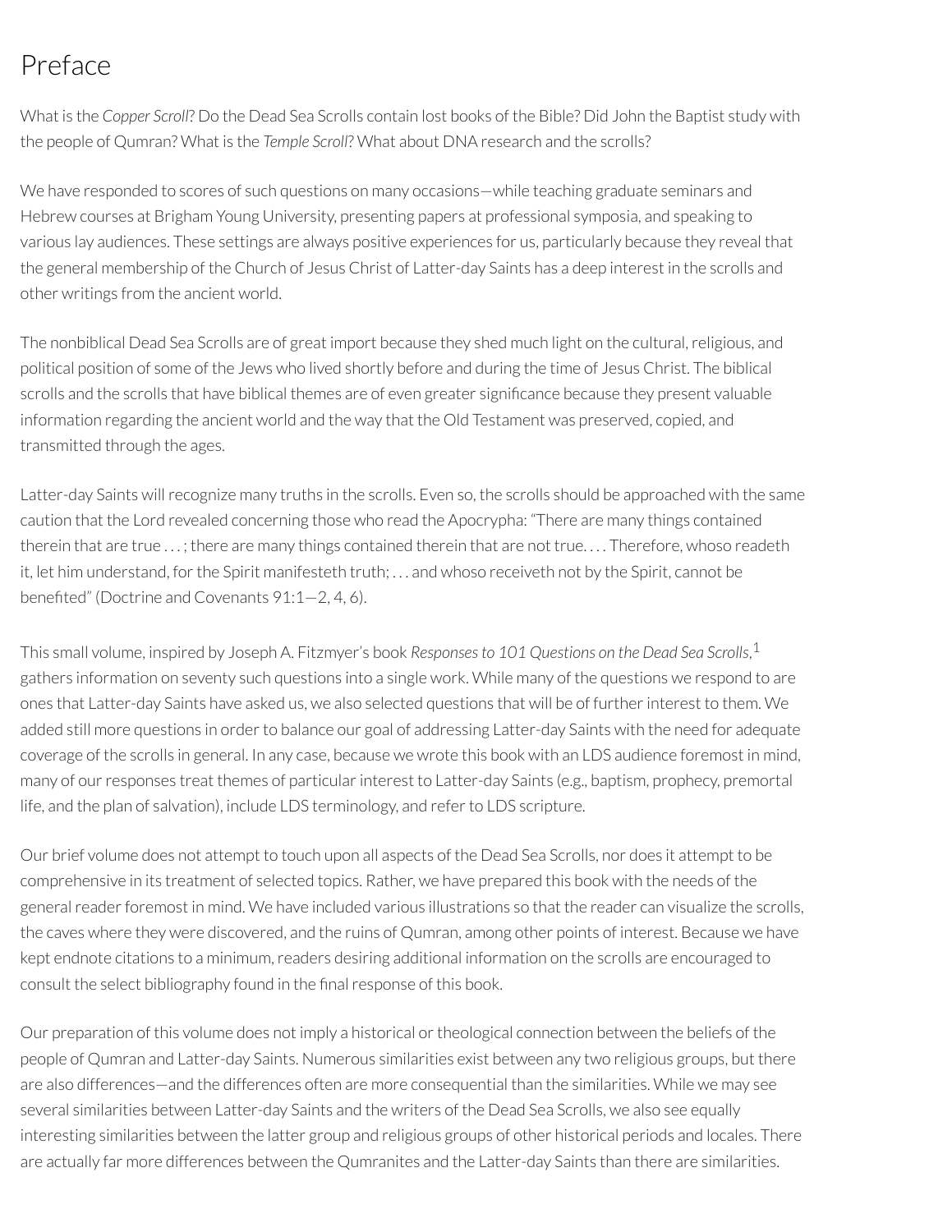We have tried to avoid subjects of scholarly controversy. For instance, we do not attempt to settle the issue of who —Essenes, Sadducees, another Jewish group?—owned or possessed the scrolls and later hid them in the caves near Qumran. We have also tried to avoid the sensationalism and gratuitous comparisons between Latter-day Saints and the Qumran people that have marred many publications and public presentations on the scrolls. The Dead Sea Scrolls are sensational enough without such embellishments; they stand on their own as being the greatest manuscript discovery of the twentieth century.

With few exceptions, we have used the translation of the Dead Sea Scrolls by Geza Vermes, *The Complete Dead Sea Scrollsin English* (New York: Penguin, 1997), which is responsibly prepared, accepted by the scholarly community, and readily available in libraries and bookstores. Scroll translations included in our book were drawn from Vermes's work unless otherwise noted.

We would like to thank the many people who have so ably assisted us in preparing this volume. Jeanette Miller helped us with research and work on early drafts of some of the responses. Gaye Strathearn and Dana M. Pike of the Department of Ancient Scripture at Brigham Young University and Alison V. P. Coutts of the Foundation for Ancient Research and Mormon Studies at BYU reviewed the early manuscript and offered helpful comments. We also thank Don L. Brugger of FARMS for his careful and sensitive editing and for his very considerable insight in guiding the book through to completion. Other FARMS associates competently performed additional tasks: Whitney Fox and K. Laura Sommer checked the sources; Stephanie Christensen, Alison V. P. Coutts, Paula W. Hicken, and Sandra A. Thorne proofread the edited manuscript; and Mary Mahan designed and typeset the book. The cover concept and design are the commendable work of J. Scott Knudsen. To all of these we express our heartfelt thanks.

#### *Note*

1. Joseph A. Fitzmyer, *Responsesto 101 Questions on the Dead Sea Scrolls*(New York: Paulist Press, 1992).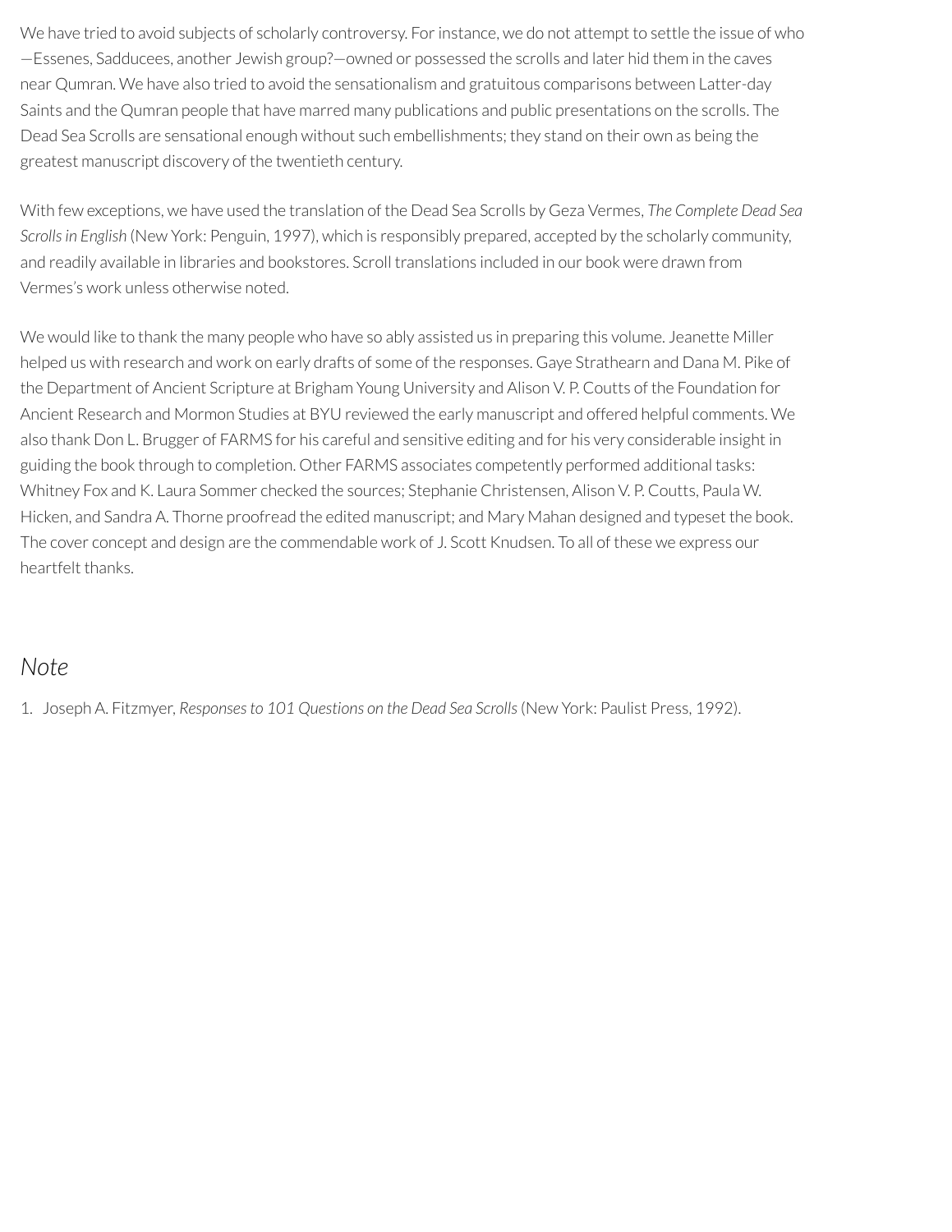# Part I: Description, Discovery, and Disposition of the Dead Sea Scrolls

## *1. What are the Dead Sea Scrolls?*

The Dead Sea Scrolls comprise a collection of several hundred texts discovered between the years 1947 and 1956 in eleven caves nearthe northwest shore of the Dead Sea. These scrolls are believed to have belonged to a Jewish community of Essenes (see questions 6 and 67) who lived in nearby Qumran (see question 4). However, numerous texts discovered in otherlocations in the Judean desert, such as Wadi Murabba'at, Masada, Nahal Hever, Khirbet Mird, Nahal Mishmar, and Wadi ed-Daliyeh, are also called Dead Sea Scrolls.

The great majority of scrolls are written in Hebrew on animal skins or papyrus. The scrolls form a signicant body of literature, both secular and religious, that originated during the Second Temple period of Judaism (about 250 BC—AD 70). Unfortunately, most of the scrolls are fragmentary, having been damaged over the centuries by the natural elements and, as it appears in some cases, by individuals who trampled them underfoot.

## *2. How were the scrolls discovered?*

In 1947 (some accounts say 1945) Muhammad ed-Dhib ("Muhammad the Wolf"), a young Arab boy of the Ta'amireh Bedouin tribe, was walking in the hills northwest of the Dead Sea, possibly in search of a stray goat, when he discovered a small cave opening and tossed small stones inside. The first stone struck something and made a plinking sound; the second stone resulted in a crash that sent the boy scurrying down the hill in terror of *jinn*, local spirits that were said to inhabit waste places in the wilderness.

The following day Muhammad, regaining his courage and returning with a companion, possibly his cousin Muhammad Jum'a, succeeded in penetrating the tiny opening to the cave now known as Cave 1. There he discovered a cache of clay jars, some of which contained several scrolls in a near-perfect state of preservation. He returned with several scrolls that were eventually passed on, through middlemen, to scholars who identified the scrolls as Jewish and dating to around the time of Christ. In more recent years, Muhammad ed-Dhib, who lived in Bethlehem until his recent death, stated that he was searching for hidden treasure, not looking forlost goats, and that it may not have been 1947, but perhaps months, even a year ortwo, earlier when he made his initial discovery of the scrolls. 2

## *3. Where were the scrolls discovered?*

The Dead Sea Scrolls were discovered in eleven caves north and south of an ancient site called Qumran. Besides the manuscripts discovered in Cave 1, ancient writings were discovered in ten additional caves in subsequent years. Archaeologists were responsible for finding two of these caves (Caves 3 and 5), workmen at the Qumran site found four more (Caves 7, 8, 9, and 10), and the Ta'amireh tribesmen, who according to Dead Sea Scrolls scholar Geza Vermes often "succeeded in outwitting their professional rivals,"<sup>3</sup> discovered Caves 2, 4, 6, and 11. Since 1947 other texts and documents dating from the same era as the Dead Sea Scrolls (250 BC-AD 70) have been found in otherlocations nearthe Dead Sea, including Wadi Murabba'at, Masada, Nahal Hever, Khirbet Mird, Nahal Mishmar, and Wadi ed-Daliyeh.

## *4. What is Qumran?*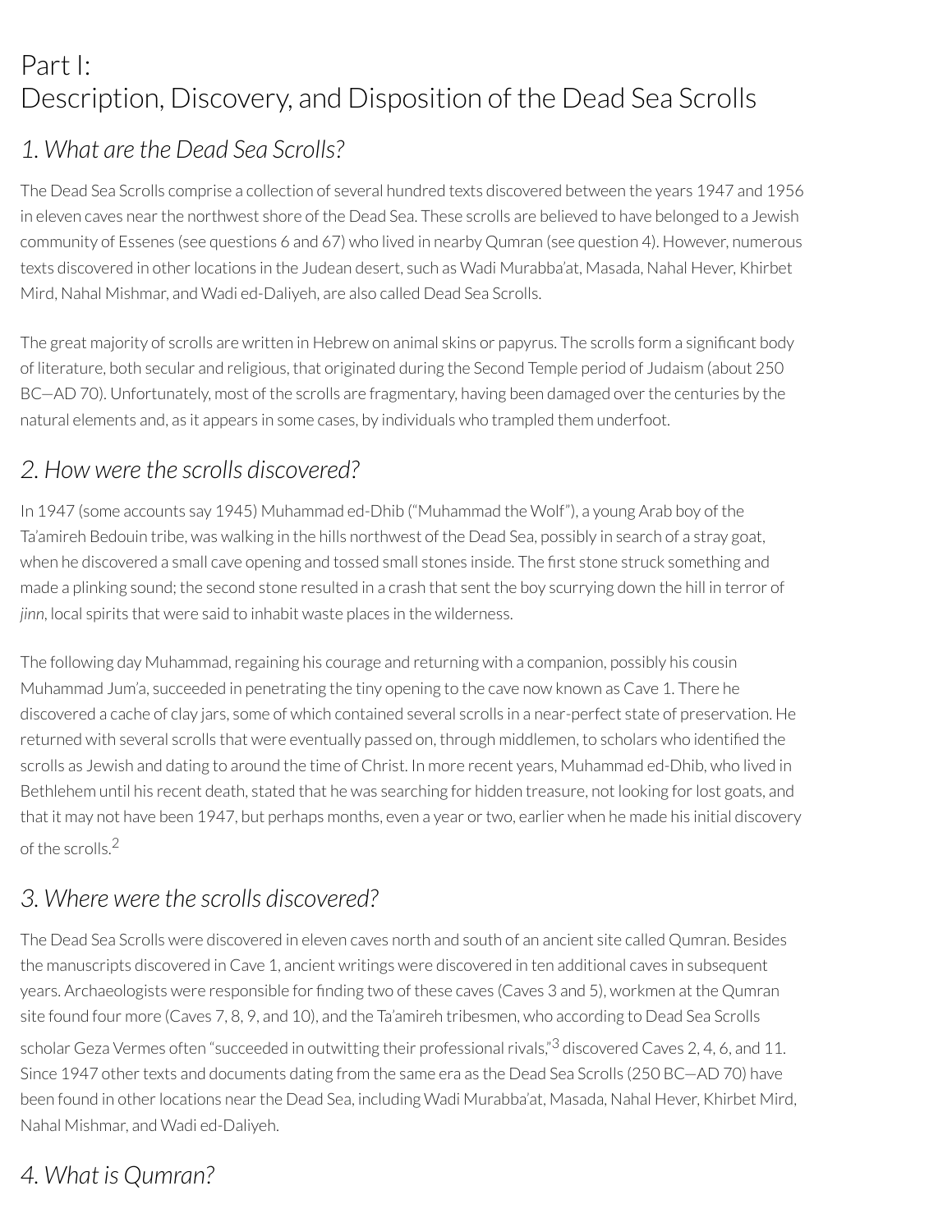Qumran is the Arabic name forthe area including Wadi Qumran and Khirbet Qumran, located one kilometer inland from the northwestern side of the Dead Sea. (The term *wadi* is Arabic for a "[dried-up] river bed"; *khirba/beh/bet* is Arabic for a "[site of]ruins.") <sup>4</sup> Wadi Qumran runs to the south of a high plateau on which is located Khirbet Qumran. Some of the caves are located along cliffs on the north side of the wadi at the southern edge of Khirbet Qumran, while others are found about a kilometer north of Khirbet Qumran.

Different theories concerning Khirbet Qumran's original use have been proposed. Before Roland de Vaux excavated the site of Khirbet Qumran in 1951, the generally accepted view was that it had been an old Roman fortress. <sup>5</sup> The most widely accepted theory today, one proposed by de Vaux, is that the central building was used as a community center for a Jewish religious group. In the building complex, places have been found for dining, ritual washing, and the transcribing of scrolls. 6

According to most scholars, the inhabitants of Qumran probably did not dwell in the complex of buildings but, rather, resided in nearby caves, as evidenced by more than two dozen caves examined by archaeologists and found to contain signs of habitation.

The size of the cemetery located nearthe ruins and other archaeological evidence indicate that the community at Qumran may have numbered from 150 to 300 individuals at any one time. The building complex there appears to have first been built about 140 BC, and its final destruction dates to about AD 68.<sup>7</sup> In 140 BC, when the community settled at Qumran, the building complex was much smallerin size. However, some decades laterthe complex was enlarged, and the community continued to grow until 31 BC. The historian Josephus recorded that there was a large earthquake in Palestine at that time, and archaeological evidence shows that an earthquake and fire caused the first destruction of the community. There is some debate about when the area was reoccupied, but the latest date was probably around 4 BC.

### *5. What types of texts were discovered among the scrolls?*

The scrolls, most of which are fragmentary, belong to a variety of text types, including the following:

*1. Books of the Hebrew Bible* (the Christian Old Testament). These books include Genesis, Exodus, 1 and 2 Samuel, Isaiah, and Malachi, to name a few. The fragmentary remains of every book of the Hebrew Bible except the book of Esther have been discovered among the scrolls.

*2. Aramaic translations of the Hebrew Bible.* Aramaic is a Northwest Semitic language similarto Hebrew. In the centuries before and shortly after the ministry of Christ, many Jews used Aramaic as their primary language. Jews translated the Old Testament from Hebrew into Aramaic so they could continue to read and study it. Parts of the books of Job, Leviticus, and other biblical books written in Aramaic have been discovered among the scrolls.

*3. Tephillin* and Mezuzot. *tephillin* (singular*tephillah*), also called phylacteries (see Matthew 23:5), are small boxes (made of a variety of woods or metals) attached to cords that are bound to the head and left arm. Within the boxes are very small parchments containing verses from the books of Exodus and Deuteronomy (usually including Exodus 13:1—16 and Deuteronomy 6:4—6; 11:13—21). The idea of *tephillin* originated from Deuteronomy 6:8: "Thou shalt bind them [certain words of the Lord] for a sign upon thine hand, and they shall be as frontlets between thine eyes." Even today the *tephillin* are used by orthodox Jews during prayers. Approximately thirty *tephillin* texts have been found in the Qumran caves.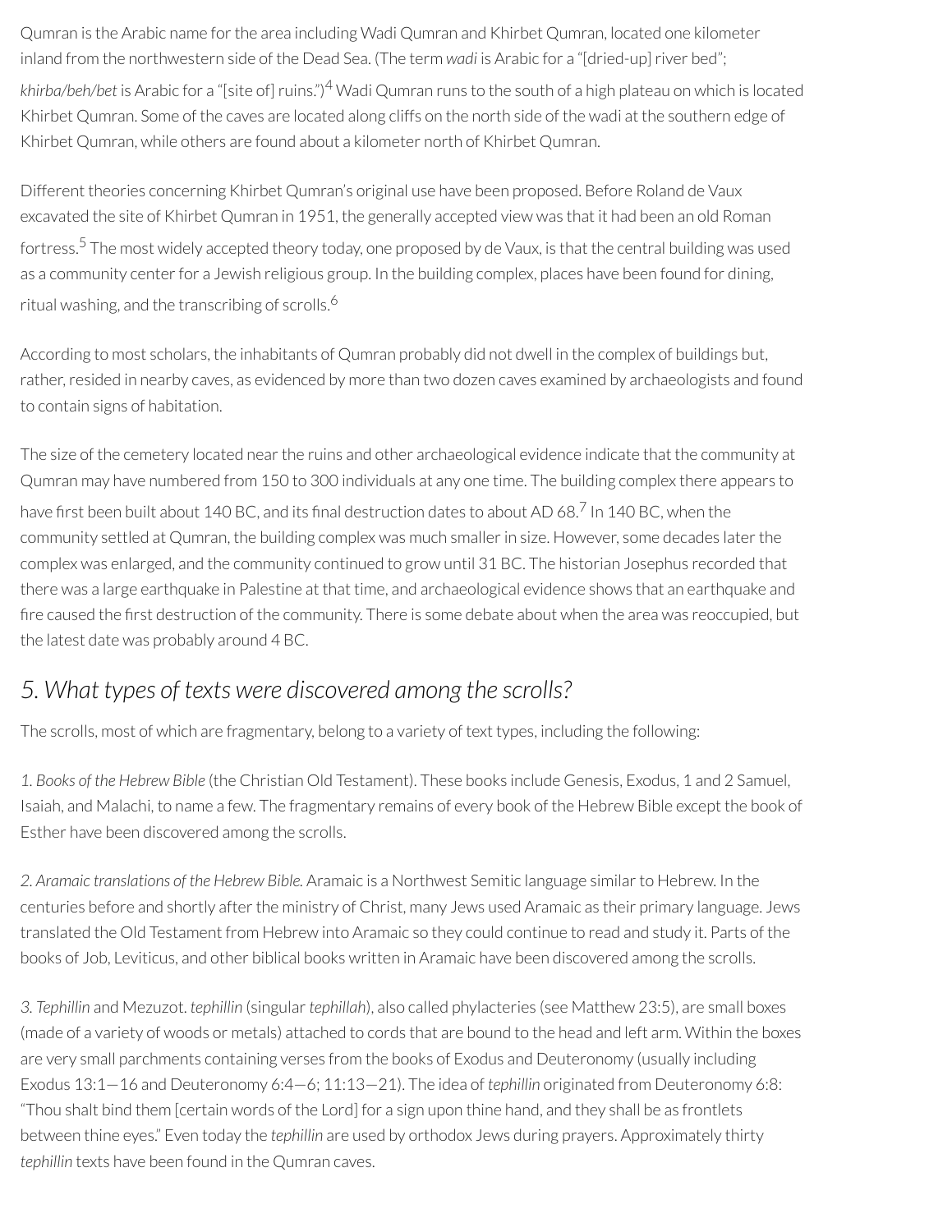*Mezuzot* (singular *mezuzah*) are small boxes or containers attached to the right side of the doorpost of a house. Each box contains a parchment with passages from Deuteronomy (usually Deuteronomy 6:4—6 and 11:13—21). The tradition of *mezuzot* arose from the command in Deuteronomy 6:9: "Thou shalt write them upon the posts of thy house, and on thy gates." The caves of Qumran have yielded eight *mezuzot* texts.

*4. Biblical commentaries.* Several scrolls comprise commentaries that explain books in the Old Testament. Commentaries on the books of Psalms, Isaiah, Hosea, Micah, Nahum, Habakkuk, Zephaniah, and Malachi have been discovered among the scrolls.

*5. Apocryphal writings.* The term *apocrypha* originally meant "hidden" or"secret" and pertains to religious books that, for a number of reasons, were not included in the Hebrew Bible.<sup>8</sup> Several apocryphal books have been discovered among the Dead Sea Scrolls, including Tobit, Sirach (also called Ecclesiasticus), and Letter of Jeremiah.

Doctrine and Covenants 91:1—2 provides guidelines on how to approach apocryphal writings. The statement concerns *the* Apocrypha (i.e., those books found in the Catholic Old Testament—such as Judith, 1 and 2 Maccabees, Susanna, and Bel and the Dragon—that are not in the Protestant Old Testament): "Verily, thus saith the Lord unto you concerning the Apocrypha—There are many things contained therein that are true, and it is mostly translated correctly; there are many things contained therein that are not true, which are interpolations by the hands of men."

*6. Pseudepigraphic writings.* The term *pseudepigrapha* is a Greek term meaning "falsely attributed writings," or writings of questionable authorship that purport to be written by certain biblical heroes and prophets (such as Enoch, Noah, Isaiah, Abraham, Isaac, and Joseph). These writings, popular among the Qumran people and other Jews of their day, present concepts regarding the prophetic, historical, political, cultural, and religious status of institutions of the period. Pseudepigraphic writings found among the scrolls include the *Book of Enoch*, the *Book of Noah*, the *Testament of Amram*, the *Samuel Apocryphon*, *Second Ezekiel*, *Para-Danielic Writings*, *Jubilees*, *Pseudo-Moses*, and the *Testament of Levi*.

*7. Writingsfor worship.* Many texts concern the worship practices of the Qumran people, providing information about prayers, blessings, hymns, and rituals. These texts are called *Benedictions, Purication Ritual, Prayer or Hymn Celebrating the Morning and the Evening, Thanksgiving Hymns, Daily Prayers, Blessings, Prayersfor Festivals,* and *Bless, My Soul*. Unfortunately, most of the texts are incomplete, as only scroll fragments remain.

*8. Legal documents.* The Qumran caves yielded a number ofreligious legal texts that describe rules and regulations belonging to the Qumran community. These texts include the *Damascus Document*, the *Community Rule*, the *Temple Scroll*, and *Some Observances of the Law* (also known as *4QMMT*).

*9. Businessrecords.* Few in number, business records among the scrolls reveal accounts of money and grain, the sale of property, and records pertaining to debt.

*10. The Copper Scroll.* This unique text contains a record of supposed treasures that were hidden in various locations throughout ancient Palestine.

*11. Writingsfocusing on the last days.* Describing events associated with the end of time, these religious texts are titled the *War Scroll, Words of the Archangel Michael,* and the *New Jerusalem*.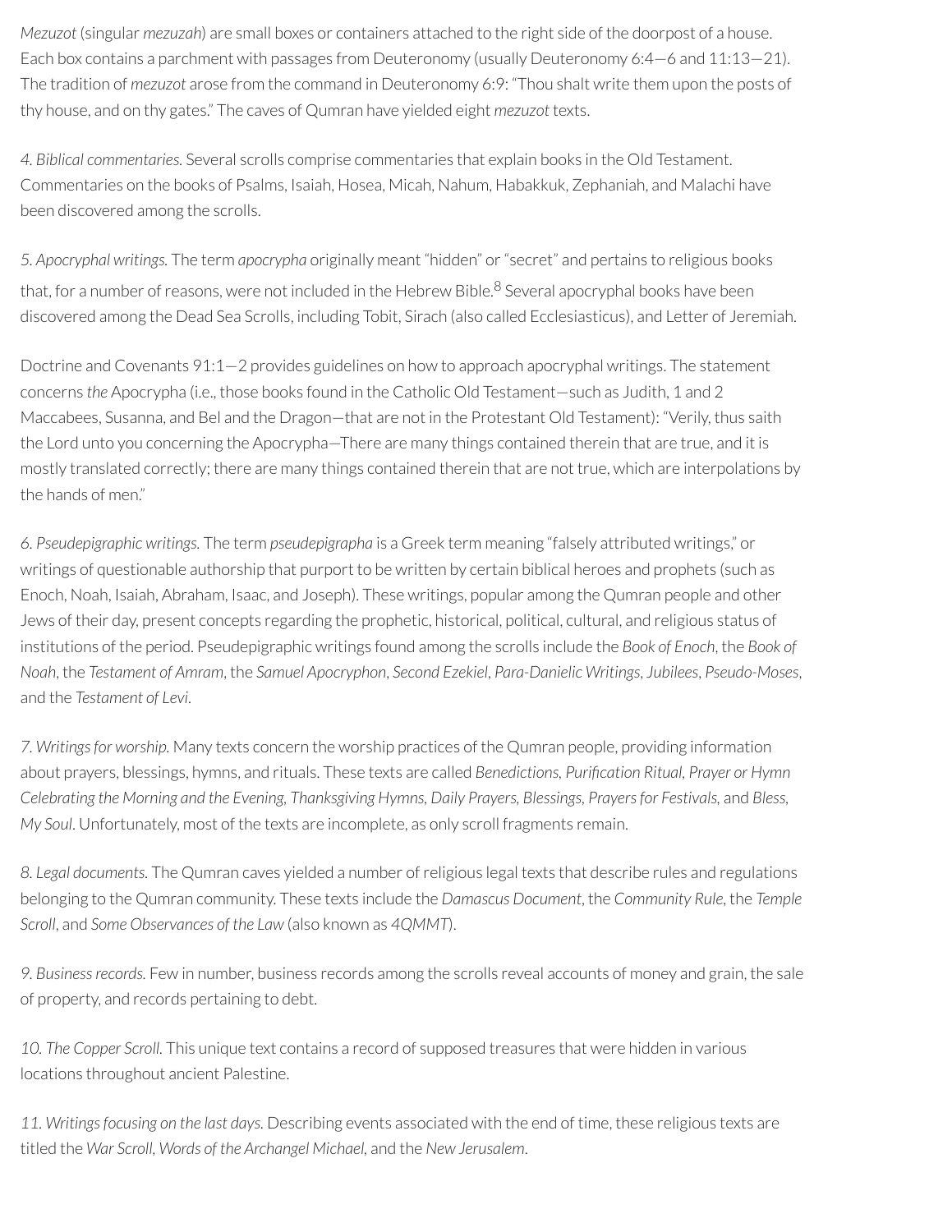*12. Poetic compositions and wisdom literature.* Many poems pertaining to the study and obtaining of wisdom were discovered among the scrolls, including *The Seductress, Exhortation to Seek Wisdom, Parable of the Tree, Beatitudes, Noncanonical Psalms, Thanksgiving Hymns,* and *Lamentations*.

*13. Calendrical texts.* These writings deal with the calendar used by the Qumran people. They are named *Phases of the Moon, Calendars of Priestly Courses, Calendric Signs,* and *Horoscopes or Astrological Physiognomies*.

#### *6. Who wrote or possessed the Qumran texts?*

Josephus, a first-century-AD Jewish military leader and historian, describes a variety of Jewish groups who were active in the last centuries BC and the first centuries AD, including the Boethusians, Essenes, Pharisees, Sadducees, and Zealots. From contemporary and near-contemporary accounts of the beliefs and practices of these communities, scholars have noted similarities between descriptions of these groups and the writings in the Dead Sea Scrolls. Two groups in particular have received attention in this regard: the Sadducees and the Essenes.

A few scholars believe that the writers of the Dead Sea Scrolls were Sadducees or proto-Sadduccees. This judgment is based mostly on material found in a document among the scrolls now known as *Some Observances of the Law* (*4QMMT*). However, other scholars have noted that the points of comparison are not particularly strong. 9

Most scholars agree that the writers and owners of the scrolls were Essenes. This conclusion is based on comparing the scrolls with statements made by Josephus and others. Dead Sea Scrolls scholar Todd Beallrecently published a book that takes this approach. Although he found in the writings of Josephus six statements about the Essenes that are apparently at odds with ideas in the Qumran scrolls, he also found twenty-six other statements by Josephus that are parallel to Qumranite beliefs and practices.<sup>10</sup> For example, Josephus made the following observations concerning the Essenes: 11

#### 1. They must be Jews by birth.

- 2. They "despise riches and their sharing of goods is admirable; there is not found among them any one who has greater wealth than another. For it is a law that those entering the group transfer their property to the order; consequently, among them all there appears neither abject poverty nor superabundance of wealth, but the possessions of each are mingled together, and there is, as among brothers, one property common to all."<sup>12</sup>
- 3. They replace neither clothing nor sandals.
- 4. They avoid spitting.
- 5. They always dress in white.

All five of these statements accord with similar statements set forth in the Qumran sectarian writings.

Furthermore, Pliny the Elder, a Roman scholar and scientist, made the following statement regarding the Essenes:

To the west [of the Dead Sea] the Essenes have put the necessary distance between themselves and the insalubrious shore. They are a people unique of its kind and admirable beyond all others in the whole world without women and renouncing love entirely, without money, and having for company only the palm trees. Owing to the throng of newcomers, this people is daily re-born in equal number; indeed, those whom, wearied by the fluctuations of fortune, life leads to adopt their customs, stream in in great numbers. Thus, unbelievable though this may seem, for thousands of centuries a race has existed which is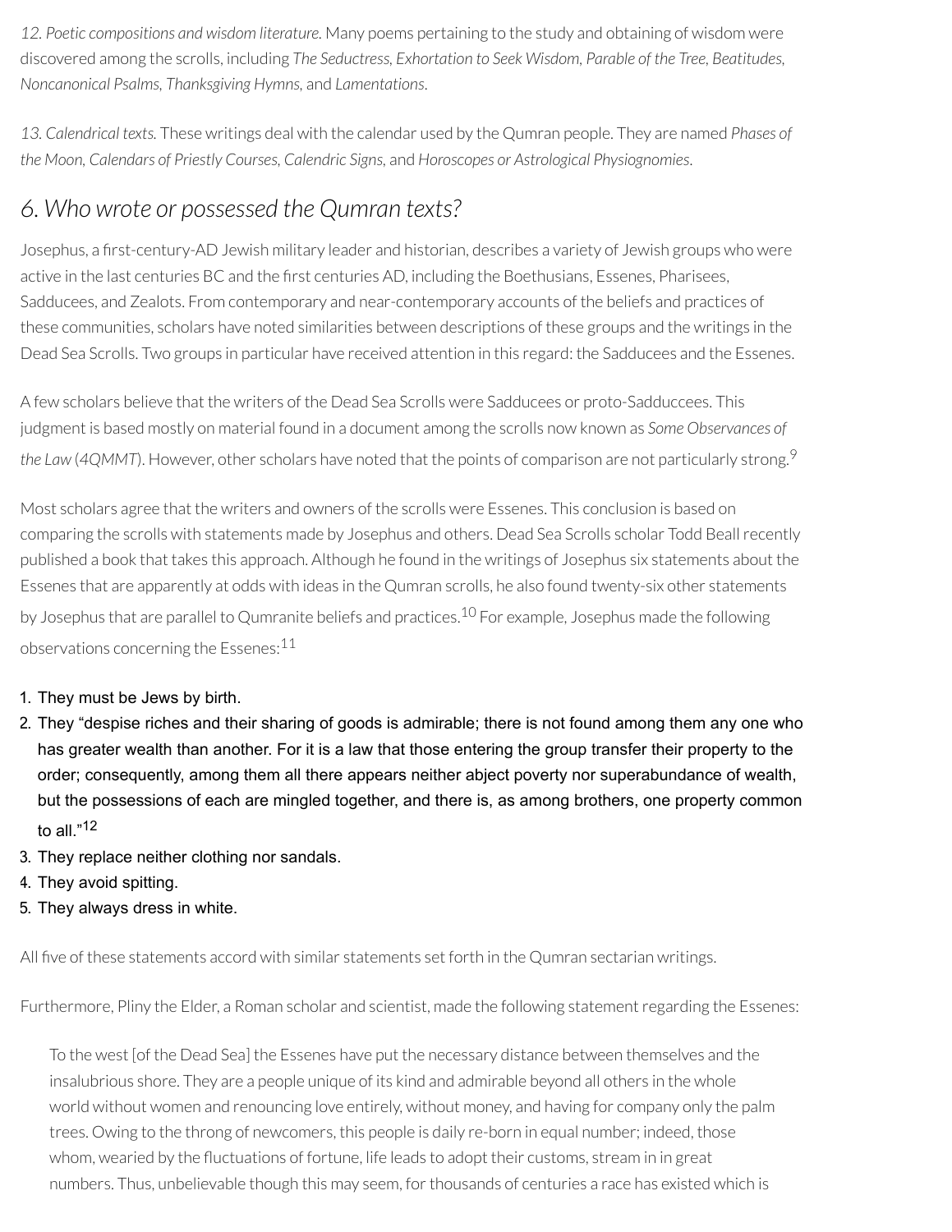eternal yet into which no one is born: so fruitful for them is the repentance which others feel for their past lives! 13

Although this brief passage by Pliny contains some factual or historical errors, its details about the Essenes parallel ideas found in the scrolls: renouncing money, experiencing an increase in converts, and the long existence of the group. Also, Pliny's statement places the Essenes' geographical location at or near Qumran. However, Pliny's comments can still be interpreted in more than one way, making positive identification of the inhabitants of Qumran nearly impossible.

### *7. When were the scrolls written or copied?*

Scholars generally agree that the scrolls were written or copied between the years 250 BC and AD 70. This calculation is based on four scientific methods:

*1. Paleographic analysis.* Paleography is the science of deciphering ancient writing styles. After a careful examination of the way that the scrolls' Hebrew characters were written by the scribes, Professor Frank Moore Cross of Harvard University placed the scrolls in three time periods: the Archaic period (250—150 BC), the Hasmonean period (150–30 BC), and the Herodian period (30 BC–AD 68/70).<sup>14</sup>

2. Accelerator Mass Spectrometry (AMS). This method of dating the scrolls is similar to the carbon-14 dating system. Of the eight scrolls tested by AMS, seven agree generally with their paleographic dating.<sup>15</sup>

*3. Archaeological discoveries*. Archaeologists have found pottery and coins in many of the caves in which the scrolls were found. The pottery and coins can often be dated to a specific time period.

*4. Historical allusions.* On rare occasions the scrolls allude to events or characters of known dates in the historical record.

### *8. Why are the scrollsso important?*

The scrolls have been called the most important manuscript find of this century because they have greatly increased our knowledge of the Hebrew Bible, Second Temple Judaism (450 BC—AD 70), the Hebrew language, and various religious texts. The scrolls have attracted so much attention that more than seven thousand books, articles, dissertations, and other writings, as well as television documentaries and news stories, have focused on them. Also, new academic journals have appeared that are dedicated to the study of the scrolls, and participants in professional conferences discuss their value.

The scrolls significantly enhance scholarly research in many areas, including the following:

- 1. Ancient writing and scribal practices
- 2. How words were spelled anciently
- 3. Different handwriting styles
- 4. Old Testament studies, including the history and transmission of the biblical text and variant readings in the text
- 5. The making of ancient scrolls from leather or papyrus
- 6. Linguistic studies in the languages of Hebrew and Aramaic
- 7. Apocryphal and pseudepigraphic studies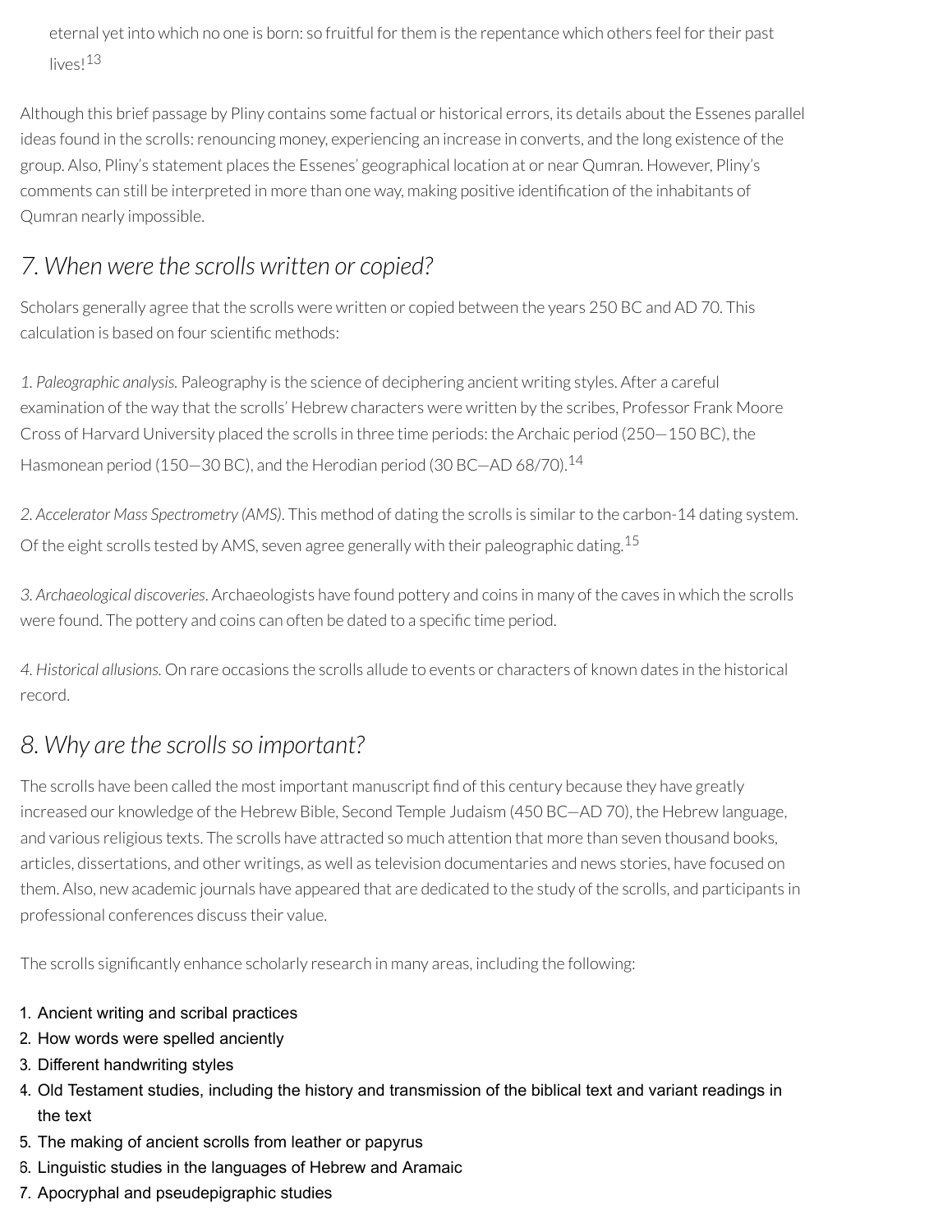- 8. Religious groups and their ideas within Palestinian Judaism
- 9. Ancient methods of biblical interpretation
- 0. The history of Jewish groups from 250 BC to AD 70
- 1. Background studies of the pre-Christian era

## *9. In what language were the scrolls written?*

The majority of the scrolls, biblical and nonbiblical, were written in Hebrew, the language of the ancient Israelites and the sacred language of the Jews.

A few of the scrolls, including the book of Daniel, the apocryphal book of Tobit, fragments of the books of Job and Leviticus, the *Genesis Apocryphon*, the *Book of Enoch*, and the *Testament of Levi* were written in Aramaic. Aramaic is a sisterlanguage to Hebrew, sharing with it the same alphabet and numerous grammatical features. A few scroll manuscripts of the Old Testament were written in Greek.

### *10. How many caves have yielded scrolls?*

Eleven caves located near Qumran have yielded scrolls or scroll fragments. For convenience, scholars call these caves, in order of their discovery, Cave 1, Cave 2, Cave 3, Cave 4, and so on. Since 1956 no additional caves have yielded more than a few small fragments of scrolls.

Cave 1, located about one mile north of the Qumran ruins, was the first of the eleven caves to vield scrolls. The seven major scrolls of Cave 1 are the *Community Rule*, *Rule of the Congregation*, the *War Scroll*, the *Thanksgiving Hymns*, the *Genesis Apocryphon*, *Commentary on Habakkuk*, and the *Great Isaiah Scroll*. Cave 2, located near Cave 1, was discovered by Bedouins in February 1952. It yielded eighteen fragmentary Old Testament texts and fteen nonbiblical texts, including a text about the New Jerusalem and two copies of *Jubilees*.

Archaeologists discovered Cave 3, which yielded fourteen fragmentary texts, three of them biblical and eleven nonbiblical. Cave 3 also contained the *Copper Scroll*, a twelve-column text inscribed on copper sheets that describes the location of presumed temple treasures containing massive amounts of gold, silver, and precious objects.

Cave 4, discovered in 1952, is an "artificially hewn cave" with "regularly spaced rows of holes found in the cave's walls."<sup>16</sup> The manuscripts found there are among the most significant of the Dead Sea Scrolls discoveries. Scholars estimate that between 500 and 600 different texts, all fragmented, were found in Cave 4. Of these, approximately 130 are biblical texts and the remainder are nonbiblical, including fragments of the *Community Rule*, the Damascus Document, the Testament of Levi, and Jubilees.

When archaeologists discovered Cave 5 in September 1952, it yielded eight biblical and seventeen nonbiblical texts, including fragments of the *Community Rule*, the *Damascus Document*, and an Aramaic text concerning the New Jerusalem.

Cave 6, which was located by Ta'amireh Bedouin, yielded seven biblical and more than twenty nonbiblical texts, including fragments from the books of Genesis and Leviticus, which were written in an archaic Hebrew script called paleo-Hebrew.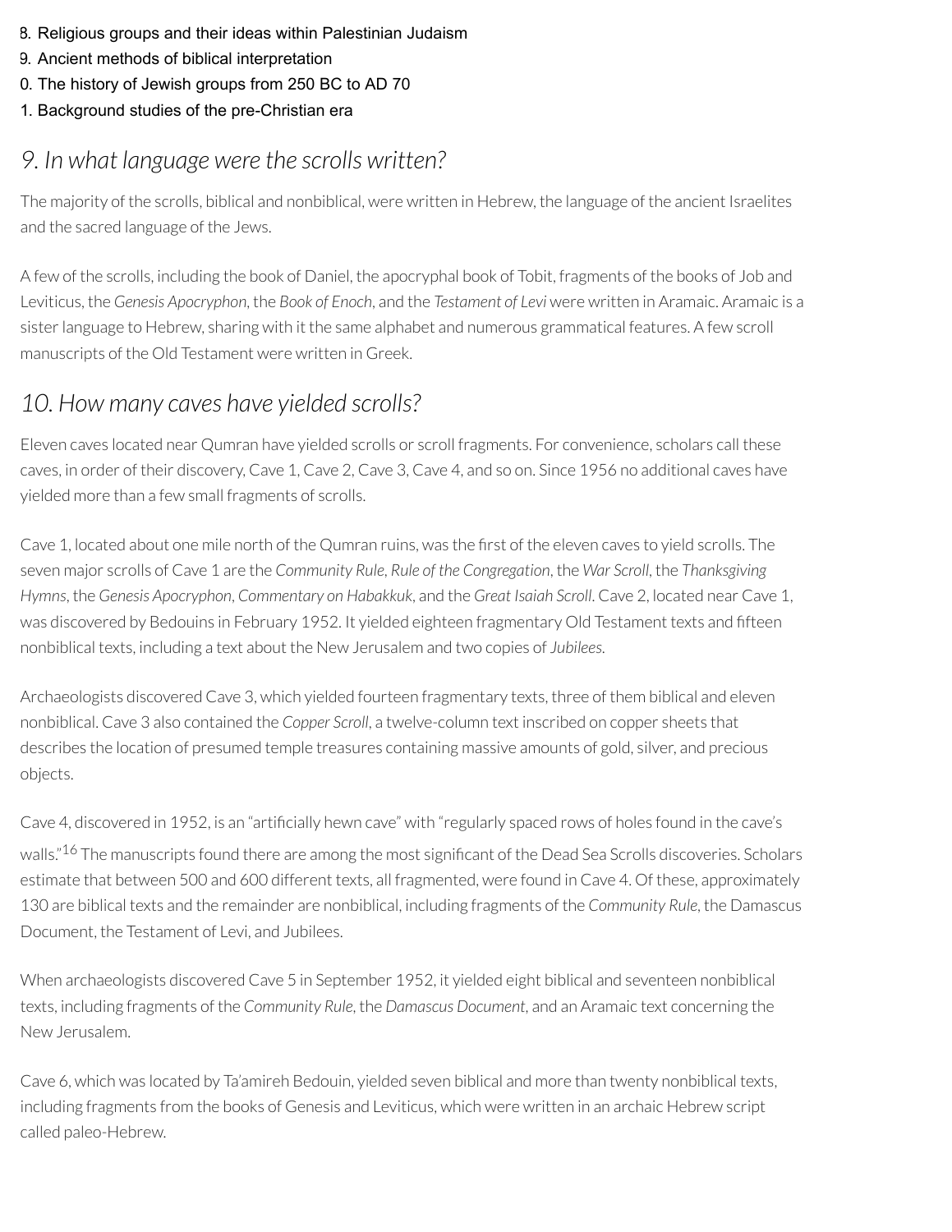Archaeologists discovered Cave 7 in 1955 and recovered nineteen tiny Greek fragments, two of which have been identified as Exodus 28:4-7 and Baruch 6:43-44. The remaining fragments are too small to decipher.

During the months of February and March in 1955, archaeologists discovered Caves 7 through 10. Cave 8 yielded four biblical fragments, a phylactery, a *mezuzah*, and a hymnic text. Cave 9 held only a small papyrus with six Hebrew characters, and Cave 10 yielded a potsherd containing written inscriptions.

In January 1956 the Bedouin found Cave 11, which yielded the famous *Temple Scroll*, the longest of the Dead Sea Scrolls, measuring approximately eight meters long. Other finds in Cave 11 include the *Apocryphal Psalms*, which contain many psalms from the biblical book of Psalms and seven other psalms not found in our Bible, a fragmentary copy of Leviticus written in paleo-Hebrew, and fragments of the books of Deuteronomy and Ezekiel. In addition, Cave 11 contained fragments of texts from the books of *Jubilees, The Heavenly Prince Melchizedek*, the *Targum of Job*, and *Songsfor the Holocaust of the Sabbath Sacrice*.

### *11. How were the scrollsstored in the caves?*

The scrolls of Cave 1 were found intact, wrapped in linen, stored in jars, and sealed in a nearly inaccessible location. They appear to have been prepared for storage more carefully than the other scrolls were. The Cave 1 scrolls may have constituted part of the library at Qumran, and the difficult access to the cave suggests that it was used as a hiding place for the scrolls.

The scrolls found in the other caves seem to have been placed there very hastily, without protection against the elements. The Cave 4 scrolls, forinstance, were found among centuries of accumulated debris that, at the time of their discovery, reached a height of nearly three feet. As a result, the Cave 4 scrolls exist only in fragmentary condition.

### *12. Have there been scroll discoveriesin recent years?*

Since 1956 there have been no significant scroll discoveries, although many people have searched the Dead Sea coastline and the Judean hills in the hope of nding more scrolls and other artifacts. Israeli archaeologists Magen Broshi and Hanan Eshel, for example, led an expedition to the Qumran area in 1995 and 1996 and examined seven caves located in the plateau northwest of the Qumran ruins. They found hundreds of pottery shards from jars, dishes, and jugs and concluded that some of the caves served as residences for members of the Qumran community. No scrolls were recovered from the seven caves. $^{17}$ 

## *13. What isthe value of the scrolls?*

Once it was determined that the scrolls and fragments were of great monetary value, many were purchased and then resold at higher prices. Antiquities dealers, collectors, museums, and universities played various roles in the acquisition of the scrolls. Some transactions were for profit, while others resulted in the acquisition of scrolls by universities for academic study and publication. The following *Wall Street Journal* advertisement, dated 1 June 1954, illustrates the manner in which the scrolls were treated by dealers shortly after their discovery.

Despite the buying and selling of the scrolls during the early years subsequent to their discovery, today, fortunately for the world community, most of the scrolls are in museums where they are stored in climatecontrolled depositories or displayed for viewing.

## *14. Where are the scrollsstored now?*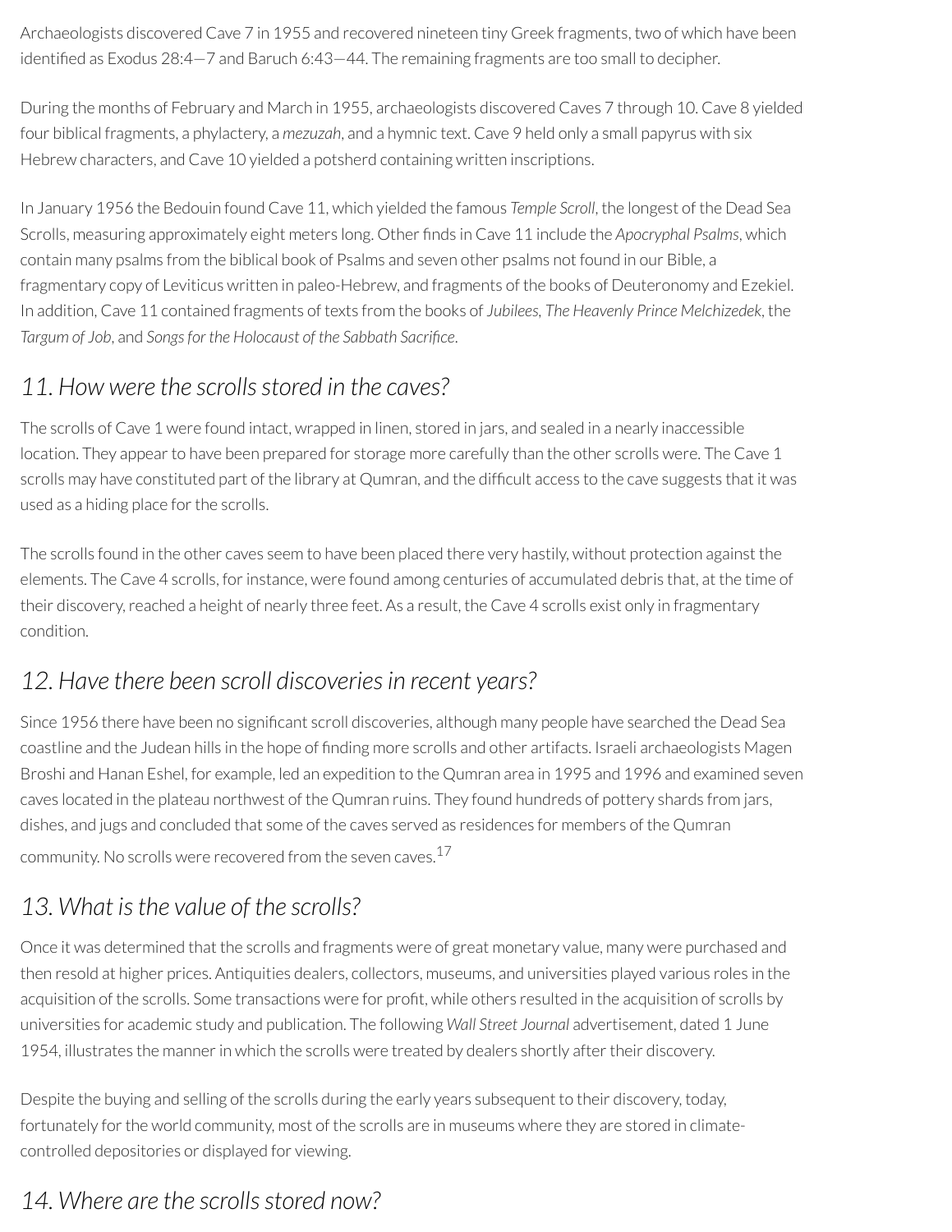Most of the scrolls are presently housed in two museums in Jerusalem. The seven major scrolls from Cave 1 are located in the Shrine of the Book, part of the Israel Museum. The Shrine of the Book is unique because its roof resembles the shape of an earthenware lid, similar to the lids that were on the jars of Cave 1. The inside of the building is underground, designed to resemble the interior of a cave. Displayed within this museum are numerous scrolls and scroll fragments of the Dead Sea Scrolls, including a high-quality facsimile of the *Great Isaiah Scroll*.

Thousands of scroll pieces and fragments from Caves 1, 4, and 11 are found in the "scrollery" of the Rockefeller Museum (formerly called the Palestine Archaeological Museum), located in East Jerusalem. These have been photographed and set in humidity-controlled areas under protective plates of glass. The *Copper Scroll* from Cave 3 and a number of fragments from Cave 1 are located at the Museum of the Department of Antiquities in Amman, Jordan.

### *15. What isthe state of preservation of the scrolls?*

The state of preservation of the scrolls varies considerably. Although eleven nearly complete manuscripts of the Dead Sea Scrolls have been discovered, fragments of several hundred other scrolls are in various stages of deterioration, some the size of a postage stamp or smaller.

Scholars believe that the scrolls of Cave 4 were once stored on wooden shelves that eventually rotted, split, and collapsed, leaving the scrolls for centuries exposed to the moisture, dirt, insects, and worms on the cave floor. Almost two thousand years later, when the Bedouins discovered the cave, they found the thousands of scroll fragments buried in debris.

Frank Moore Cross, a Harvard University professor emeritus and one of the first translators of the scrolls, describes his experience with the scrolls:

On arrival at the Palestine Museum, purchased groups of fragments were in unbelievable disorder. Many large, well-preserved fragments came in each lot. But large or small, well orill preserved, most had to be exposed to a process of humidification, cleaned of incrustations and dirt, and repaired or reinforced before being pressed flat between glass plates. Fragments in advanced decay, especially lumps of coagulated layers of leather, require more energy and patience and special techniques, though the same general procedure is followed. Often a fragment will exhibit an area of acute decay and shrinkage in the midst of otherwise pliable leather. The bad spot may draw the entire fragment into a crinkled or scalloped ball, so that the fragment is almost impossible to flatten. The script in such an area of decay may be shrunk to half or less the size of that in good areas. Often such decomposition in sheets of leather has caused splitting and fragmentation, and the problems of fitting into one manuscript healthy, light fragments alongside of wizened and blackened scraps are, to say the least, tedious. $^{18}$ 

Many of the scrolls in Cave 1, in contrast to those described above from Cave 4, were found in a much better state of preservation because they were wrapped in cloth and then stored in jars. The *Copper Scroll* of Cave 3 was also fairly well preserved because of its metal content.

#### *Notes*

2. Stephen Pfann mentioned this in a personal conversation with Stephen Ricks, 31 May 1993.

3. Geza Vermes, *The Dead Sea Scrollsin English*, 3rd ed. (London: Penguin, 1987), xiii.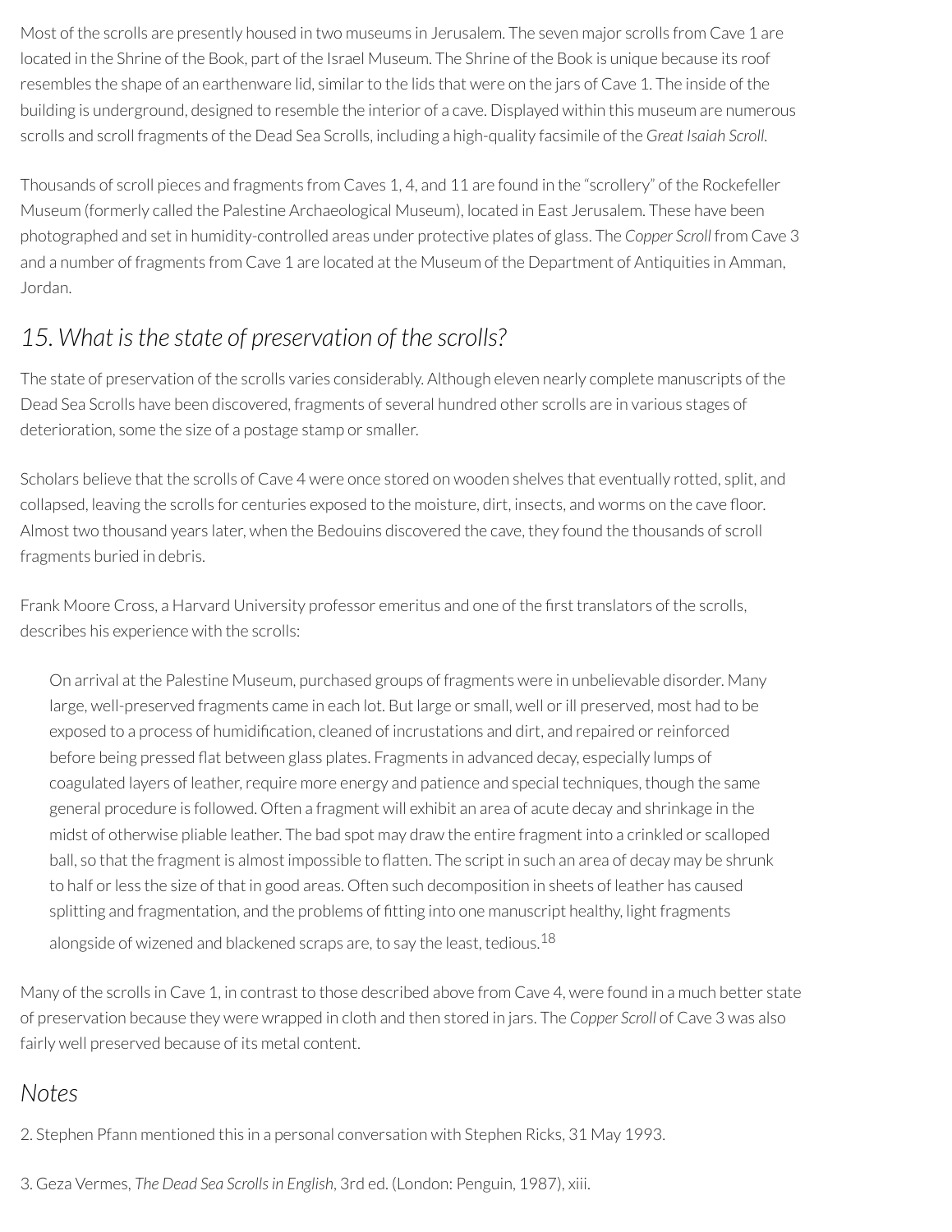4. Hans Wehr, *A Dictionary of Modern Written Arabic*, ed. J‑Milton Cowan, 3rd ed. (Ithaca: Spoken Language Services, 1976), 231, 1059; compare Fitzmyer, *101 Questions*, 2.

5. See Philip R. Davies, *Qumran* (Grand Rapids, Mich.: Eerdmans, 1982), 30.

6. See ibid., 44—48.

7. See ibid.

8. See LDS Bible Dictionary, s.v. "Apocrypha," for a discussion of these and other apocryphal books.

9. See, for example, James C. VanderKam, *The Dead Sea Scrolls Today* (Grand Rapids, Mich.: Eerdmans, 1994), 93— 95; and Hershel Shanks, ed., *Understanding the Dead Sea Scrolls: A Reader from the Biblical Archeology Review* (New York: Random House, 1992), 35—84.

10. See Todd S. Beall, *Josephus' Description of the Essenes Illustrated by the Dead Sea Scrolls*(New York: Cambridge University Press, 1988).

11. See Josephus, *Jewish Wars* 2.8.2 (paragraph 119), 2.8.3 (122, 123), 2.8.4 (126), 2.8.9 (147).

12. Beall, *Josephus' Description of the Essenes*, 15.

13. Pliny the Elder, *Natural History* 5.17; see H. Rackham's English translation in the Loeb Classical Library edition of Pliny's work (Cambridge: Harvard University Press, 1969).

14. See Frank Moore Cross, "The Development of the Jewish Scripts," in *The Bible and the Ancient Near East: Essays in Honor of William Foxwell Albright*, ed. G. Ernest Wright (Garden City: Anchor Books, 1965), 136.

15. See the chart in Lawrence H. Schiffman, *Reclaiming the Dead Sea Scrolls*(Philadelphia: Jewish Publication Society, 1994), 32—33.

16. Schiffman, *Reclaiming the Dead Sea Scrolls*, xxi.

17. Their excavations are summarized in "How and Where Did the Qumranites Live?" in *The Provo International Conference on the Dead Sea Scrolls: Technological Innovations, New Texts, and Reformulated Issues*, ed. Donald W. Parry and Eugene Ulrich (Leiden: E. J. Brill, 1999), 266—73.

18. Frank Moore Cross, *Ancient Library of Qumran*, 3rd ed. (Minneapolis: Fortress, 1995) 39—40.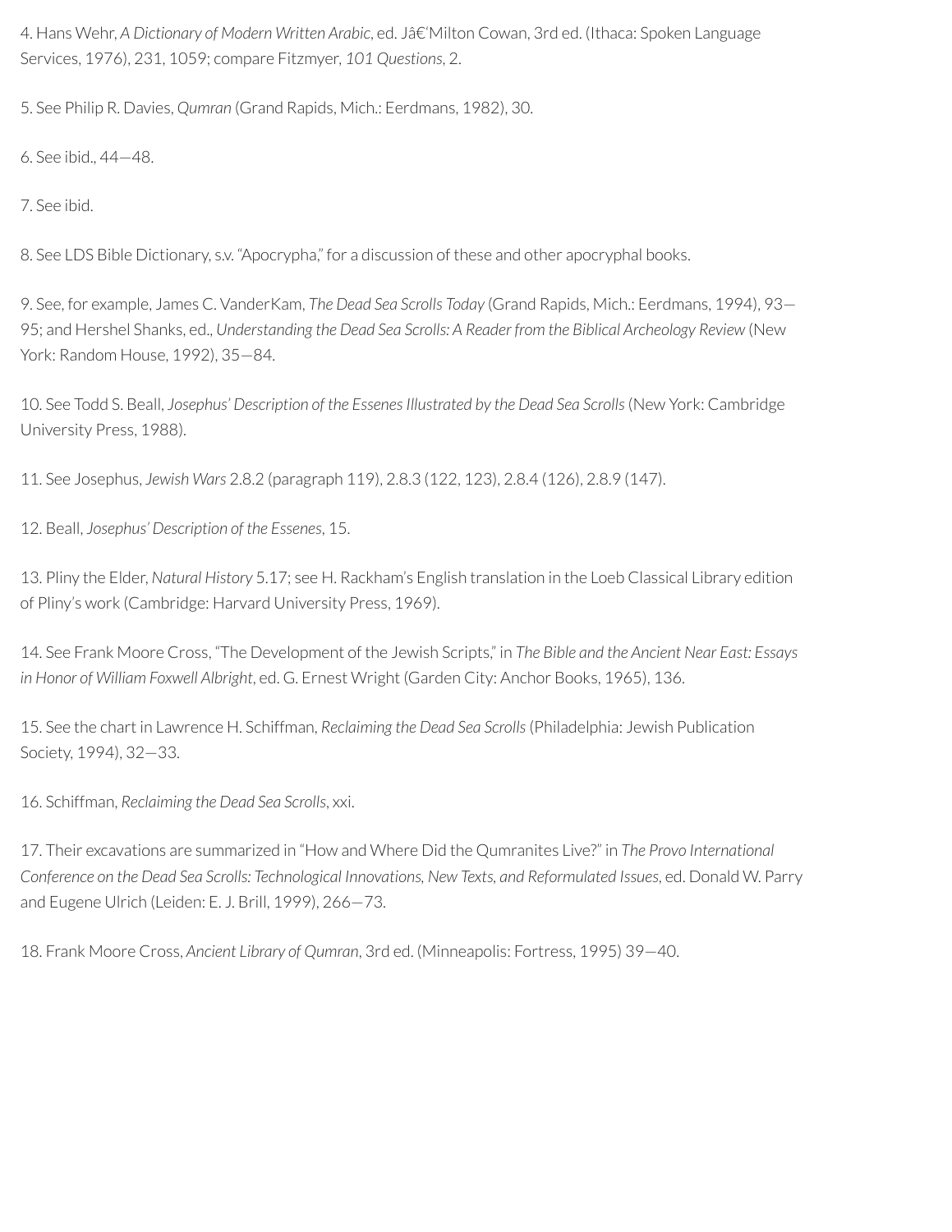# Part II: The Writers of the Dead Sea Scrolls

### *16. What happened to the writers of the scrolls?*

The first century AD was a troubled period in Jewish history. After several unsuccessful regional uprisings, the entire population of Jerusalem and Judea revolted against Roman rule in AD 66. Vespasian (laterto become Roman emperor from AD 71 to 78) was ordered to suppress the revolt. By AD 70 Rome had crushed the revolt in Judea and Galilee, Jerusalem lay in the grasp of its hated enemy, and the temple at Jerusalem was destroyed.

Things were not much safer for the community that owned the scrolls. Probably expecting that their community would shortly be dispersed, and wishing to prevent their writings from being seized or destroyed, members hid the scrolls in caves about AD 68—70 (scores of coins have been found in the Qumran caves that assist archaeologists in dating the ruins to this time period). Fire and the Roman attack destroyed the building complex, as evidenced by a number of Roman arrowheads that excavation has uncovered.<sup>19</sup> It is not known whether the inhabitants of the community were able to flee or whether they were killed or taken captive at that time.

### *17. Why did the people of Qumran separate themselvesfrom Jerusalem?*

Scholars believe that the people of Qumran departed from Jerusalem or other parts of Israel to retreat from those who they believed were wicked or ritually impure. Members of the Qumran community believed that a very high degree of religious purity was necessary in order to be prepared for the end of times.

A legal document among the scrolls called *Some Observances of the Law (4QMMT)* lists differences between the Qumran group and otherreligious Jews, perhaps including those of Jerusalem. The document explains that there were at least twenty points of the law of Moses wherein the Jewish groups differed, including their respective views on the offering of sacrifices from the Gentiles, bringing certain animal skins to the temple, sacrificing pregnant animals, eating unborn animals, bringing dogs into Jerusalem, the marriage of priests, and items concerning lepers, the blind, and the deaf (see question 55). The text also explains that, as a result of different doctrinal interpretations, the Qumran people "have separated from the mass of the peo[ple] . . . and from mingling" in matters pertaining to religious uncleanness and impurity (*Some Observances of the Law 7:7—11).*

### *18. What wasthe Qumran community's view of the inspired interpretation of prophecy?*

Qumran texts illustrate the belief in the inspired interpretation of scripture by one Jewish group that believed it was living in the last days, during which that gift had been renewed. The community as a whole was convinced that the Spirit of God, a gift for the last days, was present and active in their midst. Although the Holy Spirit is primarily regarded as the spirit of prophecy in Rabbinic Judaism, in Qumran the Holy Spirit has a function that is more broadly conceived in terms of cleansing, truth, holiness, and divinely mediated knowledge and insight. Apart from inspired interpretation of scripture, prophecy (as direct revelation mediated through inspired speech or writing) does not appear to have been practiced by the Teacher of Righteousness (see question 21) or other members of the Qumran community. For the Qumran community, inspired interpretation played a role equivalent to prophecy, yet it is readily apparent that the differences between the two phenomena are not small. $^{\mathrm{20}}$ 

## *19. Did the Qumran people believe they were living in the last days?*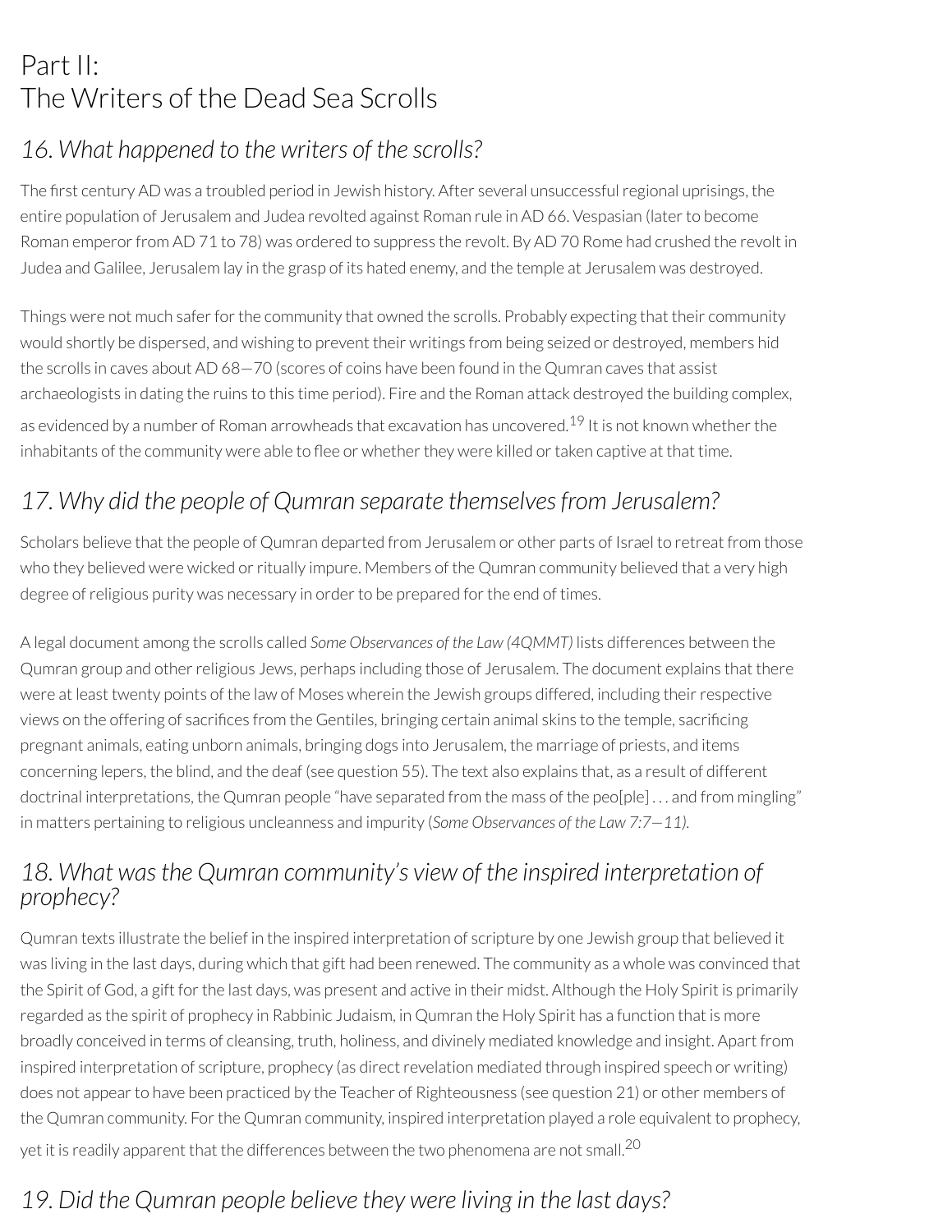*Q p p y g y* The writers of the Dead Sea Scrolls believed they were living in the last days. They considered themselves to be living in the end of times and preparing for the temple of the last days, $^{21}$  and they believed that the establishment of their community constituted the period "which will end with the final judgment."<sup>22</sup> They read and interpreted the scriptures in this light, likening the prophecies concerning the last days to themselves.

According to Frank Moore Cross, the Qumranites represented a group who lived "in anticipation of the Kingdom of God."<sup>23</sup> They anxiously looked forward to the coming of the Messiah, who they believed would cleanse the world and redeem them. The writers of the Qumran community's texts considered themselves to be not only the "remnant of Israel" of their time but also the "remnant" of all time, the final "remnant."

The *War Scroll* preserves an account of battles of the last days between the forces ofrighteousness, called the Sons of Light (under the direction of the Prince of Light), and the forces of evil, called the Sons of Darkness (under the direction of Belial). The latter forces, which were identified with "the traditional enemies of the Jewish people," <sup>24</sup> would be annihilated for eternity.

### *20. Did the owners of the scrolls believe they were a covenant people?*

In a very real sense, the owners of the Dead Sea Scrolls believed they were a covenant people—the "sons of light" (*Community Rule* 1:9; 2:16; *War Scroll* 1:1, 3, 9, 11, 13)—involved in a mortal struggle with the "sons of darkness" (*Community Rule* 1:10; *War Scroll* 1:1, 7, 10, 16). Becoming a member of the community involved entering into a "Covenant of Grace . . . that they may be joined to the counsel of God and may live perfectly before Him in accordance with all that has been revealed" (*Community Rule* 1:7). The *Community Rule* contains some forty-five occurrences of the word *covenant*, while the *Damascus Document* contains forty-two.

### *21. Who are the "Teacher of Righteousness" and the "Wicked Priest"?*

The scrolls identify the Teacher of Righteousness (Hebrew *moreh ha-tsedeq*) as a priest who appears to have been highly influential in the early history of the Qumran community. For reasons that remain unclear, the writers of the scrolls used code names instead of given names; thus the actual names of the Teacher of Righteousness and Wicked Priest can only be surmised. The appearance of the Teacher of Righteousness and his conflict with the Wicked Priest is a chapter in the wider history of the struggle between Hellenization and traditional Judaism.

The Hellenizers, who wanted Judaism to adopt Greek culture and values, were led by the family of Tobias. The traditionalists, who preferred to maintain the received values of Judaism and who viewed Greek influence as baneful, if not deadly, to Jewish life, were led by Onias III, a Zadokite<sup>25</sup> and the legitimate high priest, who is described as a "zealot for the laws" (2 Maccabees 4:2). The struggle between the Hellenizers and traditionalists became so intense that it threatened to break out in a full-scale civil war. Fearing such a turn of events, Onias went to Syria to plead the cause of the traditionalists and to afrm his support for Seleucus Philopator, the Syrian Greek ruler over Palestine (187 AD).<sup>26</sup> When Seleucus Philopator was assassinated in 176 AD, he was succeeded by Antiochus IV (Epiphanes), who was not well-disposed toward Onias. In the view of some scholars, while in Syria Onias came into contact with members of the Dead Sea Scrolls community and became one of their guiding lights (possibly the Teacher of Righteousness) and was responsible for composing several texts of the Dead Sea Scrolls. Onias was deposed from his high priestly office by his brother Jason and, hearing of a plot against him, fled to Egypt. He was murdered in 172 AD on the orders of Menelaus, whom many Dead Sea Scrolls scholars regard as the Wicked Priest.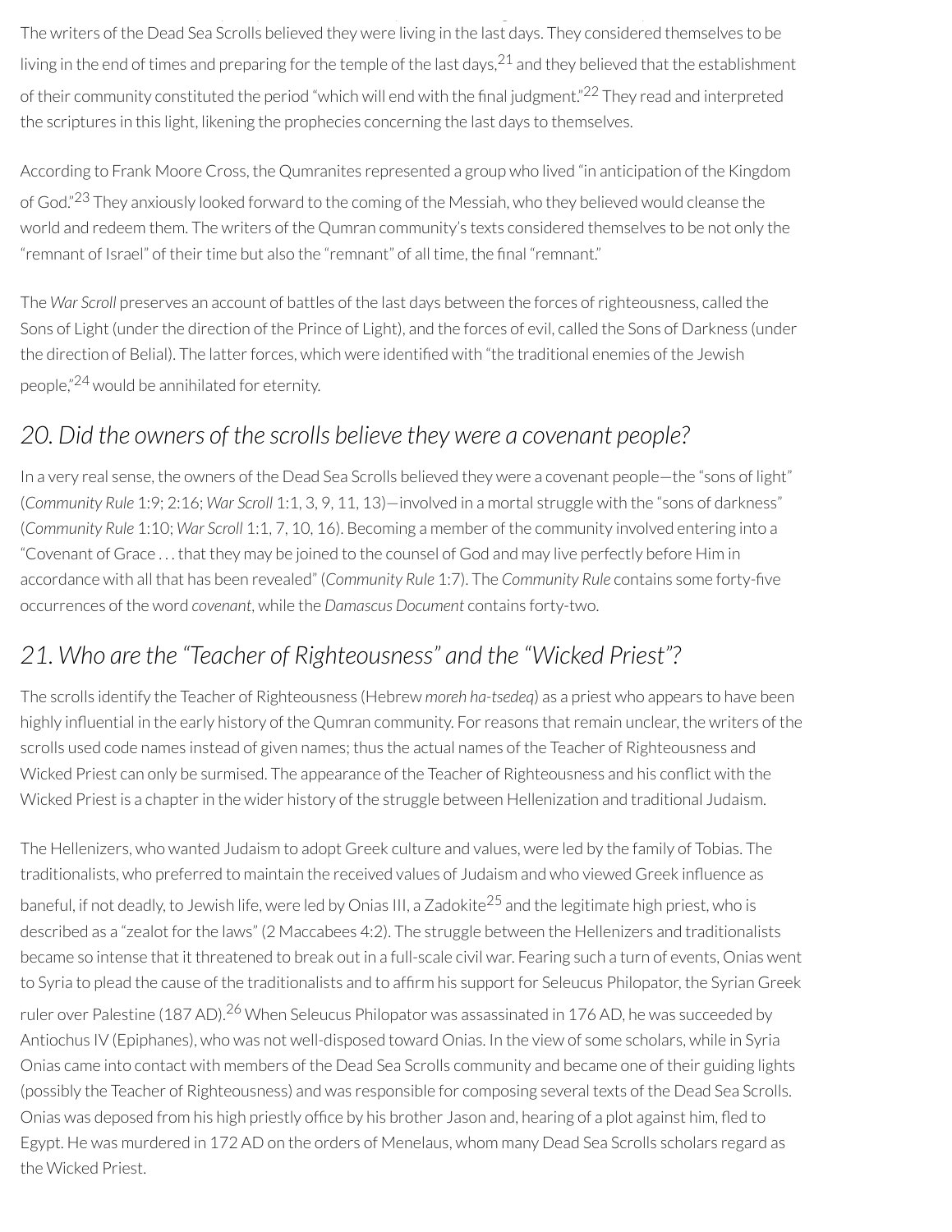Although the Teacher of Righteousness did not refer to himself as "prophet," in many ways he functioned as one. For example, the *Commentary on Habbakuk* indicates that he provided inspired interpretation of scripture and was taught by God himself, who had poured out His spirit upon him (see 2:2—3; 7:4—7). In the Qumran scrolls, prophecy was related to the interpretation of scripture and to the community's concern with the last days:

God told Habakkuk to write down that which would happen to the final generation, but He did not make known to him when time would come to an end. And as forthat which He said, *That he who reads may read itspeedily:* interpreted this concerns the Teacher of Righteousness, to whom God made known all the mysteries of the words of His servants the Prophets. (*Commentary on Habbakuk* 7:1—5)

### *22. Were the ritual immersions at Qumran considered to be baptisms?*

It is difficult to tell the significance of ritual immersions among Jews in antiquity, let alone try to determine the Qumran community's exact understanding of the practice from their writings. Archaeological evidence indicates that these immersions took place in a waterinstallation (a type of font) called a *miqveh*. Scholars have seen the connections with Christian baptisms, observing "close contacts in language and thought between the early church and the Qumran community. Jesus was baptized by John the Baptist in the Jordan during the time when the community of covenanters was flourishing not many miles away.... [John's mode of baptizing] may have had some historical connection with the ritual bathing of the Qumran sect."<sup>27</sup>

The *Community Rule* states that purificatory immersions occur following a year of probation (see 3:4–6; 5:13– 15). However, as Lawrence Schiffman notes, "to the sectarians, ritual purification was not more than a symptom of spiritual purification. Indeed, the sect believed that no amount of lustration or ablution would render pure anyone who was still an unrepentant transgressor." <sup>28</sup> This view is reected in the *Community Rule*:

He will not be purified by atonement rituals, nor will he become pure in waters of lustration. He will not be sanctified in seas or rivers, nor will he be purified in any waters of ablution. Impure, impure, he will remain as long as he despises the divine regulations, so as not to be disciplined by the counsel of His community.  $(3:4-6)^{29}$ 

#### *Notes*

19. See Davies, *Qumran*, 44—48.

20. See David E. Aune, *Prophecy in Early Christianity and the Ancient Mediterranean World* (Grand Rapids, Mich.: Eerdmans, 1983), 342—43.

21. See Florentino GarcÃa MartÃnez and Julio Trebolle Barrera, *The People of the Dead Sea Scrolls: Their Writings, Beliefs and Practices*(Leiden: E. J. Brill, 1995), 73, 90.

#### 22. Ibid., 80, 88.

23. Frank Moore Cross, "The Scrolls and the New Testament," *Christian Century* 72 (August 1955): 970; compare Cross, "Dead Sea Scrolls: Overview," in *Encyclopedia of Mormonism*, ed. Daniel H. Ludlow (New York: Macmillan, 1992), 1:462, in which Cross describes the writers of the Dead Sea Scrolls as a "church of anticipation."

24. Schiffman, *Reclaiming the Dead Sea Scrolls*, 331.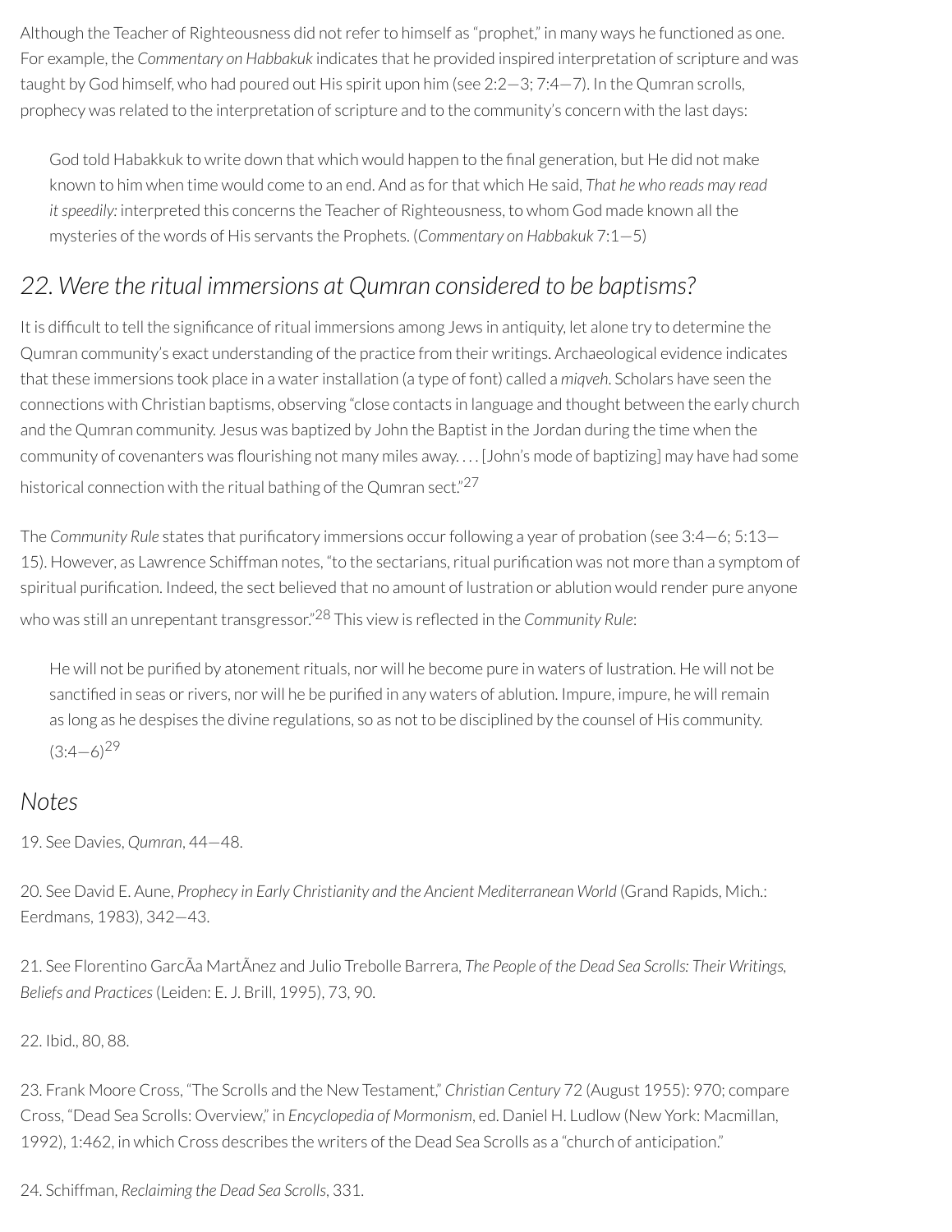25. Zadokites were descendants of the priest Zadok, who served in the high priesthood during most of the First and Second Temple periods.

26. See the chronological table in the LDS Bible Dictionary, 641.

27. Millar Burrows, *Burrows on the Dead Sea Scrolls*(Grand Rapids, Mich.: Baker, 1978), 328.

28. Schiffman*, Reclaiming the Dead Sea Scrolls*, 103; see G. R. Beasley-Murray, *Baptism in the New Testament* (Grand Rapids, Mich.: Eerdmans, 1973), 11—18.

29. Schiffman, *Reclaiming the Dead Sea Scrolls*, 103.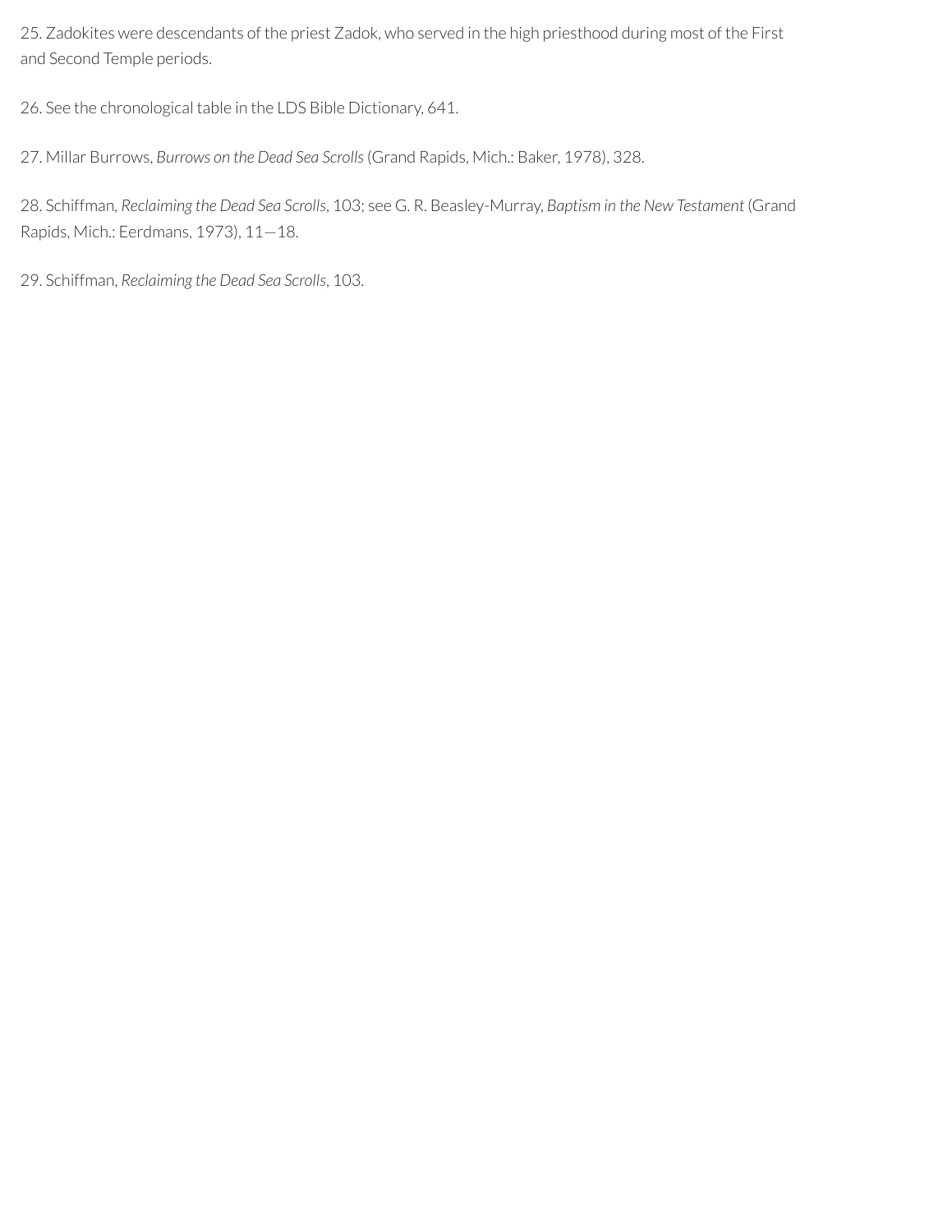# Part III: Translation and Publication Information

### *23. Who piecestogether the scroll fragments?*

Soon after the discovery of the scrolls, translators and scholars Roland de Vaux, Josef T. Milik, and Maurice Baillet began the process of sorting through the thousands of scroll fragments. Their goal was to piece together as many of the fragments as possible. The task was so large that other scholars were invited to help, including John M. Allegro, assistant lecturer at the University of Manchester; Frank Moore Cross, thenx a professor at McCormick Theological Seminary and annual professor at the American School of Oriental Research in Jerusalem; Patrick W. Skehan, a professor at the Catholic University of America; John Strugnell of Jesus College, Oxford; and Jean Starcky and Claus-Hunno Hunzinger. While most of the sorting and piecing of the scroll fragments was completed in the 1950s, some fifty years after the first discovery of scrolls in Cave 1, approximately sixty scholars are involved in sorting, editing, and translating the fragments.

### *24. How are the scroll fragments pieced together?*

Most of the scrolls are very fragmentary—there are thousands of pieces of leather, parchment, or papyrus in various sizes and shapes. Because of the enormous challenge of sorting and piecing the fragments together, the scholars working on the scrolls developed the following approaches to help them determine which fragments belong to a specific text:

1. *Types* of *materials*. The fragments are first sorted into groups of leather parchment or papyri. Then the thickness and the color of the leather of each fragment are evaluated, thus continuing the sorting process.

*2. Scribal handwriting styles.* The scribes who copied the texts on the scrolls each had a unique handwriting style, just as people do today. Paleographers study the bookhand (shape and size of written characters) and are able to identify different scribes' styles and, to a great extent, determine which fragments belong together.

*3. Horizontal lines.* Scribes or copyists prepared the leather scrolls forinscription by creating horizontal lines on the leather, similar in some respects to the lined paper of modern times. The horizontal lines served to guide the hand of the scribe as he copied down the characters. The space between lines often varied, a characteristic that has helped scholars determine which fragments belong together.

*4. Scribal markings.* Many scribes placed various unique markings in the margins of the leather or between the lines of the text. Such scribal markings provide additional clues to how the fragments should be pieced together.

*5. Textual clues.* The words on a fragment may facilitate its identication and positioning among related fragments, especially if the words belong to a previously known text. For instance, a fragment with the words "every tree of the garden" (from Genesis 2:16) alert the scholar to place the fragment with other fragments belonging to the Old Testament book of Genesis.

*6. Material join.* A "material join" is (1) when two fragments have complementing edges (like two adjoining pieces of a jigsaw puzzle) or(2) when one fragment has half of a single word (such as *Melchi-*) and a second fragment has the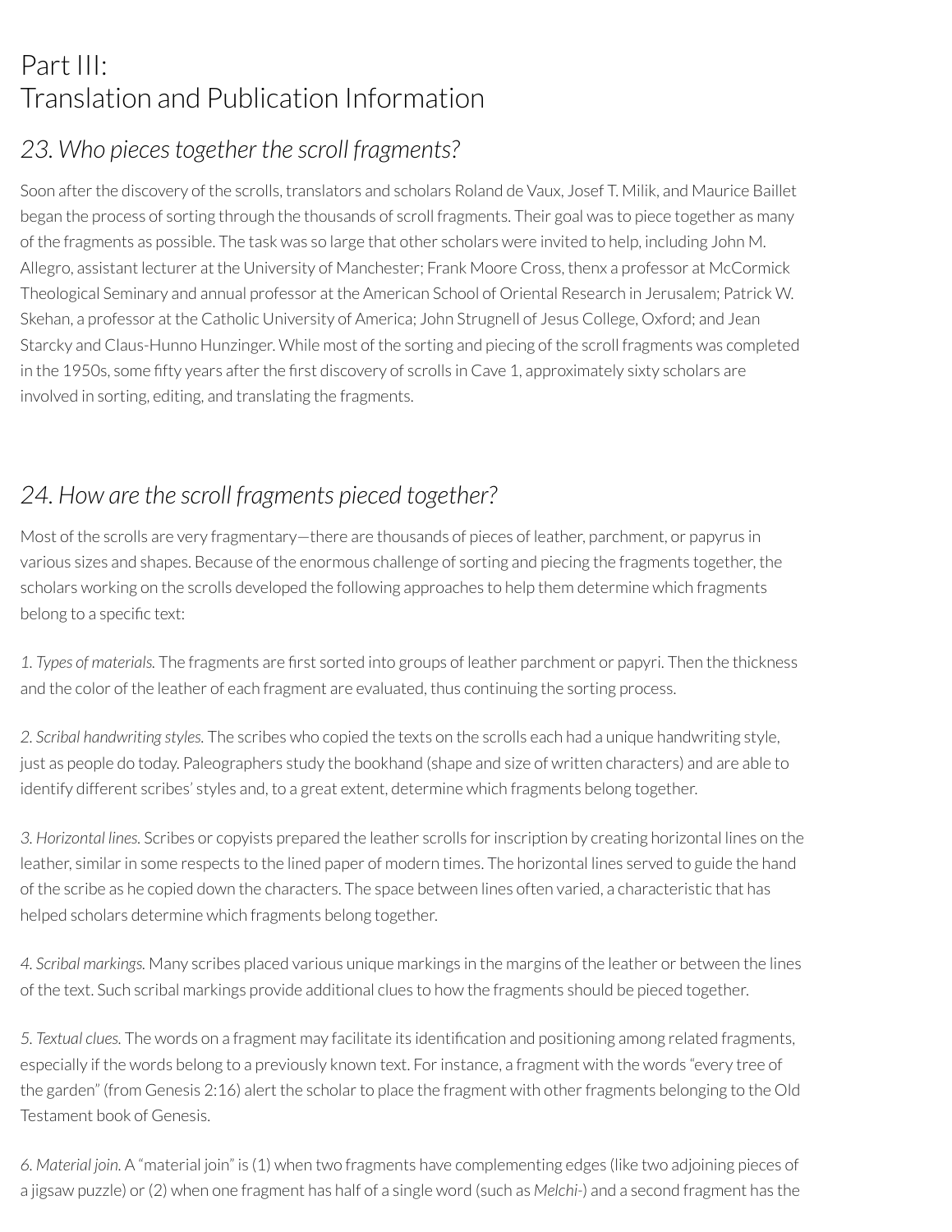other half of the same word (such as *-zedek*). Scholars are able to join the two fragments togetherto read *Melchizedek*.

The sorting process is often a painstaking and tedious task. As Professor Frank Moore Cross explains, "A single fragment may require many hours of study before it receives exact identification and is placed in a slowly growing column of a manuscript."<sup>30</sup> However, the results of joining one fragment with another provide great satisfaction to the scholar.

### *25. Who istranslating the scrolls?*

The Dead Sea Scrolls translation team began as a small group of scholars in the early 1950s but expanded to approximately sixty members by the mid-1990s.

Under the direction of Roland de Vaux, a Dominican priest and biblical scholar who was director of the École Biblique in Jerusalem in the 1950s, assignments were made to prepare, sort, and publish the scrolls and fragments. Those asked to do so included de Vaux's Catholic associates at the École Biblique: Pierre Benoit, Josef T. Milik, and Maurice Baillet. Later, because of the enormity of the task, a small team was formed from Christian institutions, so that four Catholics and four Protestants became the official team of editors. $^{31}$  Over the decades the team expanded, especially under the leadership of Editor in Chief John Strugnell in the late 1980s, followed by Editor in Chief Emanuel Tov in the 1990s. Under the direction of Tov, the official team expanded to some sixty translators, where it remains at the time of this writing.

### *26. Are members of the LDS Church translating the scrolls?*

Until the early 1990s, the role of Latter-day Saint scholars in Dead Sea Scrolls research was modest, although Brigham Young University professor Hugh W. Nibley produced valuable studies on the scrolls. Since 1994, however, BYU scholars have been much more active in scrolls research.

In January 1994 Professor Emanuel Tov, editor in chief of the Dead Sea Scrolls project, invited Donald W. Parry of BYU's Department of Asian and Near Eastern Languages to become a member of the international team of editors working on the scrolls. Parry was assigned to work with Professor Frank Moore Cross on the biblical books of Samuel. Later that same year, Tov invited BYU professors Dana M. Pike, David Rolph Seely, and Andrew C. Skinner (all from the Department of Ancient Scripture) to join the international team. Pike and Skinner were assigned to work on miscellaneous fragments, and Seely was invited to work with Professor Moshe Weinfeld on selected hymns. The translations of Parry, Pike, Seely, and Skinner will be published in the official publication of the Dead Sea Scrolls, a series titled Discoveries in the Judaean Desert, published by Oxford University Press.

### *27. How are the translations controlled or reviewed for accuracy?*

The scholarly community has rigid controls in place to ensure the quality of work conducted on the Dead Sea Scrolls. These controls include careful review, editing, and proofreading of manuscripts before they are published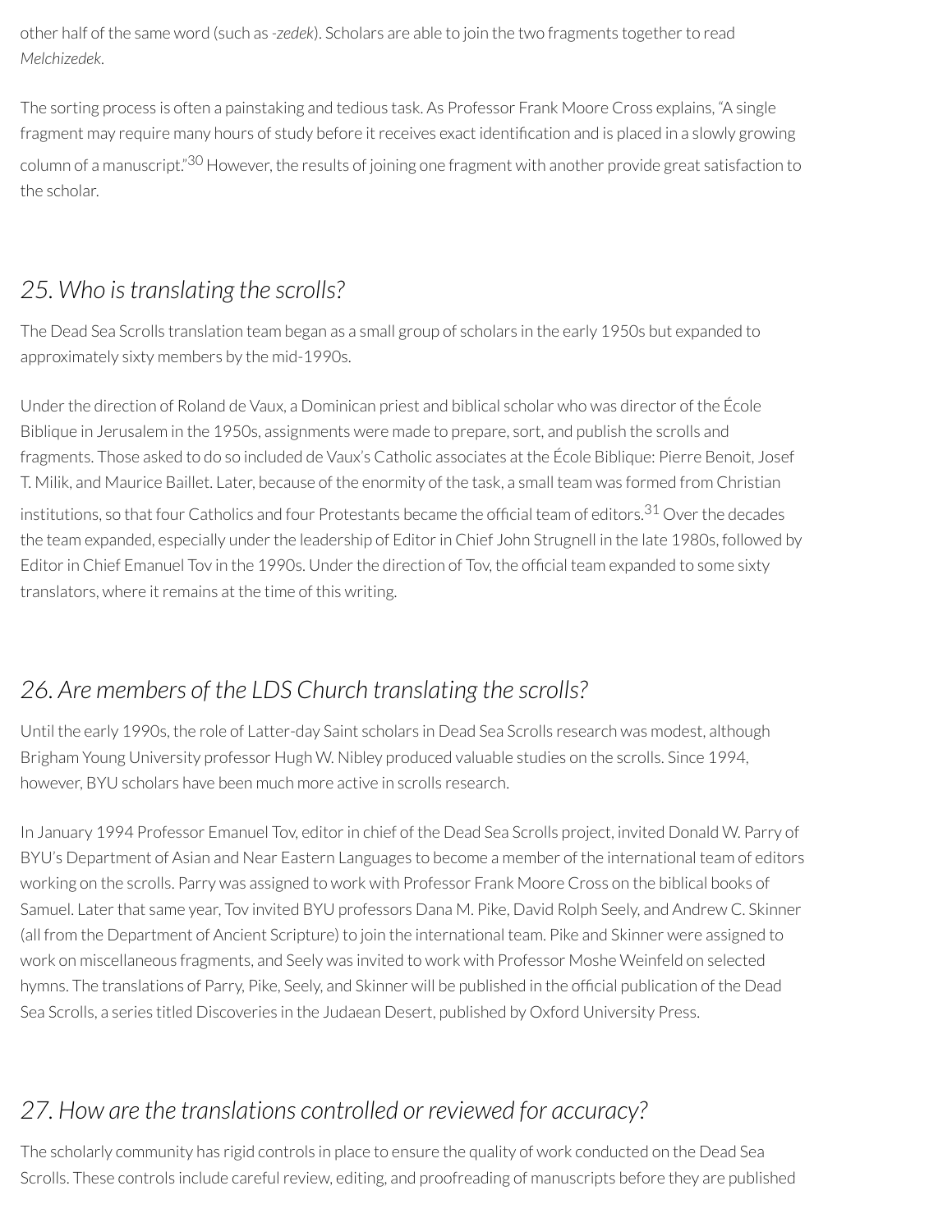in the authoritative Discoveries in the Judaean Desert series. Editors in chief of the series oversee the work of the scholars and translators so that high standards of excellence remain at all stages of production.

### *28. Where can I nd accurate English translations of the scrolls?*

Recently two fine English translations of the nonbiblical scrolls have been published: Geza Vermes, *The Complete Dead Sea Scrollsin English* (New York: Penguin, 1997), and Florentino García Martínez, *The Dead Sea Scrolls Translated: The Qumran Textsin English* (2nd ed., Leiden: E. J. Brill, 1994). Designed and priced forthe lay reader, both volumes are priced under \$30.

The official transcriptions and translations of the scrolls appear in the official series Discoveries in the Judaean Desert, published by Oxford University Press. The individual books in the series, however, are designed and formatted for scholars and advanced researchers and are quite expensive, sometimes selling for as much as \$150 per volume.

### *29. When will the scrolls be translated and made available to the public?*

All of the nonbiblical texts of the scrolls have been translated into English and are available to the lay readerin single-volume works, such as those identified in question 28. Most of the scholarly editions of those same texts appear in the series Discoveries in the Judaean Desert, often abbreviated to DJD (see question 28). The scholarly editions of the remaining texts will be published in the DJD series in the next two orthree years. Many of the biblical texts have been or will be published in that series as well.

### *30. Why hasit taken so long to release and publish the scrolls?*

Since the last of the Dead Sea Scrolls was discovered in 1956, the question is often asked, Why has it taken so long to publish the scrolls? Many people have responded to this question. A summary of their reasons follows.

*1. Lack ofscholarly accessto the scrolls.* Geza Vermes, an eminent scrolls scholar, cites "scholarly mismanagement and irresponsibility" as the reason behind a half century of delays in publishing the scrolls. He faults Father Roland de Vaux, the one-time leader of the translation team, for imposing "rules of secrecy on the project that limited access to the manuscripts to the members of the international team, and prevented other scholars from working on them."<sup>32</sup> Most scholars generally were not permitted access to the scrolls until the early 1990s, at which time the pace of the translation and publication of the scrolls increased at an accelerated rate.

*2. Limited accessto the scrolls.* A number of the scholars assigned to translate the scrolls were distracted by university assignments and other scholarly projects that limited the time they could work on the scrolls. Moreover, limited access to the documents meant that professors could work only in the summer, when their teaching assignments allowed them to spend time in the Middle East.

*3. Enormity of the task.* The great number of manuscripts and fragments, combined with their poor condition, created a task of gigantic dimensions, which included the identification and piecing together of thousands of small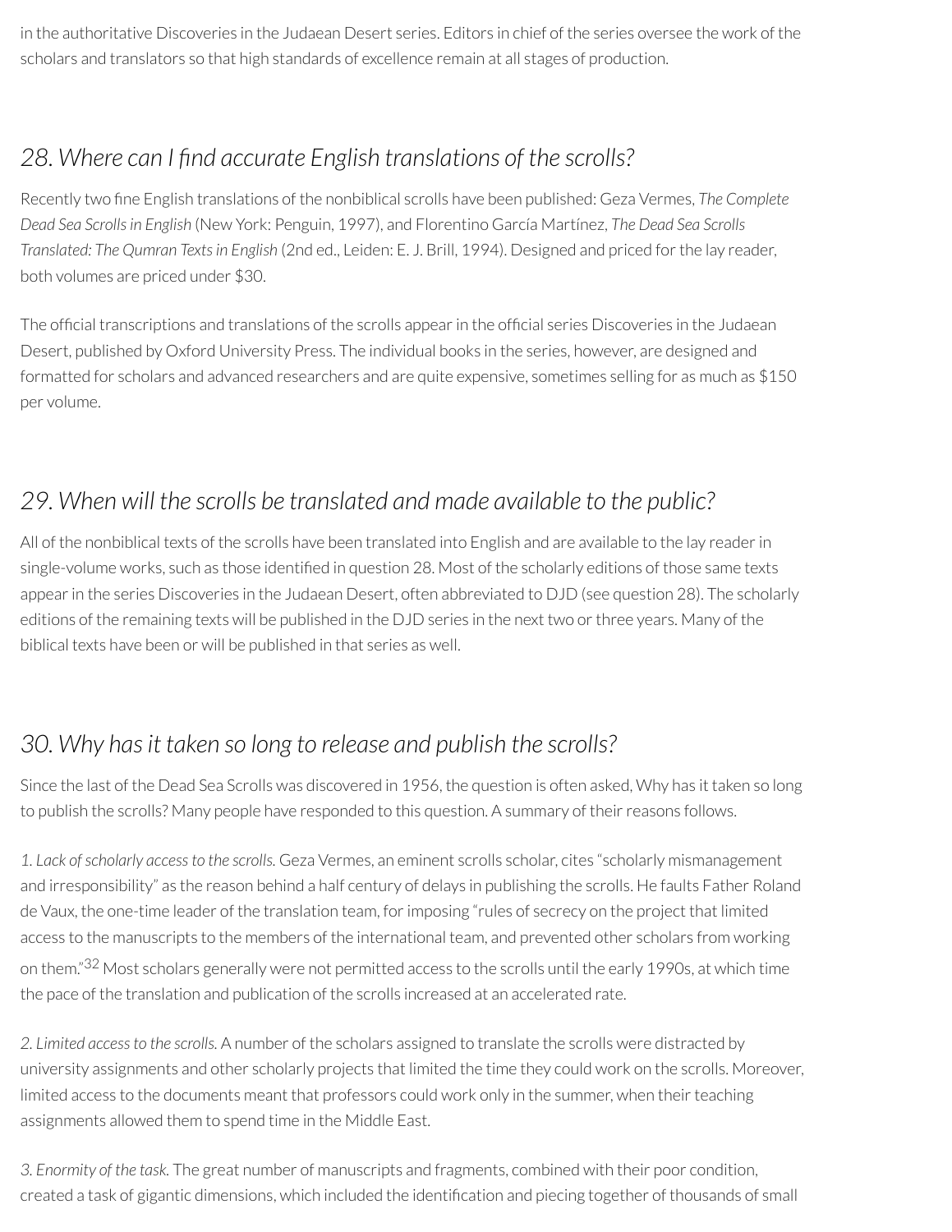scroll fragments. The original members of the translation team underestimated the amount of work required to translate the scrolls, a matter of too much being expected of too few.

*4. Inadequate funding.* Dead Sea Scrolls translators and scholars often lack adequate nancial support to carry on their work. They usually are required to finance their own work and travel to Jerusalem, often with an extended stay in that city. Such economic challenges create hardships and delay the publication of the scrolls.

*5. Scroll conspiracies.* Some publications have claimed that the Vatican, the Great Rabbinate, the Council of Churches, otherreligious institutions, or certain authorities have suppressed the publication of the scrolls because of the fear that the scrolls had the potential to undermine the faith of Christians or Jews. Such claims are untrue, founded on sensationalism or misinformation. Florentino García Martínez describes two versions of this inaccuracy that have prevailed in the last few years:

The content of this myth in its crudest form can be expressed as follows. Among the Dead Sea Scrolls there are many texts the publication of which would pose a great danger for the established religions, Judaism as well as Christianity. These alleged texts would allow the falsehood of both Christianity and Judaism as a religion to be demonstrated. For this reason, the religious authorities (Jewish and Christian alike) have prevented their publication until now. In another version of the myth, the religious authorities (the Great Rabbinate, the Vatican or the Council of Churches) are not involved. Instead, the actual research scholars responsible for publication (some of whom are priests or ministers) willingly censored certain texts which offended theirreligious sensibilities or delayed their publication to prevent the harm they could do to the faithful.<sup>33</sup>

The real explanations forthe delay in the publication of the texts are many and varied. Our strong inclination is to accept all of the reasons except the last one, the sensationalist rumors concerning the content of the scrolls.

#### *Notes*

- 30. Cross, *Ancient Library of Qumran*, 40.
- 31. See Schiffman, *Reclaiming the Dead Sea Scrolls*, 11.
- 32. Geza Vermes, "The War overthe Scrolls," *New York Review of Books*, 11 August 1994, 10.
- 33. García Martínez and Barrera, *People of the Dead Sea Scrolls*, 194.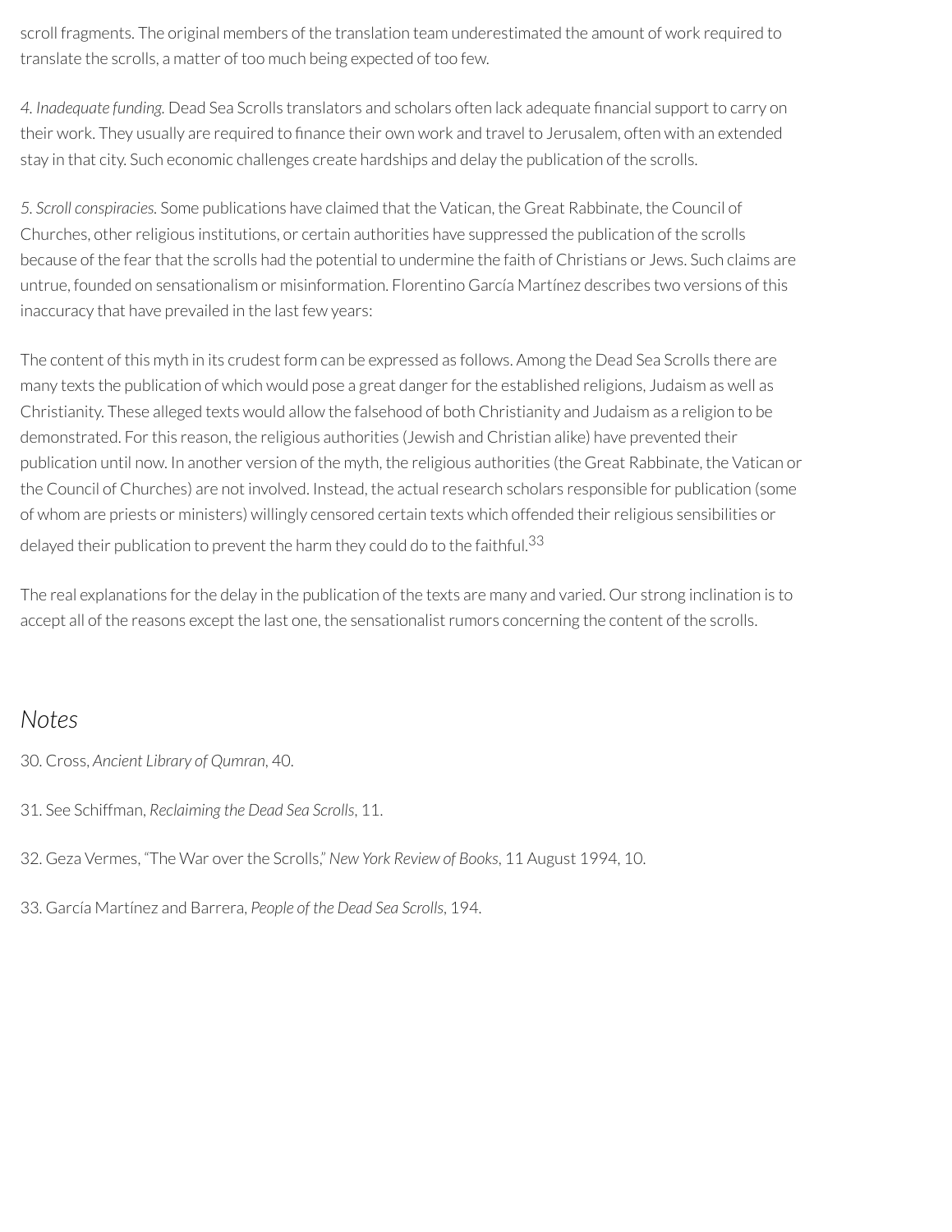# Part IV: The Dead Sea Scrolls and Modern Technology

### *31. What isthe FARMS Dead Sea Scrolls computer database?*

The Foundation for Ancient Research and Mormon Studies (FARMS) at Brigham Young University, in collaboration with otherinstitutions, has developed a computerized library of the Dead Sea Scrolls called the *Dead Sea Scrolls Electronic Reference Library*. It includes eight hundred photographs of nearly all of the nonbiblical scrolls, the texts of those scrolls written in Hebrew characters, an English translation, a catalog of the Dead Sea Scrolls, and related materials such as the Hebrew Bible and the Septuagint (the Greek translation of the Old Testament). This state-ofthe-art research tool on CD-ROM enables scholars, researchers, students, and other interested persons to gain access to and study the scrolls on their personal computers. Among other features, the sophisticated software links the scroll fragments and images with their corresponding texts, and the user can display, enlarge, and scroll this material in separate windows, as well as conduct word or phrase searches.

### *32. What about DNA research and the scrolls?*

Scott R. Woodward, a geneticist in the Department of Microbiology at Brigham Young University, is assisting the international team of translators by using DNA analysis to determine which parchment scroll fragments came from the same animal and therefore belong together.

Woodward, with the cooperation of Gila Kahila, Patricia Smith, Charles Greenblatt, Joe Zias, and Magen Broshi, began DNA testing on the scrolls and fragments there during the summer of 1994. He explains how DNA analysis works:

Because [the Dead Sea Scrolls] parchments were produced from animal skins it is possible that they would contain remnant DNA molecules. Within the last decade new techniques in molecular biology have been developed that have made it possible to recover DNA from ancient sources. The molecular analysis of ancient DNA (aDNA) from the Judean desert parchment fragments would enable us to establish a genetic signature unique for each manuscript. The precision of the DNA analysis will allow us to identify at least three levels of hierarchy: the species, population, and individual animal from which the parchment was produced. $^{34}$ 

DNA analysis has already identified the animal species from which the leather used to create the scrolls was produced: at least two parchments were created from either an ibex or gazelle; other parchments came from wild or domestic goats. DNA analysis will also assist scholars in determining whether the library of scrolls came from the immediate region of Qumran and the Dead Sea or from other areas of ancient Palestine.

#### *Note*

34. Scott R. Woodward et al., "Analysis of Parchment Fragments from the Judean Desert Using DNA Techniques," in Current Research and Technological Developments on the Dead Sea Scrolls: Conference on the Texts from the Judean *Desert, Jerusalem, 30 April 1995*, ed. Donald W. Parry and Stephen D. Ricks (Leiden: E. J. Brill, 1996), 216.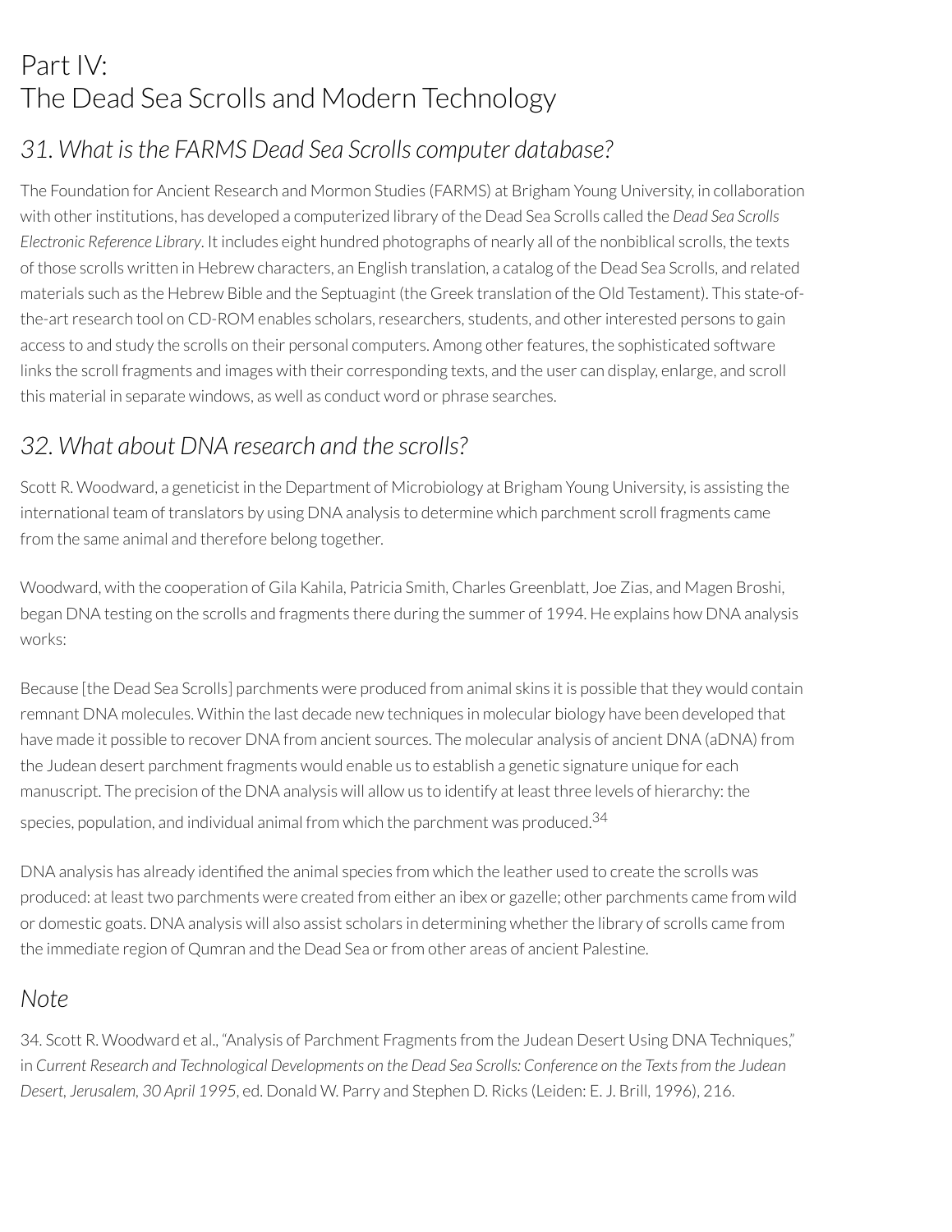# Part V: The Dead Sea Scrolls and the Old Testament

### *33. Which Old Testament books were discovered among the scrolls?*

Approximately two hundred of the Dead Sea Scrolls represent books from the Old Testament, such as Genesis, Exodus, Samuel, Isaiah, and Jerem iah. Most of these scrolls were damaged overtime and now exist as fragments. In some cases, multiple copies of portions of a single work have been found, including fteen copies of Genesis, eight copies of Numbers, two copies of Joshua, three copies of Judges, twenty-one copies of Isaiah, six copies of

Jeremiah, six copies of Ezekiel, thirty-six copies of Psalms, two copies of Proverbs, and four copies of Ruth.<sup>35</sup> All of the books of the Old Testament, except the book of Esther, were discovered among the Dead Sea Scrolls. Some scholars, noting that Purim (the festival celebrating the deliverance of the Jews exiled in Persia) is conspicuously absent from Qumran's calendrical texts, have suggested that the book of Esther may have been deliberately excluded from the Qumran comm u nity because (1) its theme of retaliation is contrary to teach ings in the scrolls. (2) it makes no reference to God, and (3) Esther, a Jew, married a Persian king, a union that may have been repugnant to the conservative group at Qumran. 36

### *34. What isthe* Great Isaiah Scroll?

The *Great Isaiah Scroll* was one of the initial seven Dead Sea Scrolls discovered, and because of its beauty and completeness, it is perhaps the most famous of the biblical scrolls. It was found wrapped in a linen cl oth and concealed in a large clay jarin Cave 1. Containing all sixty-six chapters of the book of Isaiah, the scroll consists of seventeen pieces of sheepskin sewn together to form a scroll measuring 24.5 feet in length and 10.5 inches in height. The scroll was prepared in approximately 150 BC. The scribe who copied the book of Isaiah onto the scroll was quite careless in his work, erring in numerous places. The first error is located in the first line of text, where the scribe misspelled Isaiah's name. He corrected his own errors on a number of occasions by writing the corrections between the lines or in the margins. The scroll contains numerous scribal markings that may mark passages that were important to the Qumran community. The scroll shows much evidence of use, as it was wellworn before it was stored in the jar. This scroll is extremely important to the study of the Bible because it is approximately one thousand years older than other Hebrew copies of Isaiah. Although most of the readings of the scrol l are the same as those of the traditional Hebrew Bible (the Masoretic Text), there are a number of important variant readings that have been included in mo d ern translations of Isaiah. For example, Isaiah 33:8, as translated in the King James Version of the Bible, reads:

The highways lie waste, the wayfaring man ceaseth: he hath broken the covenant, he hath despised the cities, he regardeth no man.

The Isaiah scroll reads:

The highways lie waste, the wayfaring man ceaseth: he hath broken the covenant, he hath despised the witnesses, he regardeth no man.

The Isaiah scroll reads *witnesses* rather than *cities*, thus presenting a more accurate, superior reading.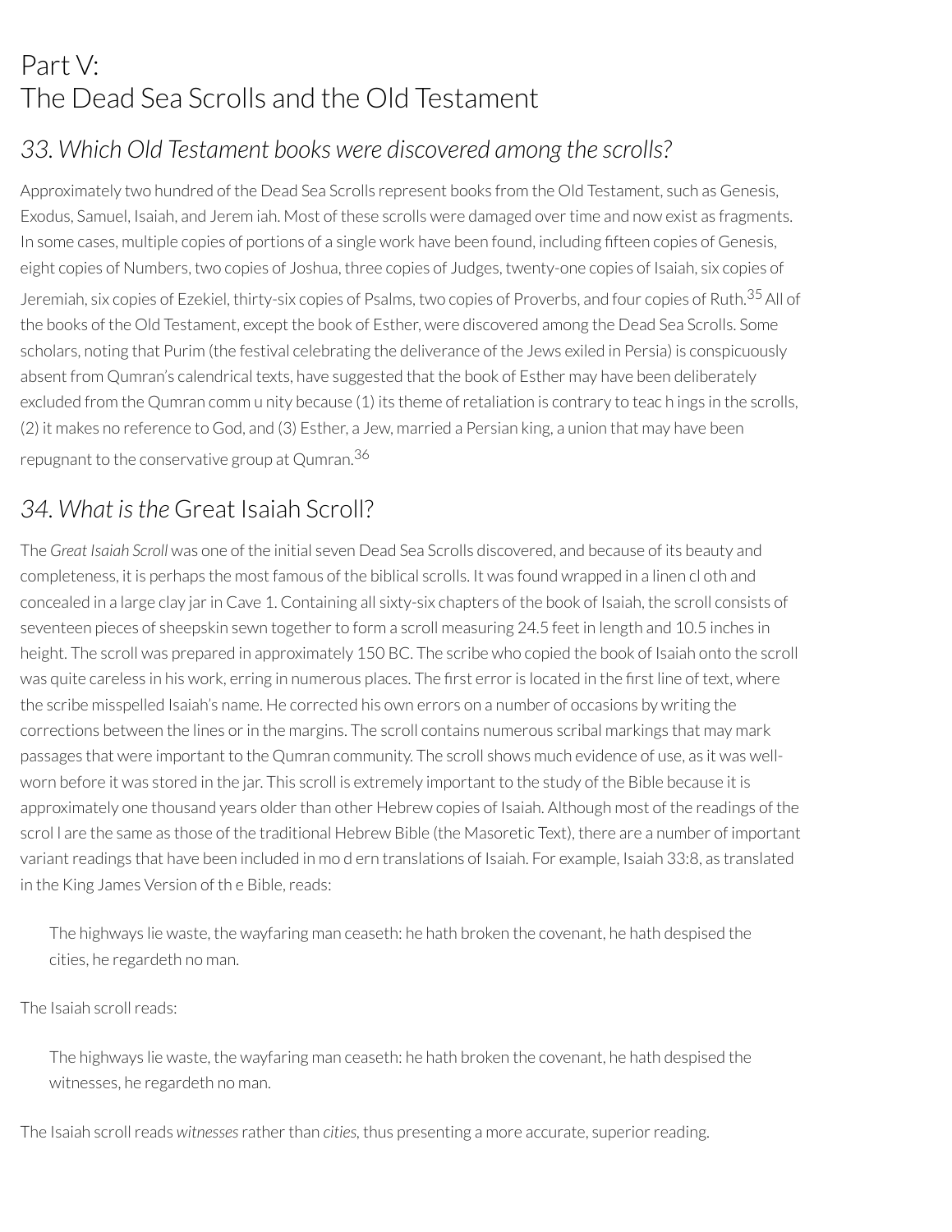#### *35. Doesthe text of the* Great Isaiah Scroll *support the Isaiah passages in the Book of Mormon that differ from those in the King James Bible?*

The Book of Mormon contains lengthy quotations from Isaiah (see, for example, 2 Nephi 12—24). In many instances the wording of corresponding Isaiah passages in the King James Version of the Bible (KJV) and in the Book of Mormon differs. To date, no one has completed a comprehe n sive study comparing the Isaiah scroll from

Cave 1 with the Isaiah passages in the Book of Mormon Isaiah. In 1981, however, John Tvedtnes<sup>37</sup> conducted a serviceable prelim i nary study by comparing the Isaiah passages in the Book of Mormon with those in the KJV, the Hebrew Bible, the scrolls found at Qumran (notably the *Great Isaiah Scroll*, which contains all sixty-six chapters of Isaiah), and other ancient versions of Isaiah. Severalreadings of Is aiah in the Book of Mormon are supported by the Isaiah scroll. The following representative examples of these parallels have been adapted from Tvedtnes's work.

1. In many cases passages in the Isaiah scroll and in the Book of Mormon contain the conjunction *and*, which is lacking in the corresponding KJV text. Compare the following:

"and they declare their sin as Sodom, they hide it not" (KJV, Isaiah 3:9)

"and they declare their sin as Sodom, *and* they hide it not" (Isaiah scroll, Isaiah 3:9)

"and doth declare their sin to be even as Sodom, *and* they cannot hide it" (Book of Mormon, 2 Nephi 13:9=Isaiah 3:9)

2. Second Nephi 24:32 lacks the word *one*, which appears in Isaiah 14:32. The Book of Mormon version thus makes *messengers*the subject of the verb *answer*. The Hebrew Bible uses a singular verb, but the Isaiah scroll uses the plural, in agreement with the Book of Mormon:

"What shall *one* then answerthe messengers of the nation?" (KJV, Isaiah 14:32)

"What shall then answer the messengers of the nations?" (Isaiah scroll, Isaiah 14:32)

"What shall then answer the messengers of the nations?" (Book of Mormon, 2 Nephi 24:32=Isaiah 14:32)

3. In the KJV, Isaiah 48:11 reads, "for how should my name be polluted?" while 1 Nephi 20:11 reads, "for I will not suffer my name to be polluted." The Isaiah scroll supports the Book of Mormon by having the verb in the first person, as follows:

"for how should my name be polluted?" (KJV, Isaiah 48:11)

"for*I will notsuffer* my name to be polluted" (Isaiah scroll, Isaiah 14:32)

"for*I will notsuffer* my name to be polluted" (Book of Mormon, 1 Nephi 20:11=Isaiah 48:11)

4. In the KJV, Isaiah 50:2 reads, "their fish stinketh, because there is no water," and the Isaiah scroll reads, "their sh dry up because there is no water." Second Nephi 7:2 essentially preserves the verb *stinketh* from the KJV and the phrasal verb *dry up* from the Isaiah scroll: "their fish to stink because the waters are dried up."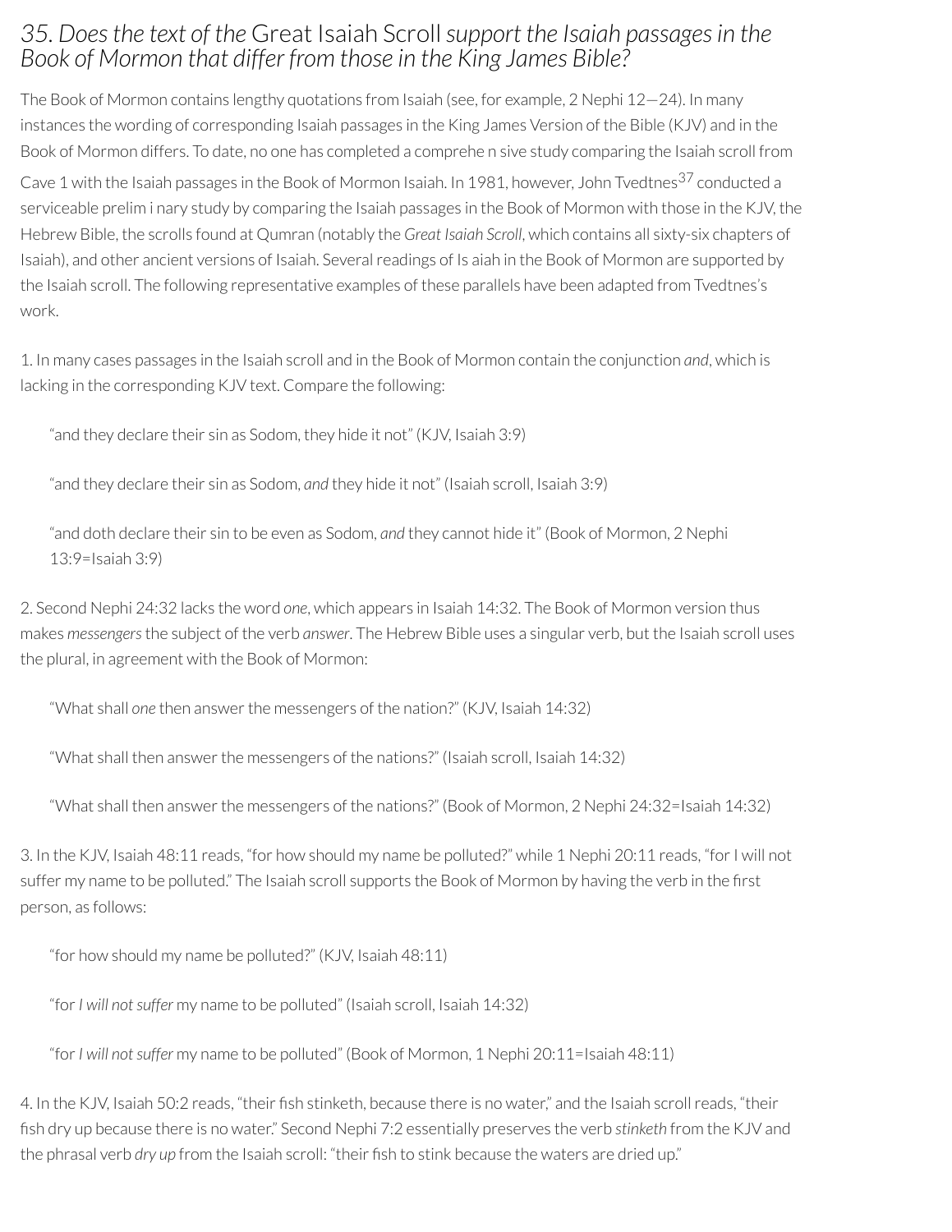5. Often a singular noun in the KJV is represented by a plural noun in the Book of Mormon. One example of this appears in Isaiah 9:9, where the KJV reads "inhabitant" and 2 Nephi 19:9 reads "inhabitants." The Isaiah scroll supports the reading of the Book of Mormon with its reading of "inhabitants":

"and the inhabitant of Samaria" (KJV, Isaiah 9:9)

"and the *inhabitants* of Samaria" (Isaiah scroll, Isaiah 9:9)

"and the *inhabitants* of Samaria" (Book of Mormon, 2 Nephi 19:9=Isaiah 9:9)

These examples of variant readings in which the Isaiah passages in the Book of Mormon agree with the Isaiah scroll but not with the KJV could be multiplied.

#### *36. Did the people of Qumran have booksin their scriptures not found in our present Old Testament?*

It is not known exactly which books the people of Qumran considered to be scripture, although it is almost certai n that they accepted all the books of the Old Testament to be such. It is quite possible that they accepted other books into their canon of scripture, such as the *Temple Scroll* and the book of *Jubilees*. 38

### *37. How have the biblicalscrolls and fragmentsinuenced the English translation of the Bible?*

Many contemporary translation committees of the Bible pay special attention to the Dead Sea Scrolls biblical texts and incorporate many new readings into their translations. A look at the book of 1 Samuel will show the importance that translation committees place on the scrolls. The 1986 edition of the *New International Version* (NIV) accepts 15 readings from the Dead Sea Scrolls texts of 1 Samuel that do not agree with the Hebrew Bible. For example, the NIV pref ers the reading "with a three-year-old bull," found in the Dead Sea Scrolls, over the traditional reading of the Hebrew Bible, "with three bulls" (compare 1 Samuel 1:24 KJV). The translation committee of the *New American Bible* (1970) was even more accommodating, preferring 230 Dead Sea Scrolls readings from 1 Samuel over the Hebrew Bible. The following list <sup>39</sup> features six prominent English translations of the book of 1 Samuel. The number next to them indicates how many times respective translation committee s chose the Dead Sea Scrolls biblical text of 1 Samuel overthe traditional Hebrew Bible.

| New International Version    | 15        |
|------------------------------|-----------|
| Today's English Version      | 51        |
| Revised Standard Version     | about 60  |
| New Revised Standard Version | about 110 |
| New English Bible            | 160       |
| New American Rible           | 230       |

Yet many other translation committees, in preparing their new translations or revisions of previous translations, have disregarded the variant readings of the Dead Sea Scrolls. For instance, the *New King James Version* of 1982 prefers on evariant reading from the Dead Sea Scrolls book of 1 Samuel; in fact, it relies on the Dead Sea Scrolls on only six occasions in the entire Old Testament (in Deuteronomy 32:43; 1 Samuel 1:24; Isaiah 10:16; 22:8; 38:14;

49:5). <sup>40</sup> Generally, though, recent translation committees have examined and subsequently integrated many variant rea d ings of the Dead Sea Scrolls into their translations. According to Harold Scanlin, a translation adviser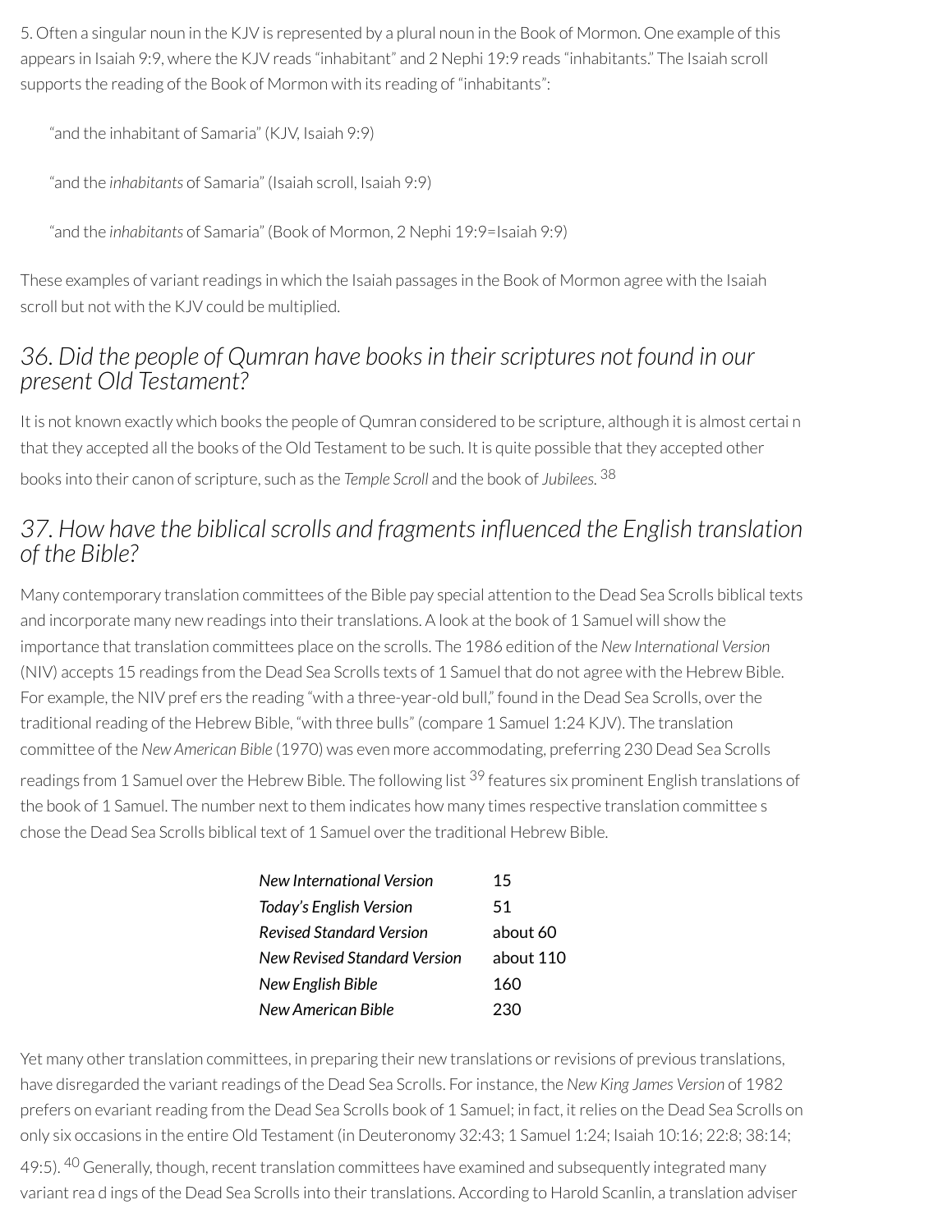for the United Bible Societies, "Every major Bible translation publish ed since 1950 has claimed to have taken into account the textual evidence of the Dead Sea Scrolls." <sup>41</sup> Many of these English translations have gone through subsequent revisions to incorporate the variant readings gained from recent scholarship. For instance, the *Revised Standard Version* (1952) is now the *New Revised Standard Version* (1990) , the *New English Bible* (1970) has become the *Revised English Bible* (1989), the *Jerusalem Bible* (1966) is now the *New Jerusalem Bible* (1985), and the *New American Bible* (1970) is going through a majorrevision at the present time. It is anticipated that the translation committees will accept more variant read ings from the biblical scrolls and fragments in the coming years.

#### *38. Are there passages missing from our Bible that were discovered among the scrolls?*

Scribal error has caused words and entire phrases to be omitted from, changed, or added to the books of the Old Testament. For instance, James C. VanderKam notes that one Hebrew version of the five books of Moses (Genesis, Exodus, Leviticus, Numbers, and Deuteronomy) differs from another Hebrew version in "some six thousand rea d ings; most of these are minor matters such as different spel l ings of words." <sup>42</sup> Copies of a few of the books of the Old Testament, such as 1 and 2 Samuel discovered in Cave 4, have scores of words and phrases that apparently have been lost or changed through scribal error.<sup>43</sup> A striking example of an entire verse of scripture that was lost more than two thousand years ago has been discovered in the Dea d Sea Scrolls texts of Samuel. <sup>44</sup> The new verse presents some forty-nine Hebrew words that were missing in the Hebrew Bible. The missing verse reads as follows:

And Nahash, king of the children of Ammon, oppressed harshly the Gadites and the Reubenites. He would gouge out the right eye of each of them and would not grant Israel a deliverer. No one was left of the Israelites across the Jordan whose right eye Nahash, King of the Ammonites, had not gouged out. But there were seven thousand men who had fled from the Ammonites and had entered Jabesh-gilead. $^{45}$ 

With this verse in place at 1 Samuel 11:1, a better trans i tion occurs from the final verse in chapter 10 to the first verse in chapter 11, and the context for the story of King Nahash falls into place. The verse also assists students of the Bible in understanding the situation described in chapter 11 concerning the advance of Nahash and his troops against Jabesh-gilead and the Israelites. It was the plan of Nahash to make a treaty with the Israelites who were dwelling in Jabesh-gilead, under the condition that he be allowed to "gouge out the right eye of each person in the city,"rende ring them helpless in rebelling against him. The story turns out well forthe Israelites, however, forthey rally around King Saul and the prophet Samuel (see 1 Samuel  $11:5-7$ ), and together they slay a number of Ammonites and cause the remainder to flee. Samuel and Saul give credit to the Lord for their victory. There are many other passages that have been discovered among the Dead Sea Scrolls biblical texts that perhaps are biblical in nature, such as the psalms called the *Prayer for Deliverance* and *Hymn to the Creator*. Newly discovered prose texts were also found, including *An Account of David's Poems, The Prayer of Nabonidus,* and *A Jeremiah Apocryphon.* One newly discovered text is the *Apostrophe* to *Zion*, a beautiful psalm that sets forth the wonders of Zion. The first half of this psalm reads:

I will remember you, O Zion, for a blessing; with all my might I love you; your memory is to be blessed for ever. Your hope is great, O Zion; Peace and your awaited salvation will come. Generation after generation shall dwell in you, and generations of the pious shall be your ornament. They who desire the day of your salvation shall rejoice in the greatness of your glory. They shall be suckled on the fullness of your glory, and in your beautiful streets they shall make tinkling sounds. You shall remember the pious deeds of your prophets, and shall glorify yourselves in the deeds of your pious ones. Cleanse violence from your midst;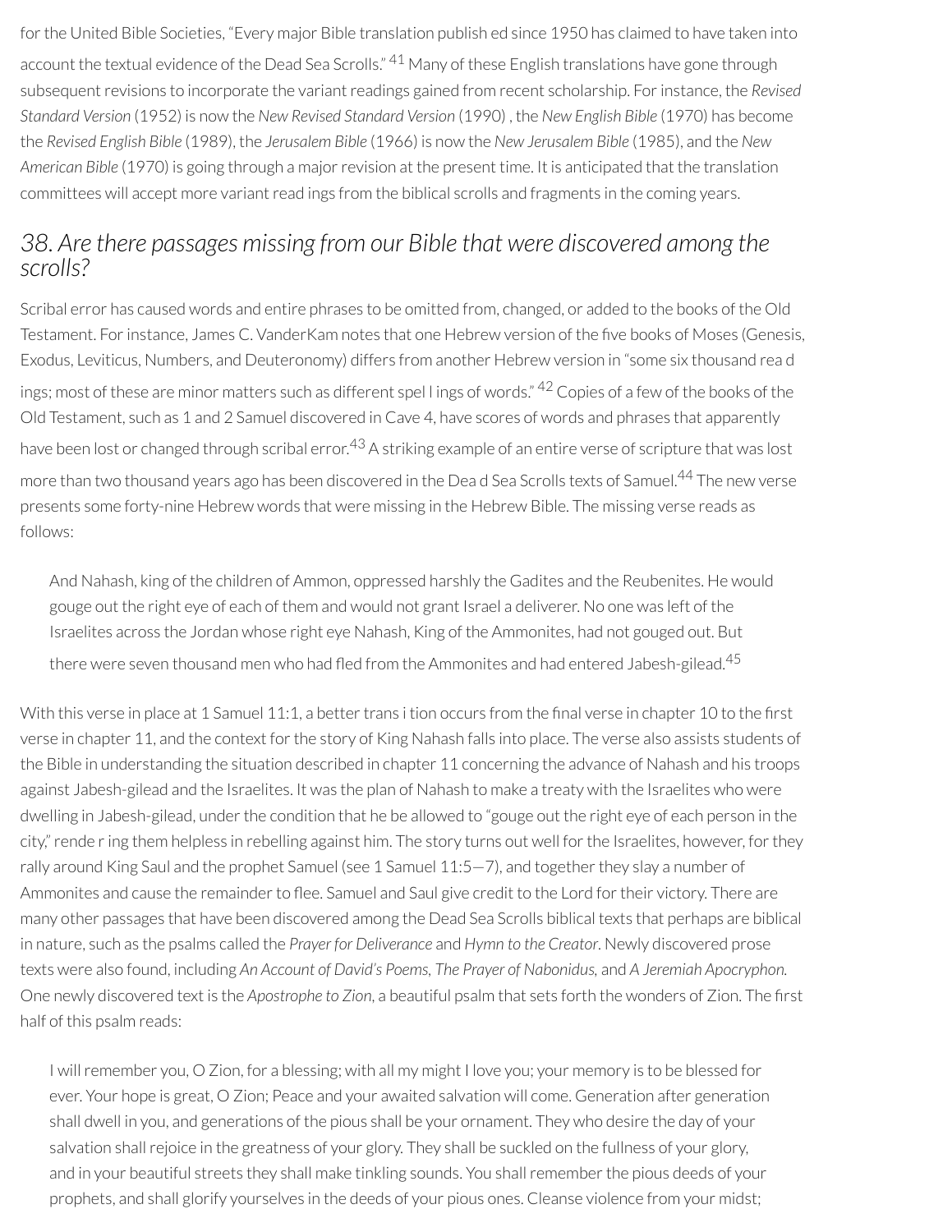lying and iniquity, may they be cut off from you. Your sons shall rejoice within you, and your cherished ones shall be joined to you. How much they have hoped in your salvation, and how much your perfect ones have mourned for you? Your hope, O Zion, shall not perish, and your expectation will not be forgotten. (*Apostrophe to Zion* 12:1—9)

#### *Notes*

35. See VanderKam, *Dead Sea Scrolls Today*, 30.

36. See Martin Abegg Jr., Peter Flint, and Eugene Ulrich, "Why Is Esther Missing from Qumran?" *Bible Review*, August 1999, 2.

37. John Tvedtnes, "The Isaiah Variants in the Book of Mormon" (Provo, Utah: FARMS, 1981).

38. See VanderKam, *Dead Sea Scrolls Today*, 142—44, 149, 157.

39. See Harold Scanlin, *The Dead Sea Scrolls and Modern Translations of the Old Testament* (Wheaton, Ill.: Tyndale House, 1993), 26.

40. See ibid., 34.

41. Ibid., 27.

42. The two versions are the Samaritan Pentateuch and the Masoretic Text. See VanderKam, *Dead Sea Scrolls Today*, 125.

43. The material in this section has been adapted from Donald W. Parry, "The Contribution of the Dead Sea Scrolls to Biblical Understanding," in *LDS Perspectives on the Dead Sea Scrolls*, ed. Donald W. Parry and Dana M. Pike (Provo, Utah: FARMS, 1997), 59—60.

44. For a complete discussion of this missing verse of scripture, see Frank Moore Cross, "The Ammonite

Oppression of the Tribes of Gad and Reuben: Missing Verses from 1 Samuel 11 Found in 4QSamuel<sup>a</sup>," in History, *Historiography and Interpretation: Studiesin Biblical and Cuneiform Literatures*, ed. H. Tadmor and M. Weinfeld (Jerusalem: Magnes, 1983), 148—58; Emanuel Tov, *Textual Criticism of the Hebrew Bible* (Minneapolis: Fortress Press, 1992), 342—43.

45. Translation is by Donald W. Parry. Josephus refers to this incident of King Nahash in *Antiquities* 6.68—71.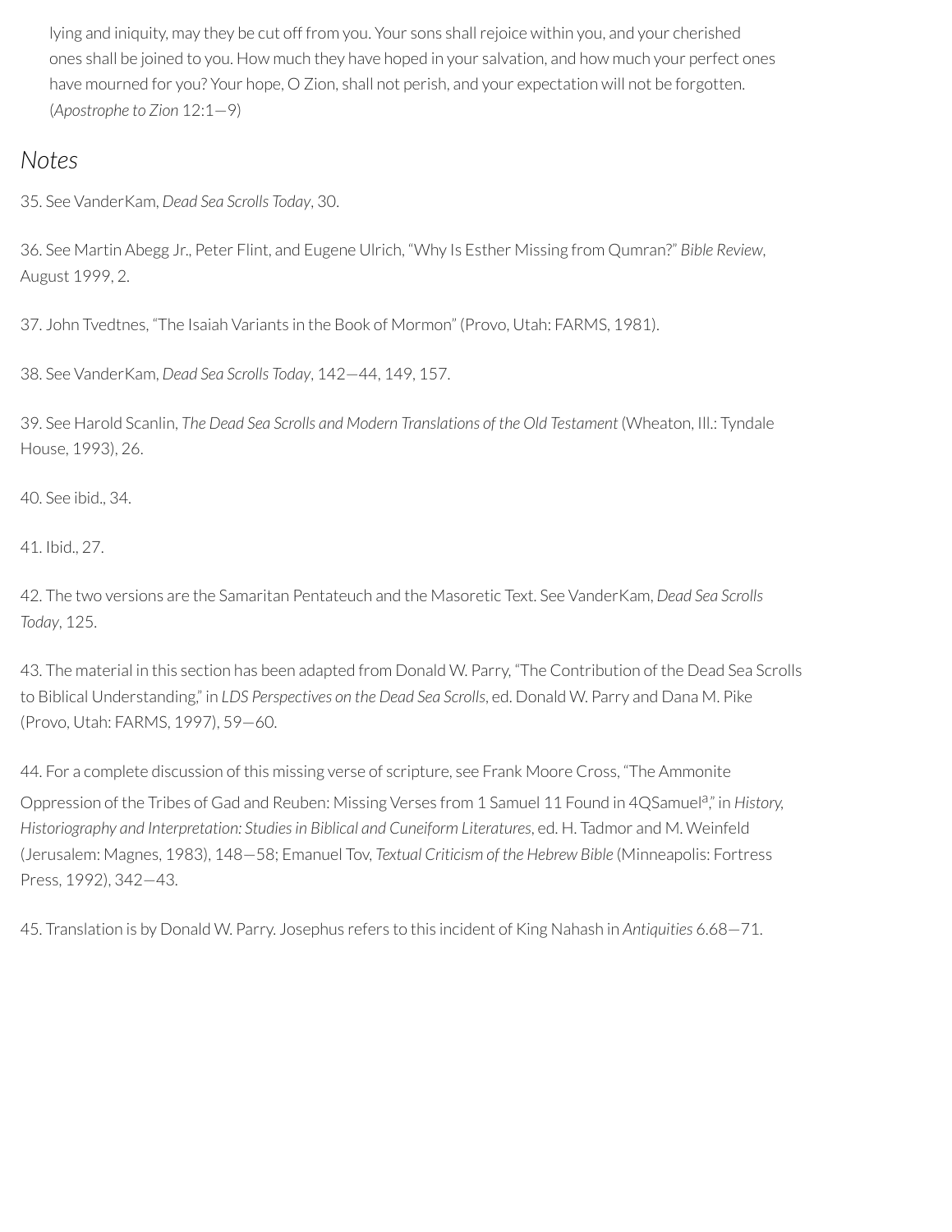# Part VI: The Dead Sea Scrolls and the New Testament

### *39. Were books of the New Testament discovered among the scrolls?*

Not a single copy of a New Testament book was found among the Dead Sea Scrolls. The reason forthis is twofold: rst, the group that inhabited Qumran was *not* Christian; second, many or most of the texts belonging to the corpus of the Dead Sea Scrolls were created and copied before the rise of Christianity in the first century AD.

### *40. Are there any references to Christ or Christianity in the scrolls?*

Most of the Qumran writings were written between the third and first centuries BC, long before the advent of Christianity, and thus contain no historical references to Christ or Christianity. An early scholar of the Dead Sea Scrolls, G. Lankester Harding, once suggested that Jesus Christ studied with the people of Qumran, but this suggestion is sensationalistic and without basis in fact. Jesus Christ is not identified, explicitly or implicitly, in the nonbiblical scrolls. Nevertheless, the scrolls do provide much information about Judaism and the religious scene of the period, from which Christianity was established.

### *41. Did the Qumran community accept Jesus Christ when he came?*

As a group, the Essenes of Qumran did not accept Jesus as the Messiah during his mortal ministry. Brigham Young University professor David Rolph Seely has pointed out that in AD 68 the Essenes "were still at Qumran awaiting divine intervention on their behalf when their community was destroyed by the Romans."<sup>46</sup> It is possible that a few members of the Qumran community hearkened to the voice of John the Baptist or Jesus Christ and joined the Christian flock, but there is no evidence to support this idea.

### *42. Is John the Baptist identied in the scrolls?*

No references to John the Baptist exist in the scrolls. Some scholars,<sup>47</sup> however, believe that John may have been affiliated with Qumran as he preached near the Jordan River, but there is not sufficient evidence of this. Also, a few scholars have compared John's baptisms "in the wilderness" to the immersion rites of those at Qumran, but John's baptisms were for"the remission of sins" (Mark 1:4) while the ritual of those at Qumran was for other purposes, as set forth in the *Community Rule:* "They shall not enterthe waterto partake of the pure Meal of the men of holiness, forthey shall not be cleansed unless they turn from their wickedness" (*Community Rule* 5:13—14; compare 4:20— 21). Most significantly, John testified of Jesus Christ, whom the Qumranites did not accept as their Messiah.

#### *43. Are there similarities between the beliefs of Christianity and those of the Qumran group?*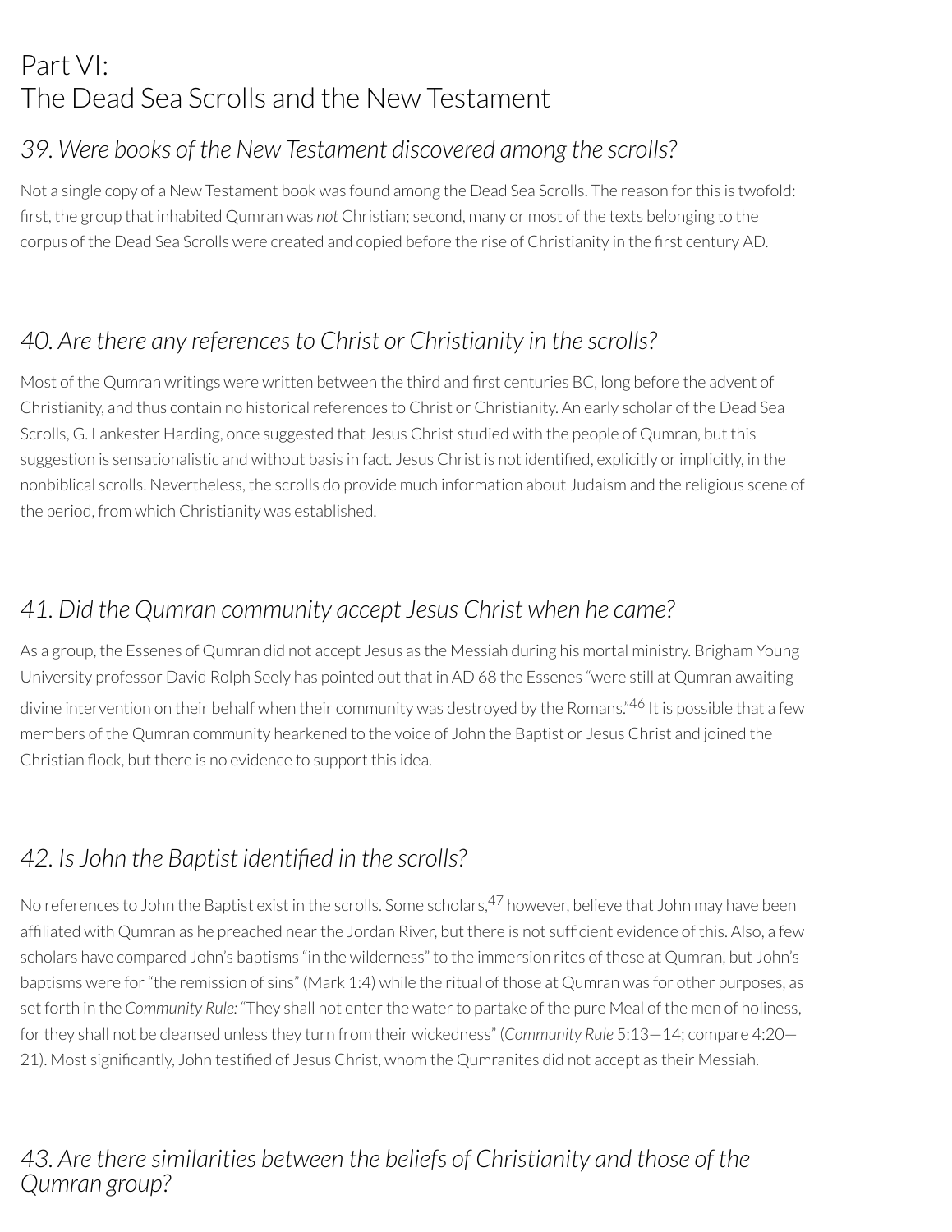Because members of the Qumran community were Jews living before the advent of Christianity, little can be learned from the scrolls about Christianity. However, a few approximate parallels and correspondences between early Christianity and the beliefs of the Qumran community may be drawn from the Dead Sea Scrolls, including:

1. Immersion in water. The scrolls mention water rites required of those who enter the community for the first time orreenterit after a period of separation. Like the baptism of the early Christians, this rite was performed by immersion, but unlike baptism, the water rites had nothing to do with Jesus Christ or the remission of sins.

*2. Healing through the laying on of hands*. The New Testamentrefers to the healing of the sick by the laying on of hands (see Mark 6:5; Luke 4:40; 13:11—13), a practice that corresponds to a passage in the *Genesis Apocryphon.* According to this text, Pharaoh, king of Egypt, was suffering from "scourges and afflictions." He called upon his "magicians" and "healers" to heal him, but they failed to do so; he then called upon Abraham, who healed the pharaoh by the laying on of hands. Abraham explains, "So I prayed [for him] . . . and I laid my hands on his [head]; and the scourge departed from him and the evil [spirit] was expelled [from him], and he lived" (*Genesis Apocryphon* 20:21—22, 28—29).

*3. Twelve and three.* According to the *Community Rule,* the Qumran community had at its head a group of twelve men, who themselves were directed by three:

In the Council of the Community there shall be twelve men and three Priests, perfectly versed in all that is revealed of the Law, whose works shall be truth, righteousness, justice, loving-kindness and humility. They shall preserve the faith in the Land with steadfastness and meekness and shall atone for sin by the practice of justice and by suffering the sorrows of afiction. They shall walk with all men according to the standard of truth and the rule of the time.

When these are in Israel, the Council of the Community shall be established in truth.... They shall be witnesses to the truth at the Judgement, and shall be the elect of Goodwill who shall atone forthe Land and pay to the wicked their reward. (*Community Rule* 8:1-7)

The number twelve corresponds with the number of the apostles whom Jesus selected; but the twelve men who directed the Council of the Community were not apostles, nor did they possess the powers to cast out unclean spirits, heal the sick, and perform other such acts (see Matthew 10:1—5).

*4. Beatitudes.* The beatitudes of the Sermon on the Mount (see Matthew 5:3—11), each of which begin with the word *Blessed*, correspond in some ways to the beatitudes discovered in the scrolls. A Cave 4 fragment called *<spanstyle='font-size:12.0pt'>Beatitudes*reads in part:

Blessed are those who hold to her(Wisdom's) precepts and do not hold to the ways of iniquity. Blessed are those who rejoice in her, and do not burst forth in ways of folly. Blessed are those who seek her with pure hands, and do not pursue her with a treacherous heart. Blessed is the man who has attained Wisdom, and walks in the Law of the Most High. (*Beatitudes* 2:1—3)

*5. Light and Darkness.* The apostle John's writings contain many teachings regarding light and darkness. As recorded in John 12:35—36: "Then Jesus said unto them, Yet a little while is the light with you. Walk while ye have the light, lest darkness come upon you: for he that walketh in darkness knoweth not whither he goeth. While ye have light, believe in the light, that ye may be the children of light" (see John 1:4–5; 3:19; 8:12; 1 John 1:5–6).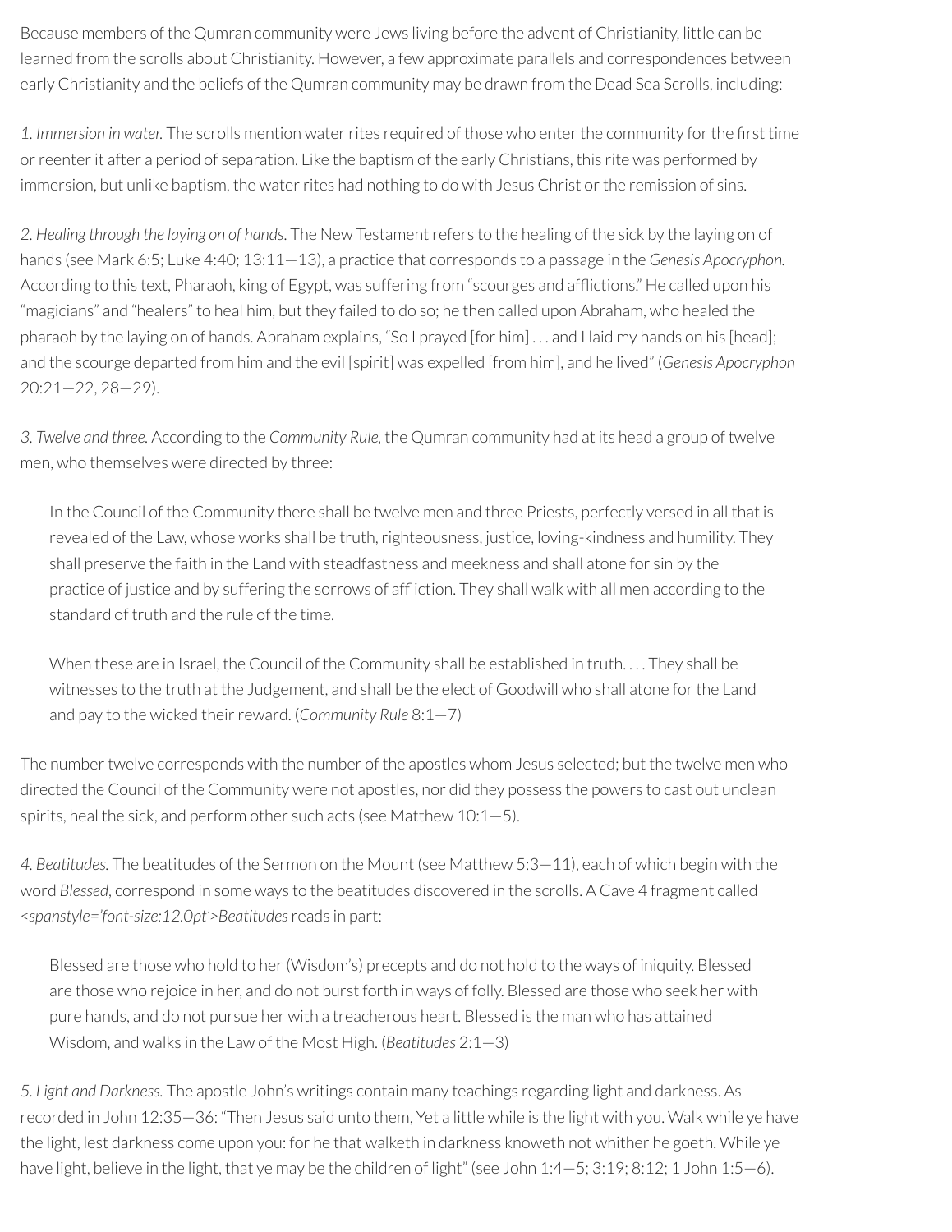Professor Julio Trebolle Barrera of the Universidad Complutense of Madrid sees definite parallels between these teachings and those in the scrolls that speak of "spirits of light and darkness," "source of light," "source of darkness," "Prince of Lights," "paths of light," "Angel of Darkness," "paths of darkness," and "sons of light" (*Community Rule* 3:19  $-26$ ).  $48$ 

*6. Othersimilarities.* Julio Trebolle Barrera discusses several additional parallels between the Qumran texts and the beliefs of Christianity, including the two groups' approach to wealth, their beliefs regarding divorce, the communal meal and Last Supper, the bid for perfection, disciplinary action against those who break rules, the idea of the Creator, overlapping concepts from Paul's epistles and the Qumran texts, and the way that the expression "Son of God" is used. 49

Notwithstanding the correspondences between the two groups, there are many points of contrast that are noted in the following question.

#### *44. Are there differences between the beliefs of Christianity and those of the Qumran group?*

Parallels and correspondences between groups can be misleading if the differences are not also pointed out. The foremost difference between the Qumran community and Christians is the Christian belief in Jesus Christ and his life, ministry, divine nature, and atoning sacrifice. The Qumran community did *not* share the following Christian beliefs: Jesus is "the mediator of life" (Galatians 3:19—20 Joseph Smith Translation), the "Lord of lords" (Revelation 17:14), "the true and living God" (1 Nephi 17:30), the "lawgiver" (Doctrine and Covenants 38:22; compare 3 Nephi 15:9), "the Lord God Almighty; the Lord Jehovah" (Exodus 6:3 JST), the "Holy One of Israel" (2 Nephi 9:41), and the "Redeemer of Israel" (1 Nephi 21:7).

Although the community at Qumran held a belief in a messianic figure (or more than one such figure), Jesus Christ was not their Messiah. The Book of Mormon is explicit in naming Christ as the Messiah: "For according to the words of the prophets, the Messiah cometh in six hundred years from the time that my fatherleft Jerusalem; and according to the words of the prophets, and also the word of the angel of God, his name shall be Jesus Christ, the Son of God" (2 Nephi 25:19).

Furthermore, the Qumran community did not share with the Christians beliefs in the plan of salvation, aspects of church organization, priesthood offices, the Second Coming, a living prophet, the bestowal of the gift of the Holy Ghost through the laying on of hands, the gift of tongues and interpretation of tongues, other gifts ofrevelation and of the Spirit, and numerous other doctrines that were part of the early Christian church and that are now part of the Church of Jesus of Christ of Latter-day Saints.

### *Notes*

46. David Rolph Seely, "Praise, Prayer, and Worship at Qumran," in *LDS Perspectives on the Dead Sea Scrolls*, ed. Parry and Pike, 98.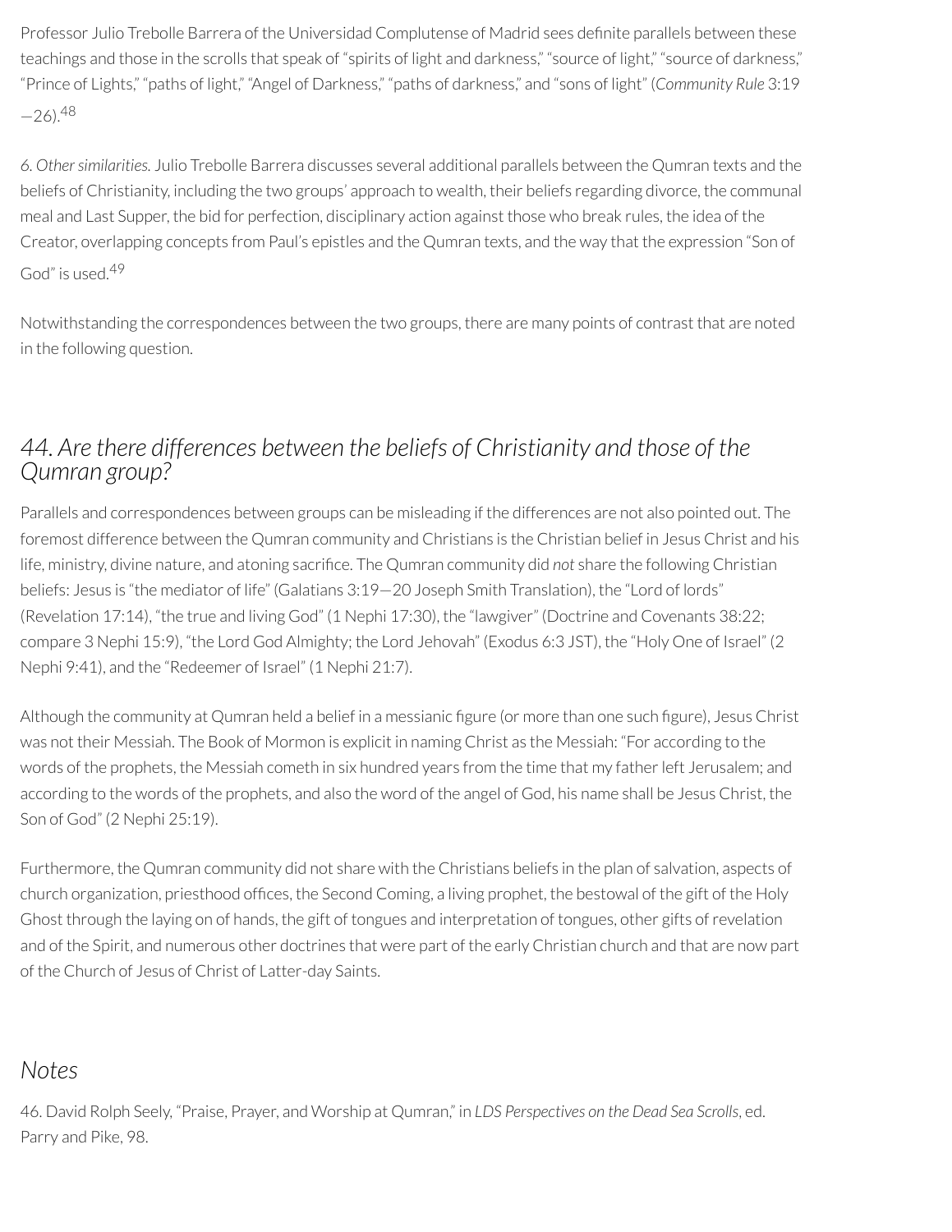47. For a discussion of views regarding John the Baptist and Qumran, see García Martínez and Barrera, *People of the Dead Sea Scrolls*, 205—6.

48. See ibid., 214—15.

49. For a full discussion on parallels between the Qumran texts and the New Testament, see García Martínez and Barrera, *People of the Dead Sea Scrolls*, 203—20.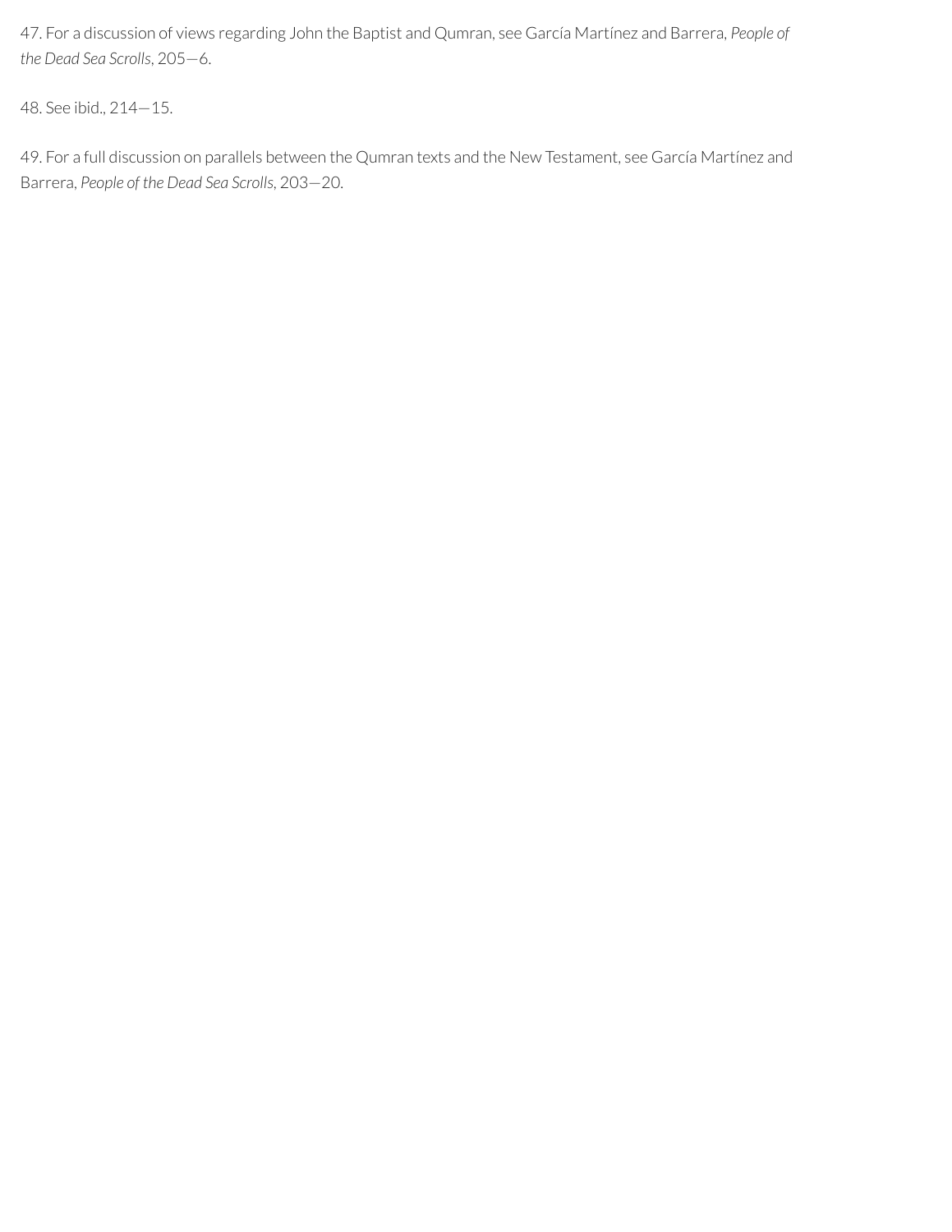## Part VII: Specific Texts of the Dead Sea Scrolls

## *45. What isthe* Commentary on Habakkuk?

The Commentary on Habakkuk, found in Cave 1, is a verse-by-verse commentary covering the first two chapters of the book of Habakkuk. This commentary, also known as the *Pesher Habakkuk*, dates to the Herodian period (30—1 BC), although the composition itself dates to an earlier period. According to the commentary, the mysteries of the Lord's prophets were revealed to Qumran's Teacher of Righteousness and Habakkuk's prophecy was interpreted in relation to the people of Qumran in the last days. For example, we read in the *Pesher Habakkuk:*

And God told Habakkuk to write what was going to happen to the last generation, but he did not let him know the end of the age. And as for what he says: [Hab 2:2] So that the one who reads it /may run/. Its interpretation concerns the Teacher of Righteousness, to whom God has disclosed all the mysteries of the words of his servants, the prophets. [Hab 2:3] $^{\rm 50}$ 

### *46. What isthe* Genesis Apocryphon?

The *Genesis Apocryphon* retells and amplifies many of the events recorded in Genesis. The first readable passage of this damaged scroll describes Lamech's response to the news that his wife, Bitenosh (who is not named in the Bible), is with child. The passage then continues with the story of Noah. The best-preserved sections enlarge upon the story of Abram and Sarai (Abraham and Sarah) in Egypt and of Abram's calling Sarai his sister, found in Genesis 12:10—20.

## *47. What isthe* Messianic Apocalypse?

Interest has recently been directed to the so-called *Messianic Apocalypse*, parts of which may be translated as follows:

. . . [the hea]vens and earth will listen to His Messiah, and none therein will stray from the commandments of the holy ones. Seekers of the Lord, strengthen yourself in His service! All you hopeful in (your) heart, will you not find the Lord in this? For the Lord will consider the pious (*hasidim*) and call the righteous by name. Over the poor His spirit will hover and will renew the faithful with His power. And He will glorify the pious on the throne of the eternal Kingdom. He who liberates the captives, restores sight to the blind, straightens the b[ent] (Ps. cxlvi,  $7-8$ ). And f[or] ever I will clea[ve to the h]opeful and in His mercy ... And the fr[uit . . . ] will not be delayed for anyone And the Lord will accomplish glorious things which have never been as [He...] For He will heal the wounded, and revive the dead and bring good news to the poor (Isa. lxi., i).

... He will lead the uprooted and knowledge ... and smoke ...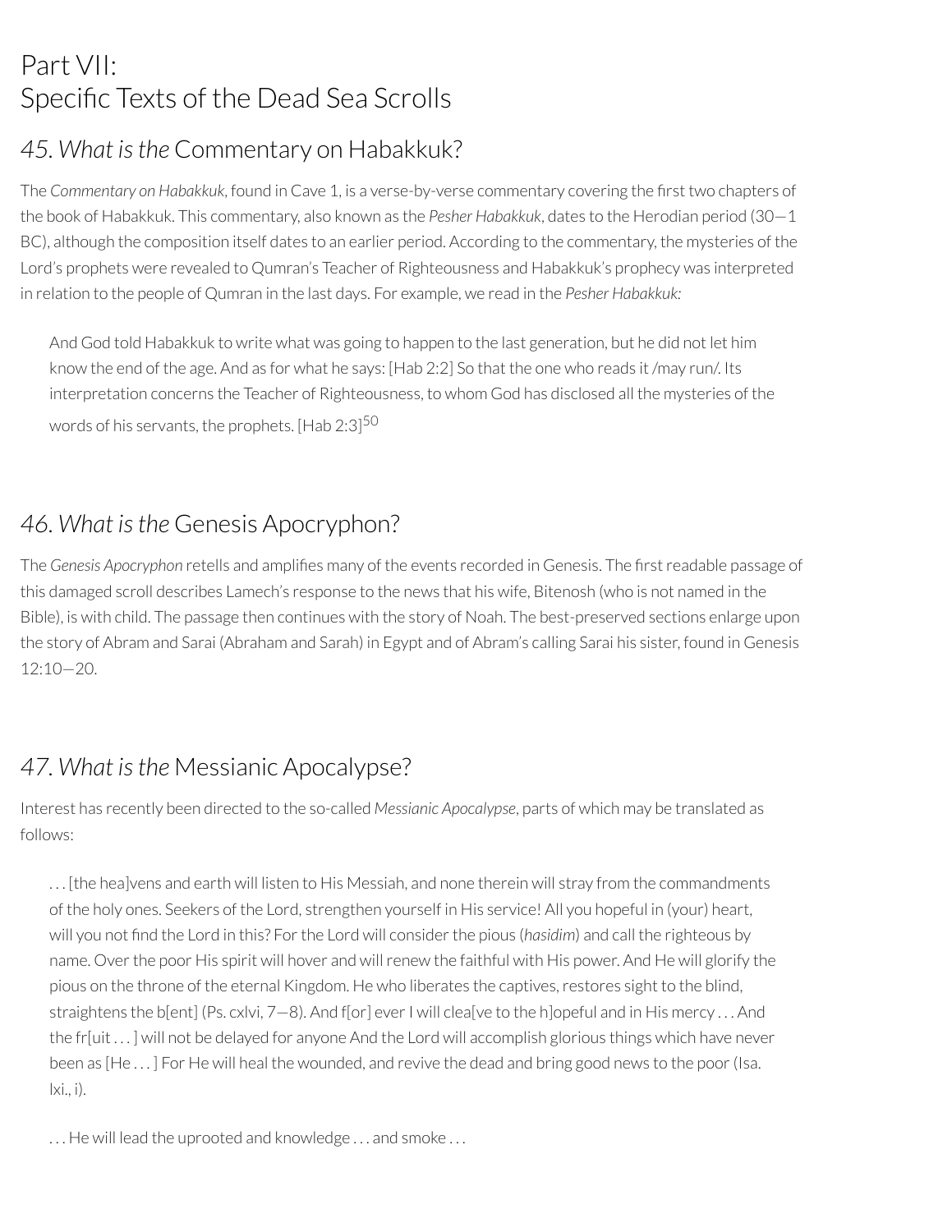This fragment is particularly interesting because it may shed further light on the Qumran community's view of their messiah, a subject that continues to be intensely debated. Some scholars interpret the writings from the Dead Sea as indicating a single messianic figure, while other scholars find evidence for a belief in two messiahs, one priestly and one royal. While the majority of messianic references in the Dead Sea Scrolls are clearly singular in form, there is one example where the word *messiah* is plural and appears to refer to two separate messianic figures.

### *48. What isthe* Damascus Document?

This text has been identified by several names over the years, including the *Damascus Covenant*, the *Damascus Rule*, and the *Zadokite Fragments*. It is unique because a copy was first found in an old synagogue in Cairo, Egypt, in 1896, long before the Dead Sea Scrolls were discovered. The manuscripts are known as the *Damascus Document* because Damascus is prominently mentioned as the place where the group originated. While Damascus could refer to the actual city in Syria, most scholars believe it is a code or symbolic name for a "city" in the wilderness, possibly Qumran. Ten copies of the *Damascus Document*have been found in the Qumran caves.

A copy of the *Damascus Document* from Cave 4 shows that the community at Qumran had a version somewhat longer than the manuscripts found in Cairo. The document consists of two parts: an exhortation and a legal section (or body of laws). In the exhortation, the new members of the covenant are encouraged, through the examples of reward and punishment in Israel's history, to be obedient to the ways of God and the guidelines of the covenant. This sec tion of the document has been very important in deciphe ring some of the early history of the Qumran community. In the legal section, certain laws are laid out, such as laws forthe Sabbath and forritual purity. This section is divided into five parts: entry into the covenant, code of con duct, ritual, organization, and penal code.

Some differences in the rules and regulations of the *Damascus Document* and those of the *Community Rule* inintially led scholars to believe that the *Damascus Document* pertained to a completely different movement than that found at Qumran. However, references in the document to "camps," "the assembly of the towns of Israel," and "the as sembly of the camps" suggest that the rules contained therein are forregulating different segments of the movement, which was spread throughout the land. Thus, in the *Damascus Document*, members of the covenant community outside of Qumran are understood to be living among people who are not members of that community; and marriage, which is not even mentioned in the *Community Rule* (mem bers of the Qumran group are thought to have been celibate), is an assumed part of life within the covenant community.

Yet while the *Damascus Document* provides regulations for adherents living outside of Qumran, it seems to acknowledge Qumran as the center of the community. For ex ample, the Teacher of Righteousness is looked upon as the leader of the group, and the community is repeatedly r eferred to as being from the land of Damascus (a possible code name for Qumran, as explained earlier). Also, the rules found in the *Damascus Document* do not seem to be as strict as those in the *Community Rule*, leading to the belief that the group at Qumran followed a stricter order of living within the group. 51

### *49. What isthe* Community Rule, *or* Manual of Discipline?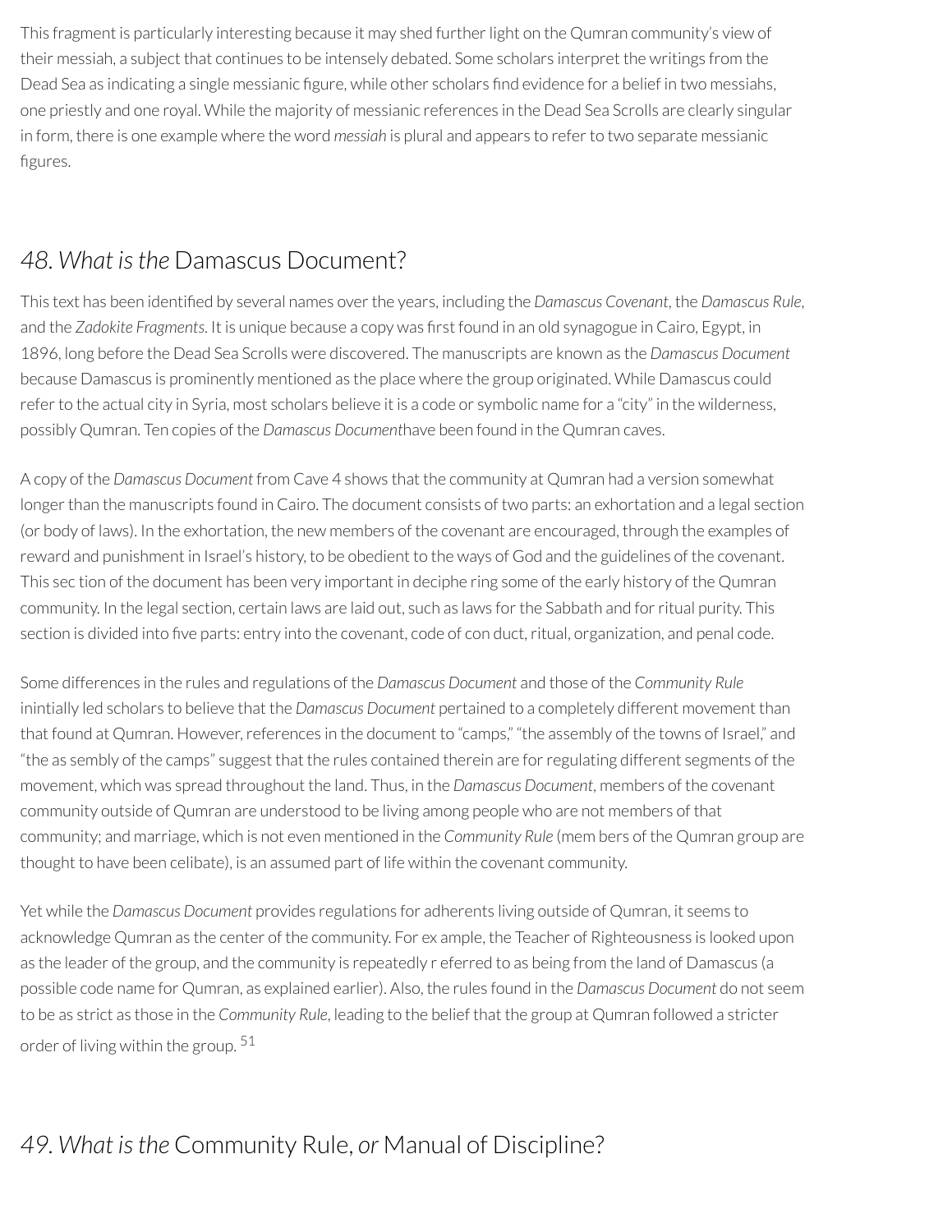The central organizational document found among the Dead Sea Scrolls, and one unique to the Qumran community, is the *Community Rule* (or *Manual of Discipline,* as it is still popularly known). It was designed for a faithful "rem nant" of Israel engaged in preparing the "way in the desert" for the kingdom of God and for God's triumph over the forces of evil. The document contains a preamble explaining the purpose of the group and sets forth its basic constitution, including the requirements for entrance into the community, the procedures for admission, the various classes or ranks within the community, the regulations governing the relations of community members, the conduct of communal meals, and items concerning military service, education, and eligibility for office.

The *Community Rule* also provides a list of penalties (ranging from loss ofrations to expulsion from the community) for various types of infractions, suggesting some thing of the strictness of the group. For example, the list of penal ties instructs that

Whoever has deliberately lied shall do penance for six months.

Whoever has deliberately insulted his companion unjustly shall do penance for one year and shall be excluded.

Whoever has deliberately deceived his companion by word or by deed shall do penance for six months....

Whoever has borne malice against his companion unjustly shall do penance for six months/one year; and likewise, whoever has taken revenge in any matter whatever.

Whoever has spoken foolishly: three months.

Whoever has interrupted his companion whilst speaking: ten days.

Whoever has lain down to sleep during an Assembly of the Congregation: thirty days. And likewise, whoever has left, without reason, an Assembly of the Congregation as many as three times during one Assembly, shall do penance for ten days. But if he has departed whilst they were standing he shall do penance forthirty days. (*Community Rule*7:4—14)

In many respects the *Community Rule* displays parallels to community regulations forlater Christian groups, whose docume nts include the *Didache*, the *Apostolic Constitutions*, the *Didascalia*,and the *Rule of Benedict*. All products of the early Christian centuries, these documents, like the *Community Rule*, reflect a concern with providing a constitution for the communities as well as a pattern for daily living.

### *50. Isthe* Community Rule *a kind of initiation text?*

The *Community Rule* contains the following basic steps of initiation into the Qumran community: an expression of willingness to enter the covenant, a collective confession of wrongdoing and an acknowledgment of God's mercy, and the blessing of those who enter into the covenant. Moshe Weinfeld identifies six characteristics of this entrance process that are similar to the practices of other societies in the Hellenistic world: oath of admission, registration, examination, decision by lot, probationary period, and submission of personal property. He points out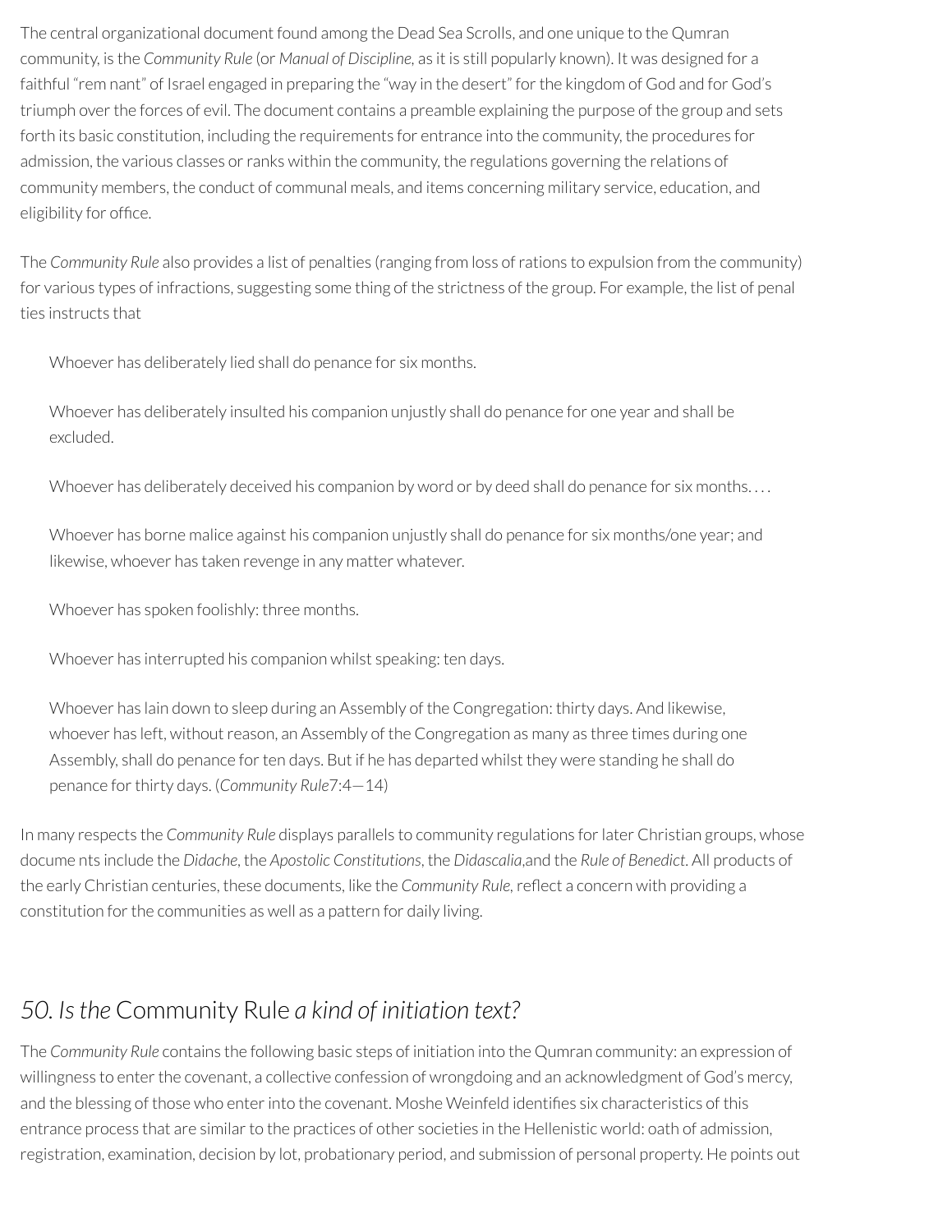many similarities between the Qumran community and "guilds and religious associations of the Hellenistic-Roman Period<sup>"</sup>

52

## *51. What isthe* Rule of the Congregation?

Appended to the *Community Rule* scroll is the *Rule of the Congregation* (or *Messianic Rule* ). Whereas the *Community Rule* seems more devoted to the real-life organiza tion and management of the affairs of the community, the *Rule of the Congregation* served a different purpose. According to Geza Vermes, "(1) it was intended for'all the congregation in the last days'; (2) it is a Rule for a Commu nity adapted to the requirements of the messianic war against the nations; (3) it refers to the presence of the Priest and the Messiah of Israel at the Council, and at the Meal." 53

### *52. What isthe* Copper Scroll?

Among the most puzzling of the Dead Sea Scrolls is the *Copper Scroll*, first published by Josef T. Milik in 1962 in the third volume of the Discoveries in the Judaean Desert series. <sup>54</sup> The *Copper Scroll* is extraordinary for severalrea sons: its unique orthography (method of spelling), its use of a Hebrew script and dialect that are unlike that of any other scrolls, its use of metal as a means of textual transmission, and its contents regarding deposits of treasures. It is not known who created or owned this scroll.

The *Copper Scroll* apparently was formed from a single plaque of copper-based metal. Inscribed thereon is a list of sixty-four deposits of gold, silver, aromatic spices, and manuscripts. Because of the enormous amount of treasure involved—perhaps as much as several dozen tons buried in locations in and around Jerusalem—many people are con vinced that the treasures described in the document are fictional. Others, however, have argued that the list records the deposit of the treasures of the Jerusalem temple, per haps tithes collected during the First Jewish Revolt (AD 66-74) that could not be taken to Jerusalem during the siege.<sup>55</sup>

The *Copper Scroll* begins with these words:

At Horebbah which is in the Vale of Achor under the stairs which go eastwards forty cubits: a box (filled with) silver weighing in all seventeen talents. In the tomb of ... the third: 100 gold bars. In the great cistern which is in the courtyard of the little colonnade, at its very bottom, closed with sediment towards the upper opening: nine hundred talents. At the hill of Kohlit, containers, sandalwood and ephods (priestly garments). The total of the offering and of the treasure: seven (talents?) and second tithe rendered unclean. At the exit of the canal on the northern side, six cubits towards the cavity of immersion. In the hole of the waterproofed refuge, in going down towards the left, three cubits above the bottom: forty talents of silver.

The scroll continues with similar descriptions of hidden treasures. A few treasure seekers have exerted great efforts to discover the treasures described in this scroll, but with no success.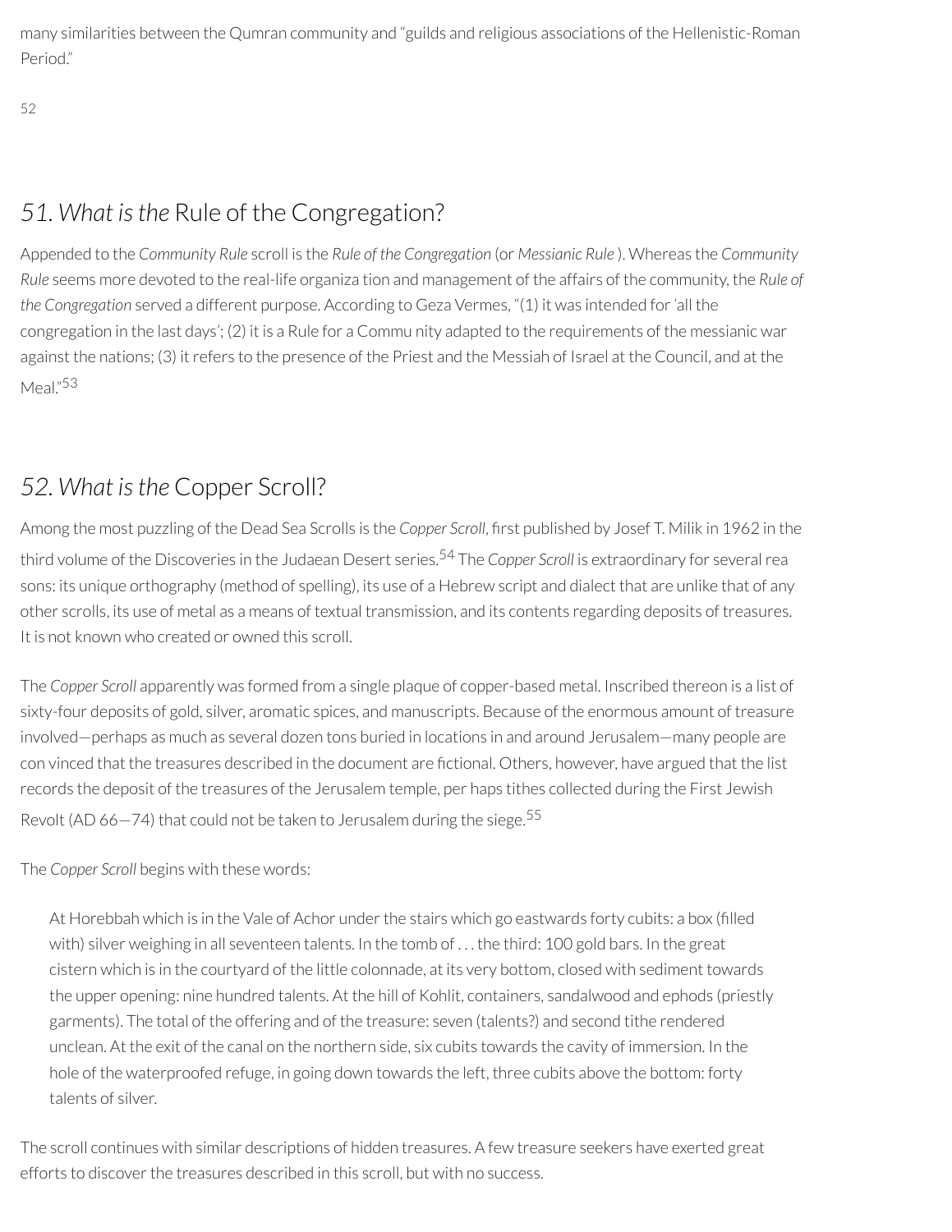### *53. What are the* New Jerusalem *texts?*

Several fragmented Hebrew and Aramaic documents provide details regarding the New Jerusalem (i.e., the holy city that will be rebuilt in the last days to replace the old city of Jerusalem, distinct from its counterpart to be built by the Latter-day Saints in Jackson County, Missouri). Because the documents were discovered in Caves 1, 2, 4, 5, and 11, they likely once formed a significant part of the Qumran library.

The texts describe a visionary or prophet who is led by a heavenly minis trant who shows him the dimensions and various parts of the New Jerusalem, including the gates, streets, houses, doors, thresholds, lintels, and stairs. One of the fragments reads in part, "And he measu[red from] this [ga]te to the eastern corner 25 stadia. *vacat* [empty space in the manuscript] And he led me into the city, and he measured each block of houses for its length and width, fifty-one reeds by fifty-one, in a square" (*New Jerusalem* 2:10–12). At times the ministrant describes various parts of the New Jerusalem, for example, "all [the streets of the city] are paved with white stone . . . marble and jasper"  $(1:7-9)$ .

The literary form of the *New Jerusalem* texts recalls Ezekiel 40—46, in which Ezekiel was hosted by an angel who revealed to him the future Jerusalem temple and its dimensions.

### *54. What isthe document called* Some Observances of the Law?

Cave 4 yielded six tattered copies of a legal document called *Some Observances of the Law (4QMMT)*. It was written by a leader of the Qumran community, possibly the Teacher of Righteousness, and perhaps was addressed to that leader's opponents. The document sets forth many religious laws and precepts belonging to the Qumran community, includ ing items regarding the religious calendar, practices relating to the temple and its sacrifices, laws about marriage and in termarriage, and rules pertaining to entry into the community.

Other topics addressed in the document include a discussion or mention of the offering of sacrifices from the Gentiles, bringing certain animal skins to the temple, purity laws regarding making vessels from the bones or skins of unclean animals, Jerusalem as the chosen place, sacrificing pregnant animals, eating unborn animals, items concerning the blind and the deaf, a prohibition against bringing dogs into Jerusalem, tithes and fruits given to the priests, and items concerning lepers.

The document concludes with the admonition "Under stand all these (matters) and ask Him (God) to straighten your counsel and put you far away from thoughts of evil and the counsel of Belial" (*Some Observances of the Law* 3:5 —6).

### *55. What isthe* War Scroll?

The *War Scroll* describes a war in the final age of the earth's history. In this war between the forces of good and evil, the wicked will be completely destroyed, ushering in an era of peace. The writers of the Dead Sea Scrolls, who be lieved that they were the true, restored Israel, compose the righteous army. The *War Scroll* begins by designating the righteous as "the sons of light," who are also described as "the children of Levi, Judah, and Benjamin." They are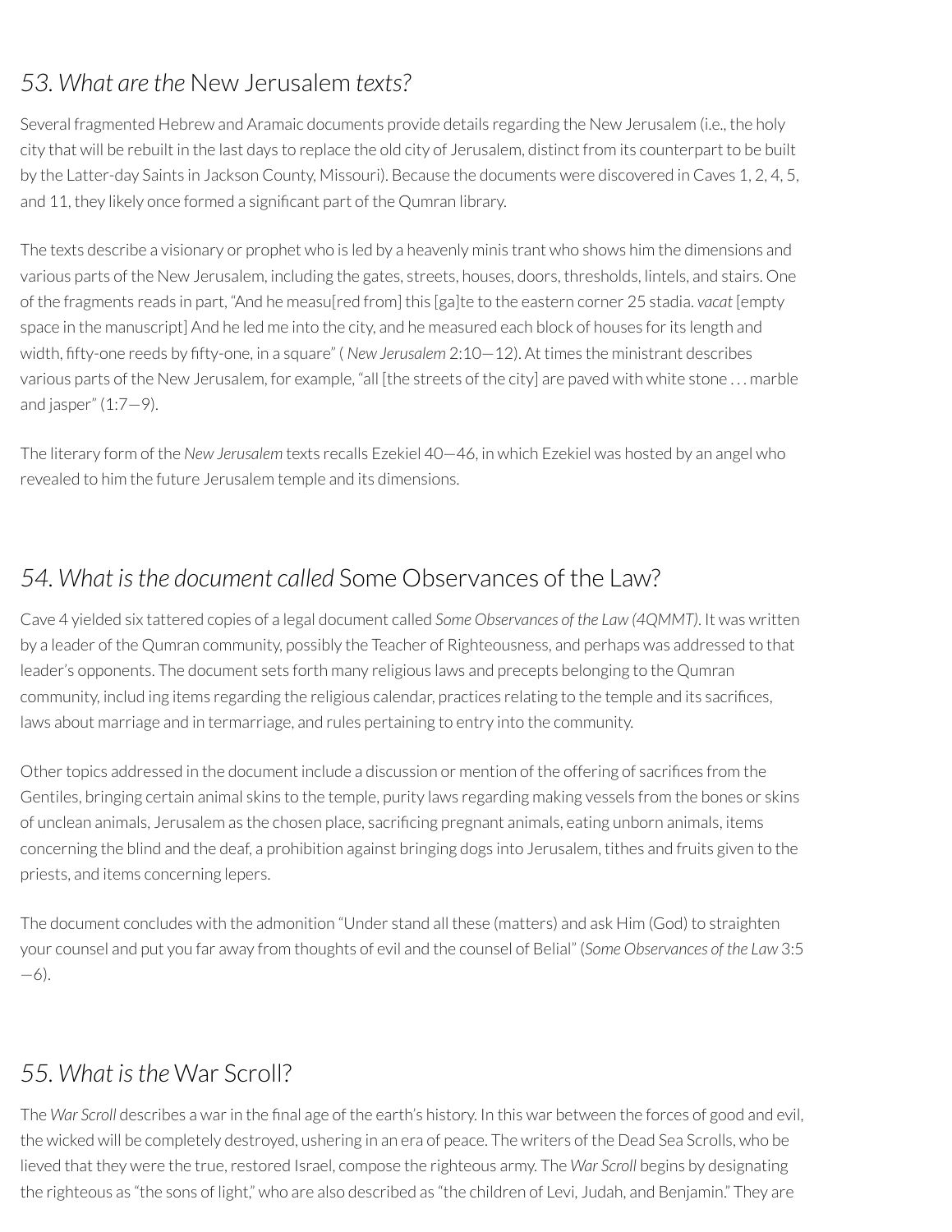op posed by the "sons of darkness," identified as Edomites, Moabites, Ammonites, Philistines, the Kittim (the meaning of *Kittim* is unknown), and the "transgressors of the covenant." In the Old Testament the Edomites, Moabites, Ammonites, and the Philistines are enemies of Israel. The "transgressors of the covenant" are most likely mainstream Jews of the period who would not accept the views of the Dead Sea Scrolls writers, who believed that other Jews were living in a state of apostasy or were violating the law of Moses.

The *War Scroll* describes the organization of the army of Israel in detail and prescribes prayers, hymns, and exhort ations to be spoken by the priests and Levites in the course of war. Angelic b eings, both good and evil, will also take part in the conflict. Ultimately it is God who will give victory to the righteous and who will usher in a golden age of light for the faithful. Interestingly, the *War Scroll* appears to be modeled on Roman military manuals, and the deployment of the army of God follows in some measure Roman patterns of warfare.

### *56. What isthe* Temple Scroll?

At overtwenty-eight feet in length, the *Temple Scroll* is the longest of the scrolls discovered in the eleven Qumran caves. Scholars cannot agree on a more precise date forthe scroll's composition than sometime between 150 BC and AD 1., nor are they certain of its author. Israeli scholar Yigael Yadin published an English translation of the scroll in 1977, along with photographs and commentary.

The *Temple Scroll* examines various aspects of the temple complex, construction, and functions; it describes and provides the measurements of the sanctuary and its holy of holies, chambers and colonnades, mercy seat, cherubim, veil, table, golden lamp, altar, and courtyards. The architecture and structure of this temple is very different from Solomon's temple and the temple described in Ezekiel 40—46, forthe *Temple Scroll* describes three concentric courts, each square in shape. The four gates of the inner courtrepresent the four groups of the tribe of Levi. The middle court encompasses the inner court and features three gates on each of the four sides, twelve gates total, each one repre senting one of the tribes of Israel. The outer court encom passes the other courts and also has twelve gates.

The three courts were designed to inform temple officiators, workers, and worshippers of hierarchical sanctity the innermost zone of the temple was the most sacred, and as one moved outward from that area the zones (and the respective ordinances or rituals performed therein) decreased in relative sanctity. Thus the temple building itself was the most holy place, the inner courtyard was next in holiness, and so on.

The *Temple Scroll* goes beyond the physical features of the temple to describe the ideal temple society and its covenant with God. The scroll describes sacrifices, purity regulations, and judges and officers affiliated with the temple. It outlines laws relating to idolatry and apostasy, vows and oaths, priests, Levites, priestly dues, witnesses, sacrificial animals, conduct during war, rebellious sons, and crimes punishable by hanging. Many of the laws in this text pertain to the ritual purity or defilement of women. The temple was to serve as a reminder of the awesome presence of God and the purity necessary to approach him. The future temple was to preserve a stricterritual purity among the people, forthe laws governing its sanctity were more restrictive than those pertaining to other Israelite tem ples, thereby lifting the level of the entire community to a higher state of purity.

## *57. What are the* Thanksgiving Hymns?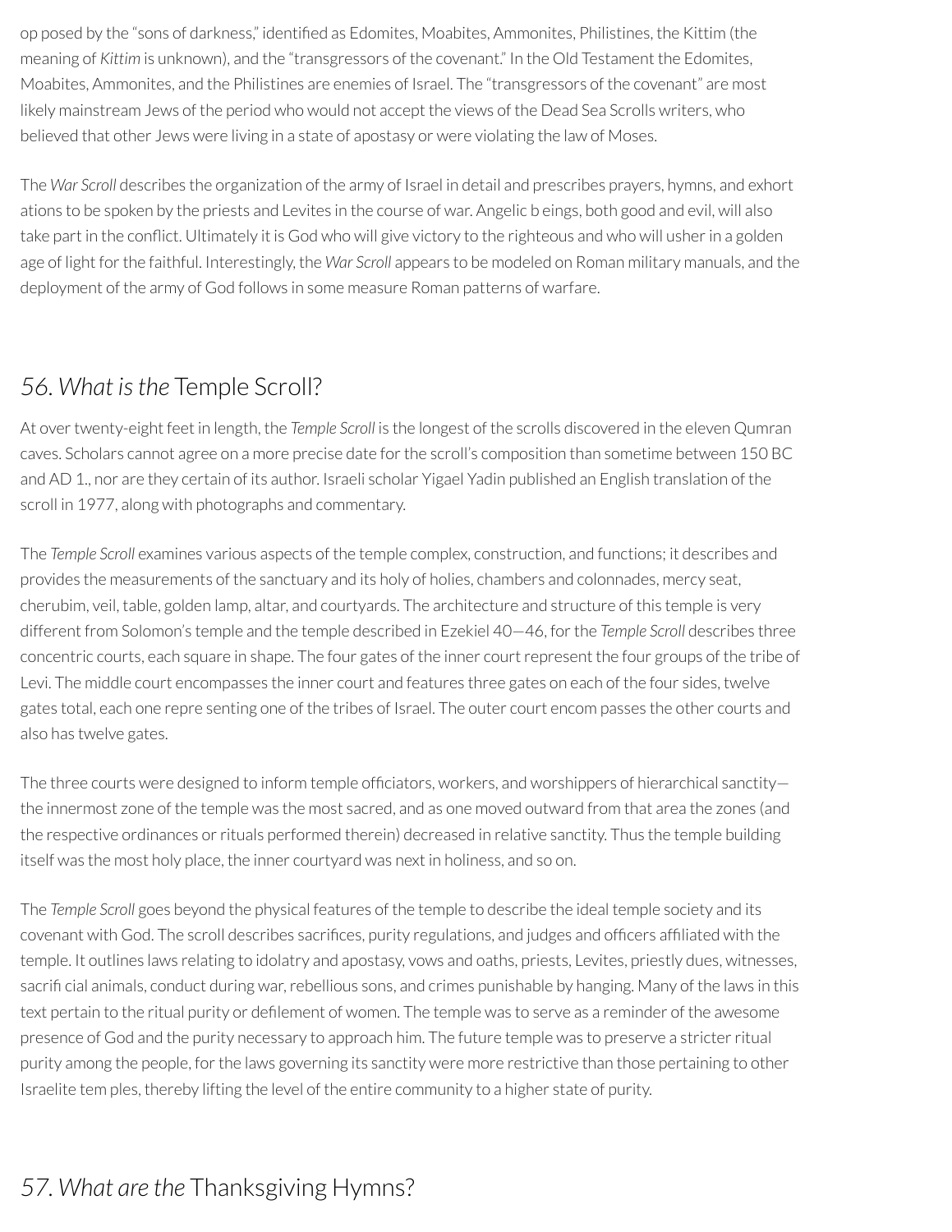The *Thanksgiving Hymns* scroll, discovered in Cave 1, was copied originally on two scrolls that were eventually sewn together into one scroll containing at least twenty-five hymns. The hymnbook-like collection of hymns is called *Thanksgiving Hymns* because of the frequent repetition of the phrase "I thank thee, O Lord." The hymns, which con tain phraseology similar to the biblical psalms, include praises of God's judgments, his works of creation, and his acts of salvation. They describe the human condition and the tendency to sin. Like many of the biblical psalms, these hymns emphasize God's righteousness, mercy, and truth. The following selection from the *Thanksgiving Hymns*is representative sample.

#### Hymn 5

[I thank] Thee, O Lord, as befits the greatness of Thy power and the multitude of Thy marvels for ever and ever. [Thou art a merciful God] and rich in [favours], pardoning those who repent of their sin and visiting the iniquity of the wicked. [Thou delightest in] the free-will offering [of the righteous] but iniquity Thou hatest always. Thou hast favoured me, Thy servant, with a spirit of knowledge, [that I may choose] truth [and goodness] and loathe all the ways of iniquity. And I have loved Thee freely and with all my heart; [contemplating the mysteries of] Thy wisdom [I have sought Thee]. For this is from Thy hand and [nothing] is] without [Thy will].

#### *Notes*

50. Florentino García Martínez, *The Dead Sea Scrolls Translated: The Qumran Textsin English*, trans. Wilfred G. E. Watson, 2nd ed. (Leiden: E. J. Brill, 1994), 200.

51. See VanderKam, *Dead Sea Scrolls Today*, 56—57; García Martínez and Barrera, *People of the Dead Sea Scrolls*, 52 —53; Geza Vermes, *The Complete Dead Sea Scrollsin English* (London: Penguin, 1997), 113—14; Michael A. Knibb, *The Qumran Community* (Cambridge: Cambridge University Press, 1987), 13—15.

52. See Moshe Weinfeld, *The Organizational Pattern and the Penal Code of the Qumran Sect: A Comparison with Guilds and Religious Associations of the Hellenistic-Roman Period* (Fribourg: Vandenhoeck and Ruprecht, 1986), 21—23, 43 —44, 48—55, 58—73, 78—79.

53. Vermes, *Complete Dead Sea Scrollsin English*, 100.

54. An earlier, bootlegged edition was published by John M. Allegro, *The Treasure of the Copper Scroll: The Opening* and Decipherment of the Most Mysterious of the Dead Sea Scrolls, A Unique Inventory of Buried Treasure (New York: Doubleday, 1960).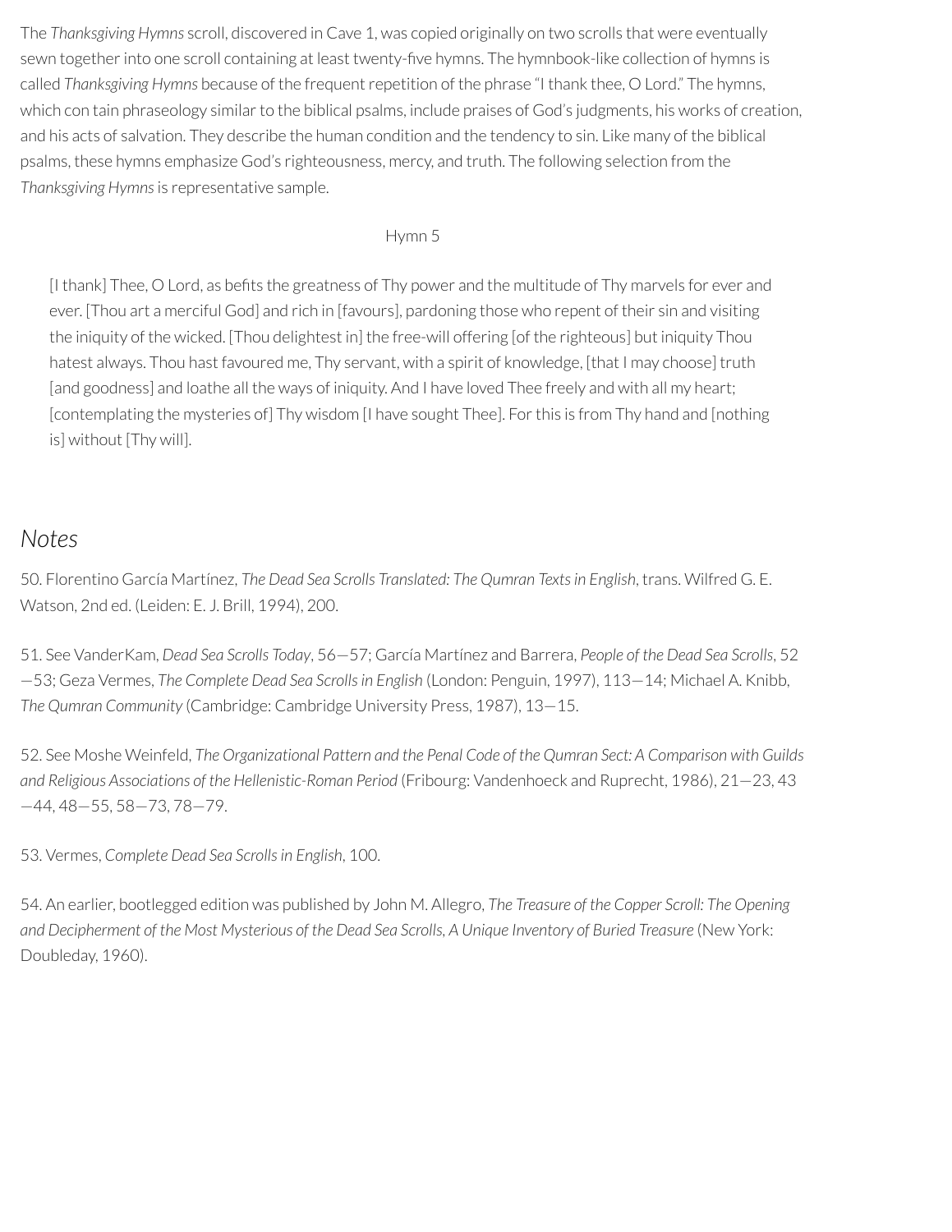# Part VIII: Specific Insights into the Dead Sea Scrolls

### *58. Do the scrolls contain previously unknown religious writings?*

Many of the writings represented among the Dead Sea Scrolls were unknown before the scrolls' discovery in the years 1947 through 1956. These writings include legal texts *(Temple Scroll, Community Rule, Some Observances of the Law [4QMMT])*, hymns and poems *(Thanksgiving Hymns, Apocryphal Psalms, Noncanonical Psalms)*, calendrical texts *(Phases of the Moon, Calendars of Priestly Courses, Zodiacal Calendar with a Brontologion)*, biblical commentaries *(Commentary on Micah, Commentary on Habakkuk, Commentary on Psalms)*, apocryphal works *(Prayer of Enosh and Enoch, Elisha Apocryphon, Joshua Apocryphon)*, biblically related or based works *(New Jerusalem, Prayer of Nabonidus, Words of Moses, Book of Noah, Ages of the Creation)*, prayers and liturgical works *(Liturgical Work, Purication Ritual, Blessings, Benedictions, Prayersfor Festivals)*, and other miscellaneous texts.

These texts provide significant information regarding the Hebrew and Aramaic languages, how some Jews worshipped during the centuries before the destruction of the Jerusalem temple, and the religious views of the Jews of the Qumran community.

### *59. Isthe plan ofsalvation attested in the scrolls?*

Responding to this same question, Brigham Young University professor Dana M. Pike discussed possible parallels between Latter-day Saint doctrine concerning the plan of salvation and the beliefs set forth in the nonbiblical scrolls. Pike cautiously concludes that a "clear or comprehensive understanding of this plan is not evidenced at Qumran." Continuing, he notes: "Though there are concepts that I have described as corrupted echoes of true doctrines, there are simply too many key points of the plan of salvation absent from the preserved texts. Doctrines such as the fall, the infinite atonement of the Savior, clear indications of a universal, physical resurrection, and eternal ordinances requiring the holy Melchizedek Priesthood are not attested." Pike adds that the scrolls "cannot teach Latter-day Saints anything about the plan of salvation that has not already been revealed by the Lord through his authorized servants." 56

### *60. Do the scrolls mention premortal life?*

The scrolls do not speak of premortal life, although it is possible to see "corrupted echoes" in them because the people who lived at Qumran were "heirs to the prophetic legacy that is partially preserved in the Hebrew Bible (the Christian Old Testament)."<sup>57</sup> Dana M. Pike further observes that "the Qumran sectarian scrolls indicate that God created all things, including good and evil spirits, as well as the spirits or souls of people before they existed in the flesh, and that God determined which people would be saved and which people would be destroyed. These passages suggest . . . corrupted echoes of the warin heaven and of God's foreordination of his spirit children, concepts that Latter-day Saints believe were known and understood in previous gospel dispensations. However, by the time of the Qumran community it appears that their understanding was well off the track of true doctrine." 58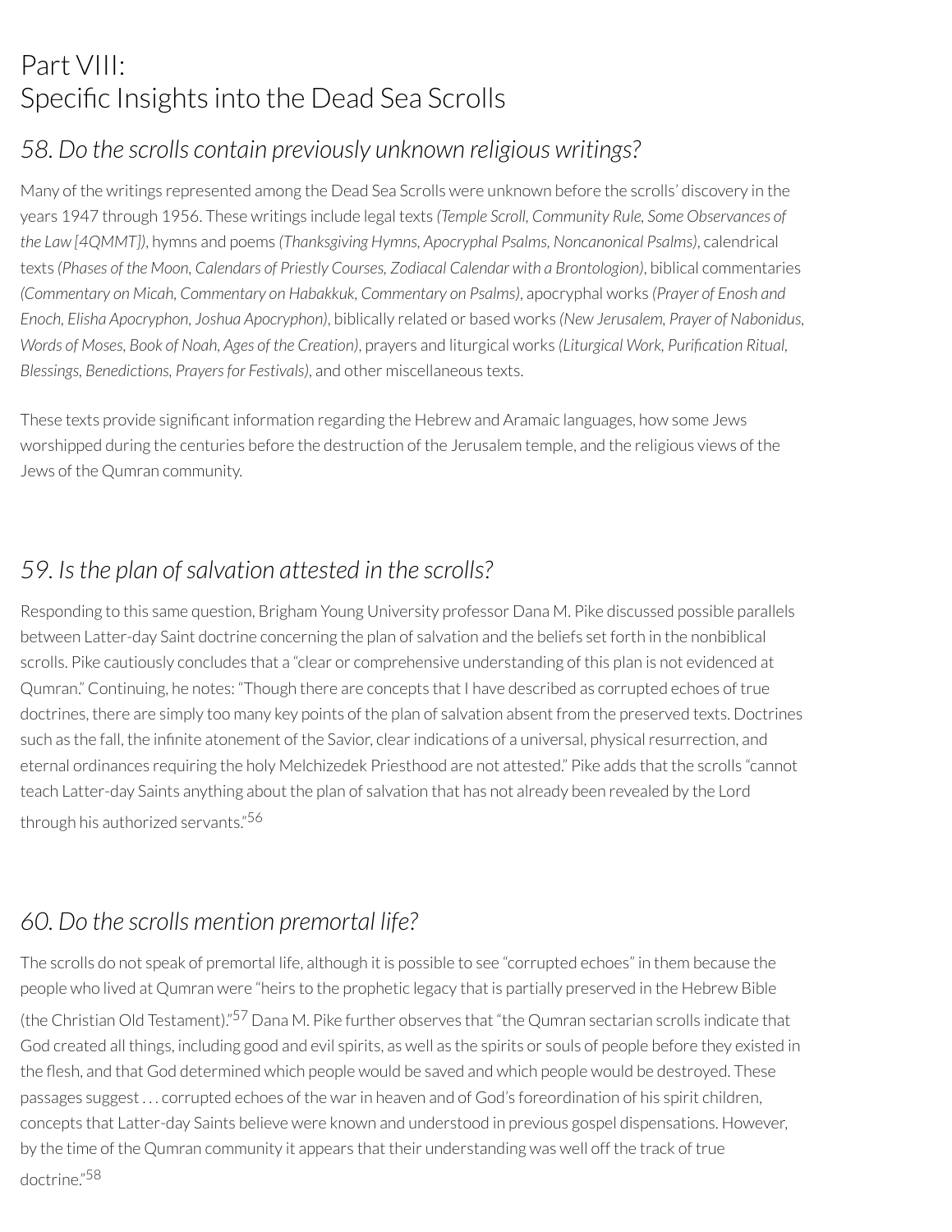### *61. What were the community's hymns of praise?*

Several scrolls contained hymns used by the Qumran community during daily worship and annual festivals. One scroll comprises forty-nine psalms, forty-one of which are the same as those in our biblical book of Psalms (the remaining eight psalms are apocryphal). According to this scroll, King David composed a great number of psalms and songs:

YHWH [Jehovah] gave [David] an intelligent and brilliant spirit, and he wrote 3,600 psalms and 364 songs to sing before the altar for the daily perpetual sacrifice, for all the days of the year; and 52 songs of the Sabbath offerings; and 30 songs for the New Moons, for Feast-days and for the Day of Atonement.

In all, the songs which he uttered were 446, and 4 songs to make music on behalf of those stricken (by evil spirits).

In all, they were 4,050.

All these he uttered through prophecy which was given him from before the Most High. *(An Account of David's Poems)*

In addition to these psalms, the Dead Sea Scrolls include thirty nonbiblical hymns that are called the *Thanksgiving Hymns* (see question 57). Brigham Young University professor David Rolph Seely explains that "five of these are part of *Barki Nafshi*—a single text of hymns blessing the Lord, named afterthe opening phrase 'Bless, O My Soul.'" 59 Seely translates a portion of one of the hymns as follows:

Bless, O my soul, the Lord, for all his wonders forever, and blessed be his name. For he has delivered the soul of the poor and the humble he has not despised, and he has not forgotten the distress of the helpless. He has opened his eyes to the helpless, and the cry of the orphans he has heard, and he has turned his ears to their cry. In the abundance of his mercy he was gracious to the needy and he has opened their eyes to see his ways and their ears to hear his teaching. And he circumcised the foreskin of their heart and he delivered them because of his grace and he set their feet to the way.<sup>60</sup>

In this hymn the Lord is praised because he has "delivered [the unfortunate] because of his grace."

### *62. What wasthe Qumran community's attitude toward prayer?*

Similar to other Jewish groups of the period, the Qumran community prayed regularly. According to David Rolph Seely, "Prayer could be offered at any time, in any place, in any circumstance, and at Qumran there were also set times for regular prayer in the morning and in the evening. The *Community Rule* specifies prayer when the light of day first appears in the morning and when it disappears in the evening."<sup>61</sup>

A hymn located at the end of the *Community Rule* describes the beautiful attitude that the Qumran community held toward prayer: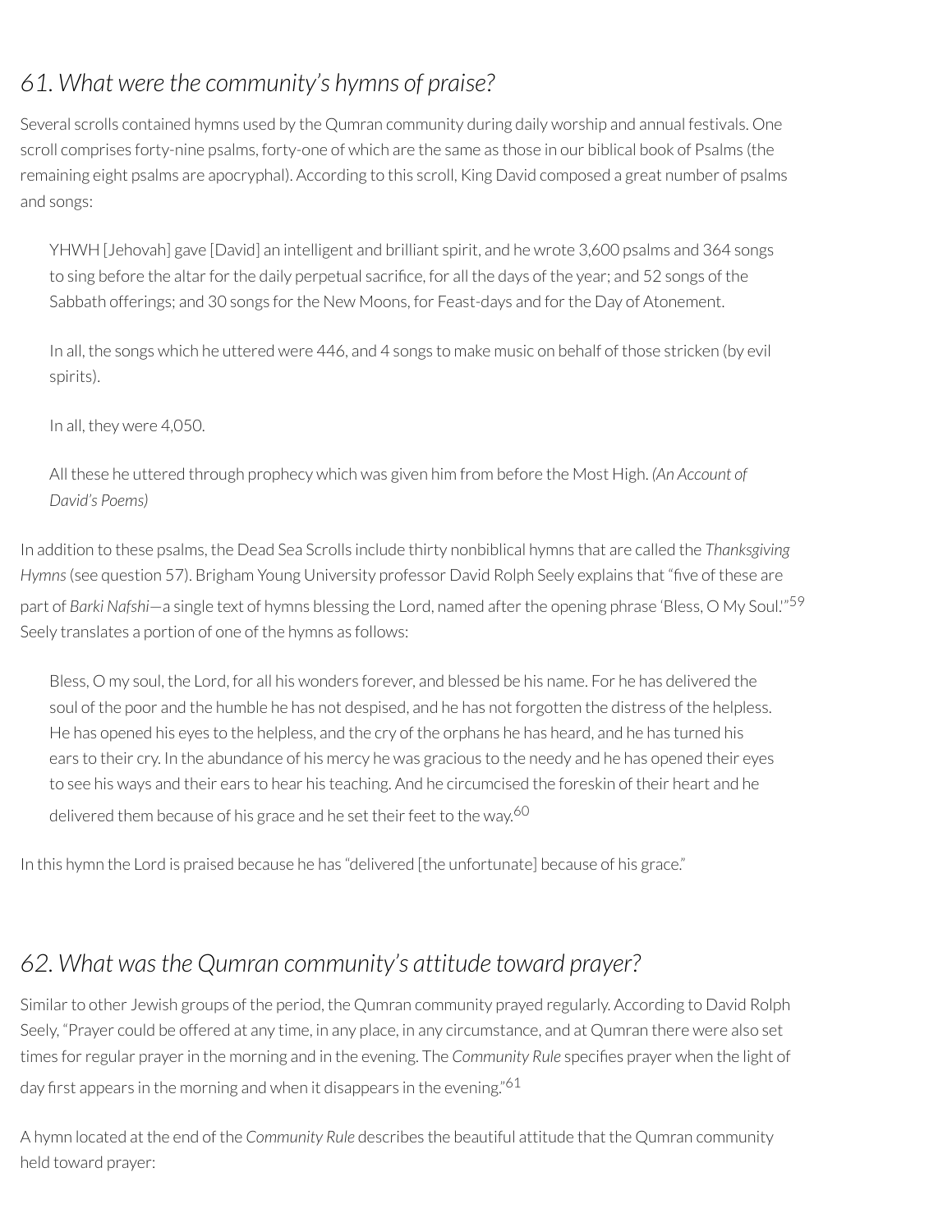When I stretch out hand and foot I will praise his name. When I go out and come in, sit and rise, and when laid on my couch, I will cry for joy to him. I will praise him with the offering of the utterance of my lips in the row of men, and before I lift my hand to enjoy the delights of the world's produce. In the beginning of terror and dread, and in the abode of affliction and distress I will bless him for (his) exceedingly wondrous activity. I will meditate upon his power, and upon his mercies I will lean all day. 62

#### *63. Were any businessrecords discovered among the scrolls?*

A few of the scroll fragments are business records of one type or another. These documents pertain to land sales, debt, money, grain, personal property, and related items. 63

### *64. What about the name Alma, discovered in one of the Bar Kokhba texts?*

In the years 1960 and 1961 Israeli archaeologist Yigael Yadin excavated a cave in a wadi known as Nahal Hever, located west of the Dead Sea at a point north of Masada and south of Qumran. Properly speaking, the cave does not belong to the group of caves near Qumran where the Dead Sea Scrolls were discovered. Yadin and his team discovered a number of significant artifacts, including one pair of women's sandals, kitchen knives, wooden bowls, cooking pots, a mirror, pieces of clothing, and a jewelry box. The cave also yielded a bundle of more than forty papyrus documents bound in rags and tied with palm-frond strings.

The documents comprised letters and deeds belonging to the leader of the Second Jewish Revolt (a.d. 132—35), Shimeon bar Kosiba (or Simeon Bar Kokhba). Among the documents was land-lease agreement written in Hebrew and containing the name Alma. The papyrus sheet consists of twenty-six lines and about two hundred words. Part of the textreads as follows:

Of their own free will, on this day, have Eleazar son of Eleazar son of Hitta and Eliezer son of Samuel, both of En-gedi, and Tehinnah son of Simeon and Alma son of Judah both of ha-Luhith in the (coastal) district of Agaltain, now resident in En-gedi, wished to divide up amongst themselves the places that they have leased from Jonathan son of MHNYM the administrator of Simeon ben Kosiba, Prince of Israel, at Engedi. 64

The so-called Alma deed is significant for Latter-day Saints because it reveals that the name Alma did in fact exist as a male name in antiquity just decades after the mortal ministry of Jesus Christ.

### *65. What is known about Enoch in the scrolls?*

Hugh W. Nibley, a professor emeritus of history and religion at Brigham Young University, has observed that "aside from brief genealogical notes, all that the Bible tells us about Enoch is that 'he walked with God, and was not' (Genesis 5:25), and that he prophesied the coming of the Lord to execute judgment (Jude 1:14)."<sup>65</sup> Though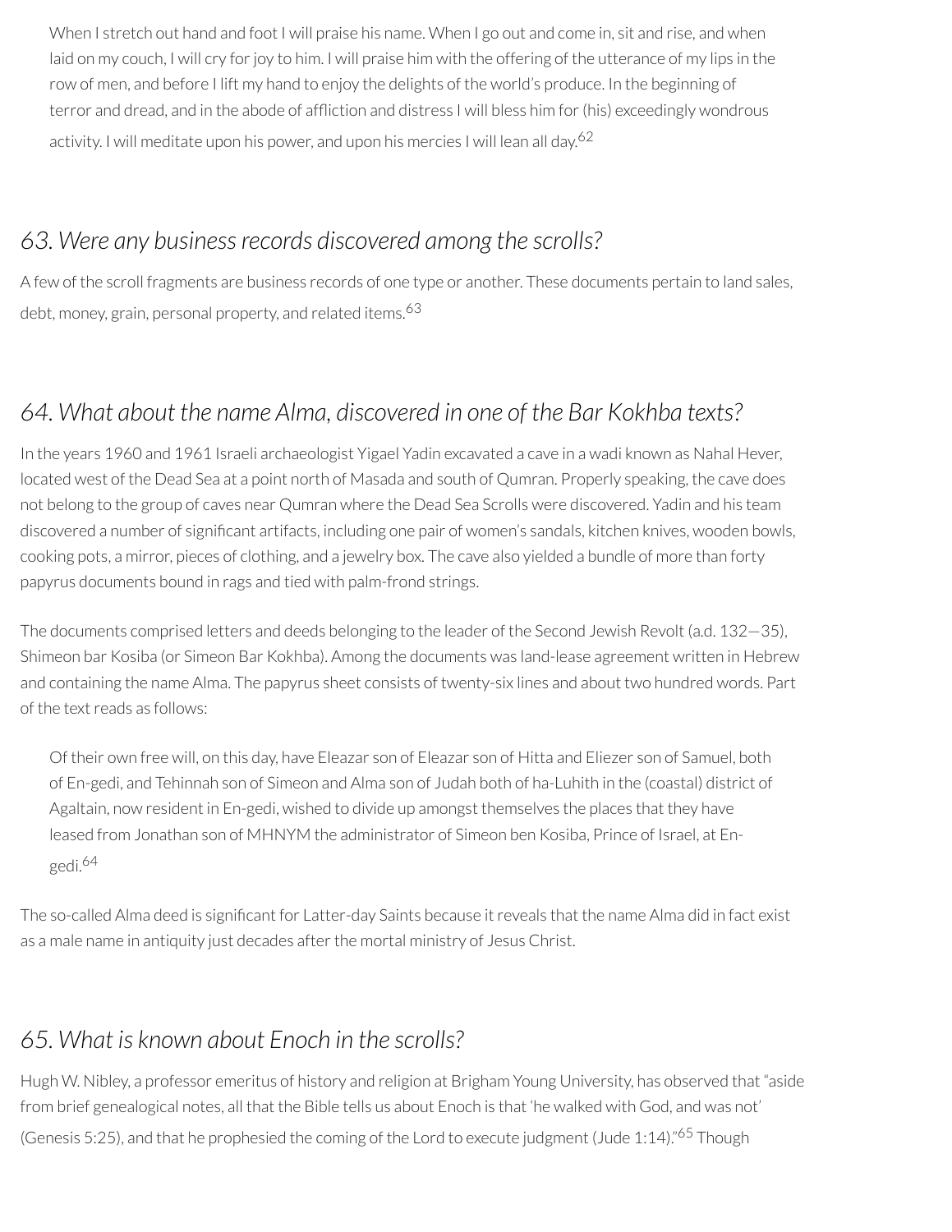sparsely represented in the Bible, Enoch is "the colossus who bestrides the Apocrypha as no other,"<sup>66</sup> a figure of "extraordinary strength and pervasiveness." 67

Enoch is also found widely in the Dead Sea Scrolls texts of *1 Enoch, Jubilees,*v and the Aramaic *Genesis Apocryphon,* revealing him to be a mighty prophet with special gifts. According to these texts, he was a great writer, "the first among men that are born on earth who learned writing and knowledge and wisdom" (*Jubilees* 4:17). He was granted access to divine books and great knowledge, and he "observed the heavenly tablet, and read them carefully, and read the book of all the deeds of mankind to the remotest generations" (*1 Enoch* 81:1, 2).

The Dead Sea Scrolls identify Enoch as an astronomer. The book of *1 Enoch* is referred to as Enoch's "Astronomical Book," or"the book of the courses of the luminaries of the heavens" (*1 Enoch* 72:1). One scholar believes that the sources attribute "the solar calendar of 364 days  $\ldots$  to Enoch, the original astronomer." $^{68}$ 

While the scrolls add much to the scanty information about Enoch in the Bible (see Genesis 5), the account of Enoch in the Latter-day Saints' Pearl of Great Price comprises the most complete and accurate record of this great prophet.

Nibley also observes that "in giving us a much fuller account than the Bible of how the flood came about, the Book of Enoch settles the moral issue with several telling parts: (1) God's reluctance to send the Flood and his great sorrow at the event. (2) The peculiar brand of wickedness that made the Flood mandatory. (3) The frank challenge of the wicked to have God do His worst."<sup>69</sup> The Dead Sea Scrolls record many of the people's iniquities as well as God's weeping over the necessity of destroying his own creation.

There is a further note of interest. In the Book of Moses account in the Pearl of Great Price, there appears "out of the blue  $\ldots$  the name of the only nonbiblical individual named in the whole book—Mahijah (Moses 6:40)." $^{70}$ Strikingly, the name Mahujah (MHWY—"the semi-vowels *w* and *y* are written very much alike in the Aramaic script and are sometimes confused by scribes"<sup>71</sup>) also appears in the Enoch materials in the Dead Sea Scrolls. Moses 6:40 reads: "There came a man unto him, whose name was Mahijah, and said unto him: Tell us plainly who thou art, and from whence thou comest?" This is strikingly similar to 4QEnoch Giants 1:20: "And they summoned MHWY and he came to them: And they asked him and sent him to Enoch."

### *66. Are the names Zenos or Zenock found in the scrolls?*

Neither Zenos nor Zenock is mentioned in the scrolls. However, the name Mahujah is found in the Enoch fragments (see question 65), and the name Alma is found on a document found in a cave in Nahal Hever(see question 64).

### *67. What may be learned about Judaism from the scrolls?*

The scrolls, more than any other archaeological find, have increased our awareness of the Essenes, a group of Jews whose practices and beliefs differed from those of other Jewish groups active in the first two centuries b.c. and the first century a.d.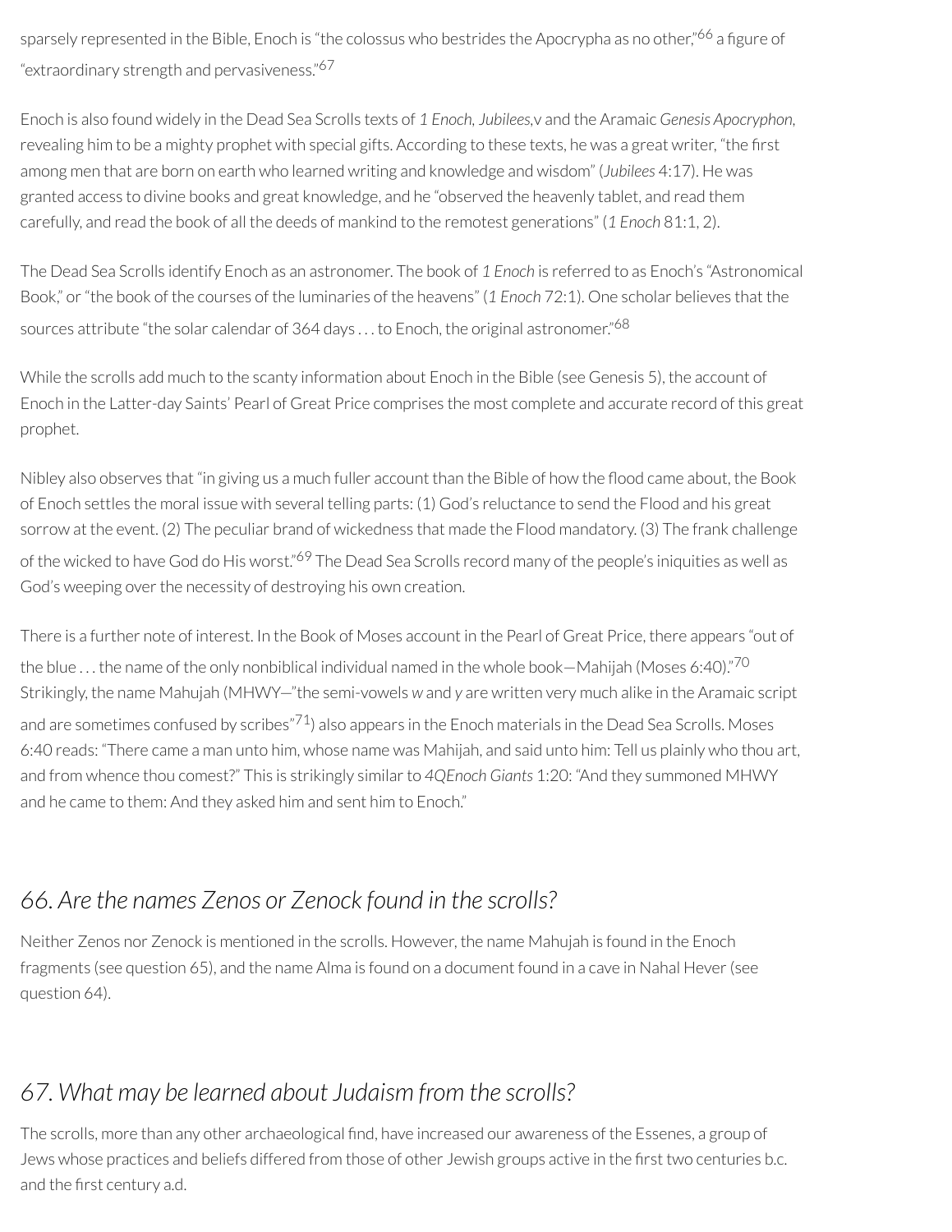Besides illuminating the rich variety of Judaism in antiquity, the scrolls permit us to see one group of Jews who took a more comprehensive and embracing view of scripture (because their writings "are unaffected by either Christian or rabbinic censorship") $72$  and who took a more exacting view of the observance of festivals and sacrificial practices and of community leadership inspired by the Holy Spirit.

#### *68. Do the scrollsrefer to Joseph Smith or other latter-day gures?*

The Qumran writings make no references, explicit orimplicit, to Joseph Smith or otherlatter-day religious or historical figures.

### *69. Hasthe LDS Church taken a position on the scrolls?*

General Authorities of the Church of Jesus Christ of Latter-day Saints have never taken an official position or made an official statement on the Dead Sea Scrolls with regard to their discovery or content. Although a few Latter-day Saint scholars have done extensive work on the scrolls and have occasionally published their findings in periodicals of the LDS Church, such as the *Improvement Era, Church News*, and *Ensign*, these ndings represent the opinions of individual scholars and are not to be considered as representing the LDS Church's position on any given topic.

### *70. Where can I learn more about the scrolls?*

We have prepared a suggested reading list of articles and books on the Dead Sea Scrolls. The list includes studies by Latter-day Saint scholars, English translations of the scrolls, and general studies.

#### *Studies by Latter-day Saint Scholars*

Bradford, Gerald M., ed. *Ancient Scrollsfrom the Dead Sea: Photographs and Commentary on a Unique Collection of Scrolls*. Provo, Utah: FARMS, 1997.

Brown, S. Kent. "The Dead Sea Scrolls: A Mormon Perspective." *BYU Studies* 23 (winter 1983): 49—66.

Cloward, Robert A. "Dead Sea Scrolls: LDS Perspective." In *Encyclopedia of Mormonism*, edited by Daniel H. Ludlow, 1:363—64. New York: Macmillan, 1992.

Nibley, Hugh W. "Apocryphal Writings and Teachings of the Dead Sea Scrolls." In *Temple and Cosmos*. The Collected Works of Hugh Nibley, vol. 12. Salt Lake City: Deseret Book and FARMS, 1992.

———. "Churches in the Wilderness." In *Nibley on the Timely and the Timeless*. Provo, Utah: BYU Religious Studies Center, 1978. Reprinted in *The Prophetic Book of Mormon*. Salt Lake City: Deseret Book and FARMS, 1989.

———. "The Dead Sea Scrolls and the Book of Mormon." In *An Approach to the Book of Mormon*, 3rd ed. The Collected Works of Hugh Nibley, vol. 6. Salt Lake City: Deseret Book and FARMS, 1988.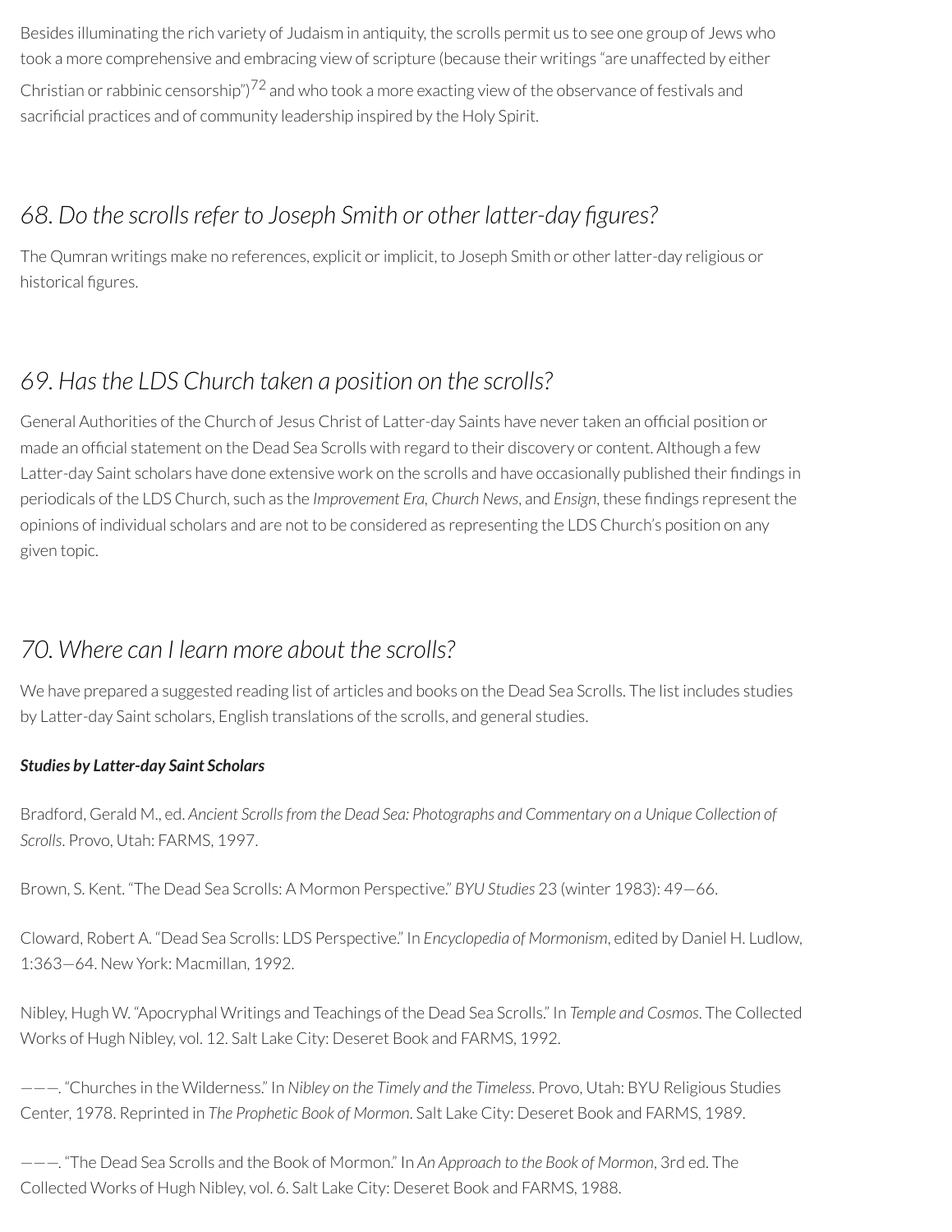———. "The Dead Sea Scrolls: Some Questions and Answers." *Instructor*, July 1963, 233—35. Reprinted in *Old Testament and Related Studies*. The Collected Works of Hugh Nibley, vol. 1. Salt Lake City: Deseret Book and FARMS, 1986.

———. "Appendix 1: From the Dead Sea Scrolls." In *The Message of the Joseph Smith Papyri*. Salt Lake City: Deseret Book, 1975.

———. "More Voices from the Dust." *Instructor*, March 1956, 71—72, 74. Reprinted in *Old Testament and Related Studies*. The Collected Works of Hugh Nibley, vol. 1. Salt Lake City: Deseret Book and FARMS, 1986.

———. "Qumran and the Companions of the Cave." *Revue de Qumran* 5 (April 1965): 177—98. Reprinted as "Qumran and the Companions of the Cave: The Haunted Wilderness." In *Old Testament and Related Studies*. The Collected Works of Hugh Nibley, vol. 1. Salt Lake City: Deseret Book and FARMS, 1986.

———. *Since Cumorah*. 2nd ed. The Collected Works of Hugh Nibley, vol. 7. Salt Lake City: Deseret Book and FARMS, 1988.

Parry, Donald W. "The Contribution of the Dead Sea Scrolls to Biblical Understanding." In *LDS Perspectives on the Dead Sea Scrolls*, edited by Donald W. Parry and Dana M. Pike. Provo, Utah: FARMS, 1997.

———. "4QSam<sup>a</sup> and the Tetragrammaton." In *Current Research and Technological Developments on the Dead Sea Scrolls: Conference on the Textsfrom the Judean Desert, Jerusalem, 30 April 1995*, edited by Donald W. Parry and Stephen D. Ricks. Leiden: E. J. Brill, 1996.

———. "Retelling Samuel: Echoes of the Books of Samuel in the Dead Sea Scrolls." *Revue de Qumra*n 17 (1996): 293 —306.

Parry, Donald W., and Steven W. Booras. "The Dead Sea Scrolls CD-ROM Database Project." In *Current Research* and Technological Developments on the Dead Sea Scrolls: Conference on the Texts from the Judean Desert, Jerusalem, 30 *April 1995*, edited by Donald W. Parry and Stephen D. Ricks. Leiden: E. J. Brill, 1996.

Parry, Donald W., Steven W. Booras, and E. Jan Wilson. "The FARMS-BYU Dead Sea Scrolls Electronic Database," in *LDS Perspectives on the Dead Sea Scrolls*, edited by Donald W. Parry and Dana M. Pike. Provo, Utah: FARMS, 1997.

Parry, Donald W., and Dana M. Pike, eds. *LDS Perspectives on the Dead Sea Scrolls*. Provo, Utah: FARMS, 1997.

Pike, Dana M. "The Book of Numbers at Qumran: Texts and Context." In *Current Research and Technological* Developments on the Dead Sea Scrolls: Conference on the Texts from the Judean Desert, Jerusalem, 30 April 1995, edited by Donald W. Parry and Stephen D. Ricks. Leiden: E. J. Brill, 1996.

———. "Is the Plan of Salvation Attested in the Dead Sea Scrolls?" In *LDS Perspectives on the Dead Sea Scrolls*, edited by Donald W. Parry and Dana M. Pike. Provo, Utah: FARMS, 1997.

———. "The 'Congregation of YHWH' in the Bible and at Qumran." *Revue de Qumran* 17 (1996): 233—40.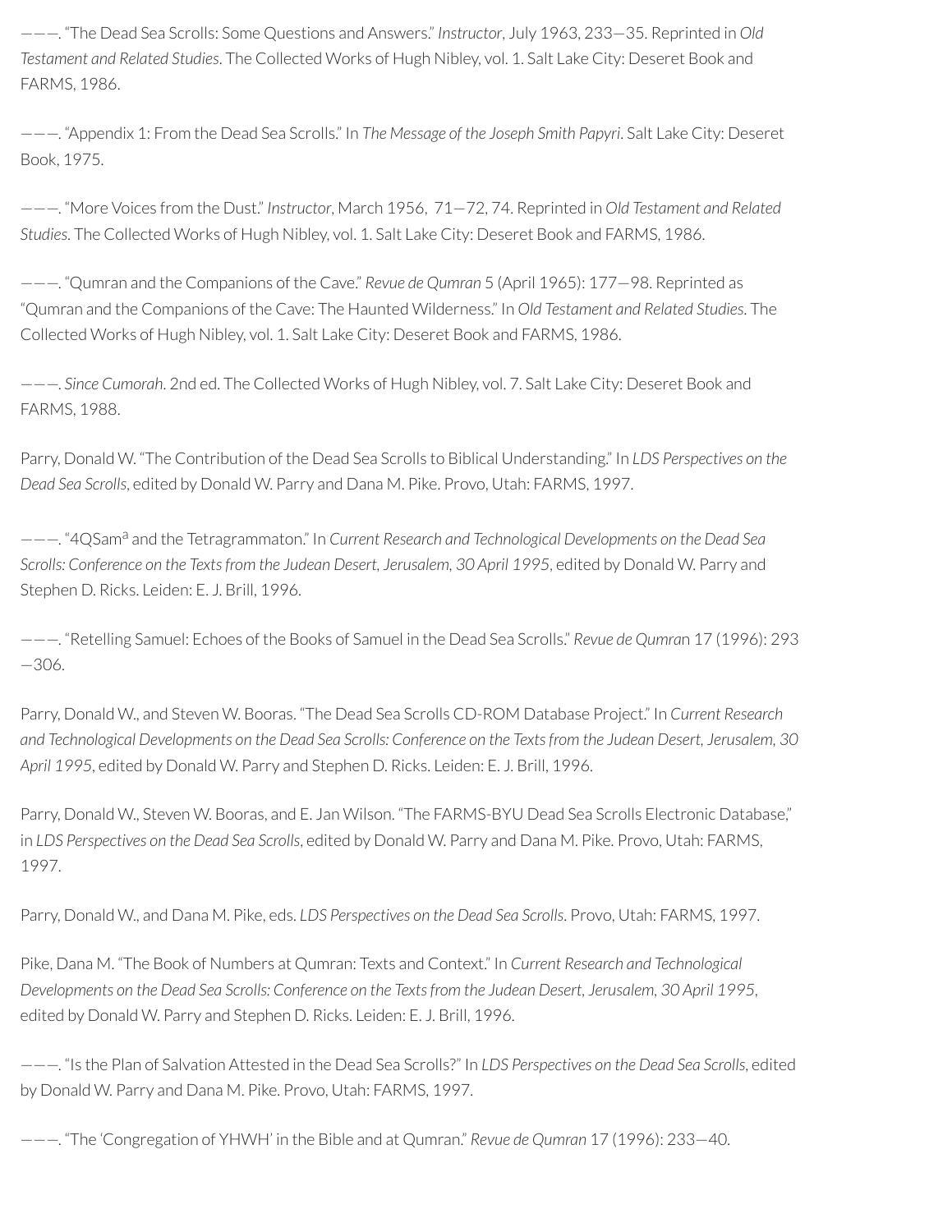Ricks, Stephen D. "The Book of Mormon and the Dead Sea Scrolls." In *LDS Perspectives on the Dead Sea Scrolls*, edited by Donald W. Parry and Dana M. Pike. Provo, Utah: FARMS, 1997.

———. "Who Wrote the Dead Sea Scrolls?" Provo, Utah: FARMS, 1993.

Rogers, Lewis M. "The Dead Sea Scrolls: Qumran Calmly Revisited." *BYU Studies* 2/2 (1960): 109—28.

Seely, David R. "The *Barki Nafshi* Texts (4Q434—439)." In *Current Research and Technological Developments on the Dead Sea Scrolls: Conference on the Textsfrom the Judean Desert, Jerusalem, 30 April 1995*, edited by Donald W. Parry and Stephen D. Ricks. Leiden: E. J. Brill, 1996.

———. "The 'Circumcised Heart' in 4Q434 *Barki Nafshi*." *Revue de Qumran* 17 (1996): 527—35.

———. "Praise, Prayer, and Worship at Qumran." In *LDS Perspectives on the Dead Sea Scrolls*, edited by Donald W. Parry and Dana M. Pike. Provo, Utah: FARMS, 1997.

Skinner, Andrew C. "The Ancient People of Qumran: An Introduction to the Dead Sea Scrolls." In *LDS Perspectives on the Dead Sea Scrolls*, edited by Donald W. Parry and Dana M. Pike. Provo, Utah: FARMS, 1997.

Tvedtnes, John A. "The Dead Sea Scrolls." In *The Church of the Old Testament*, 2nd ed. Salt Lake City: Deseret Book, 1980.

Woodward, Scott R. "Putting the Pieces Together: DNA and the Dead Sea Scrolls." In *LDS Perspectives on the Dead Sea Scrolls*, edited by Donald W. Parry and Dana M. Pike. Provo, Utah: FARMS, 1997.

Woodward, Scott R., Gila Kahila, Patricia Smith, Charles Greenblatt, Joe Zias, and Magen Broshi. "Analysis of Parchment Fragments from the Judean Desert Using DNA Techniques." In *Current Research and Technological* Developments on the Dead Sea Scrolls: Conference on the Texts from the Judean Desert, Jerusalem, 30 April 1995, edited by Donald W. Parry and Stephen D. Ricks. Leiden: E. J. Brill, 1996.

#### *English Translations*

García Martínez, Florentino, trans. *The Dead Sea Scrolls Translated: The Qumran Texts in English*. Translated into English by Wilfred G. E. Watson. Leiden: E. J. Brill, 1994.

Vermes, Geza. *The Complete Dead Sea Scrollsin English*. New York: Penguin, 1997.

Wise, Michael, Martin Abegg Jr., and Edward Cook. *The Dead Sea Scrolls: A New Translation*. San Francisco: Harper, 1996.

#### *General Studies*

Collins, John J. The Scepter and the Star: The Messiahs of the Dead Sea Scrolls and Other Ancient Literature. New York: Doubleday, 1995.

Cross, Frank Moore. *The Ancient Library of Qumran*. 3rd ed. Minneapolis: Fortress, 1995.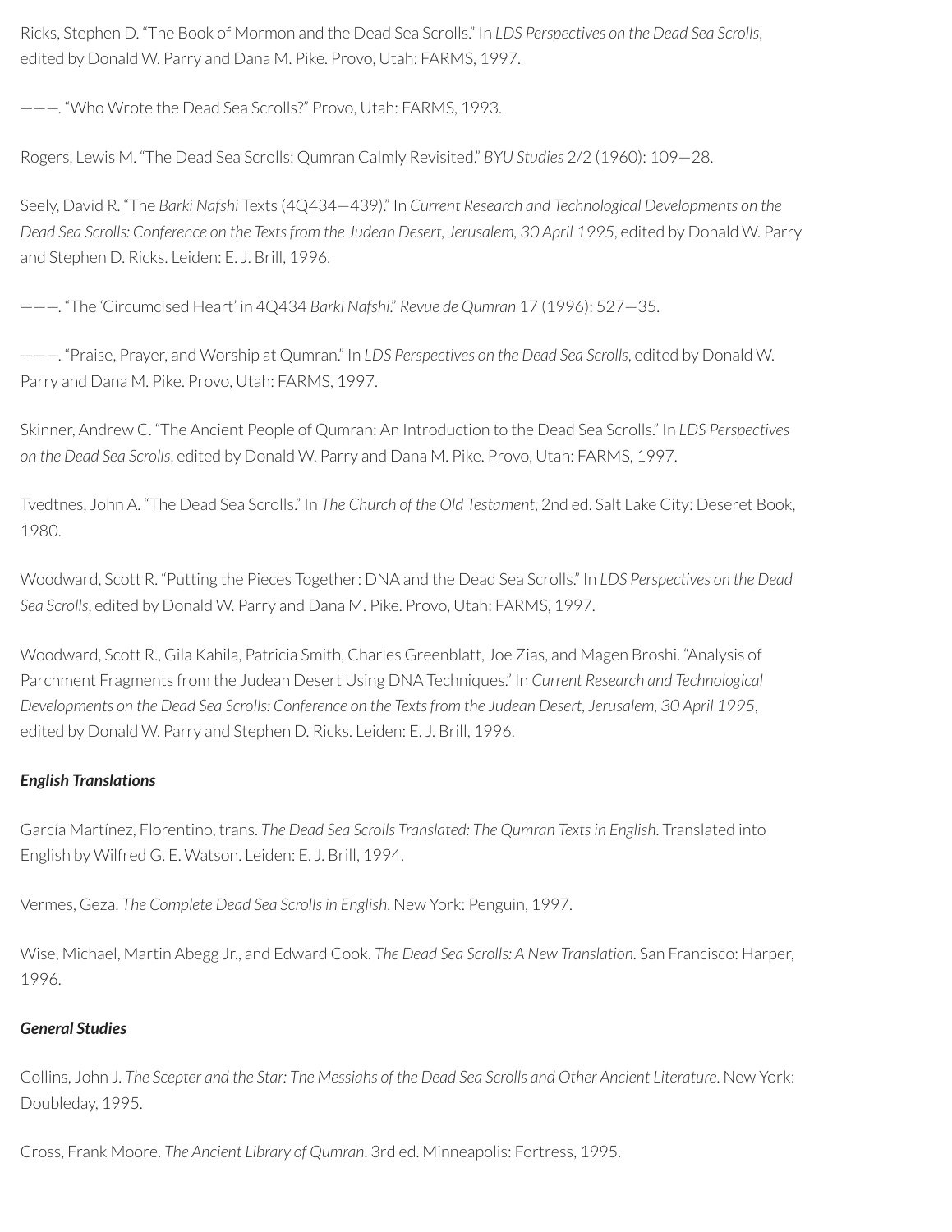Fitzmyer, Joseph A. *Responsesto 101 Questions on the Dead Sea Scrolls*. New York: Paulist, 1992.

García Martínez, Florentino, and Donald W. Parry, eds. *A Bibliography of the Findsin the Desert of Judah, 1970—95*. Leiden: E. J. Brill, 1996.

García Martínez, Florentino, and Julio Trebolle Barrera. *The People of the Dead Sea Scrolls: Their Writings, Beliefs and Practices*. Leiden: E. J. Brill, 1993.

Ringgren, Helmer. *The Faith of Qumran: Theology of the Dead Sea Scrolls*. New York: Crossroads, 1995.

Scanlin, Harold. *The Dead Sea Scrolls and Modern Translations of the Old Testament*. Wheaton, Ill.: Tyndale House, 1993.

Schiffman, Lawrence H. *Reclaiming the Dead Sea Scrolls*. Philadelphia: Jewish Publication Society, 1994.

VanderKam, James C. *The Dead Sea Scrolls Today*. Grand Rapids, Mich.: Eerdmans, 1994.

Yadin, Yigael. The Scroll of the War of the Sons of Light against the Sons of Darkness. London: Oxford University Press, 1962.

———. *The Temple Scroll: The Hidden Law of the Dead Sea Sect*. New York: Random House, 1985.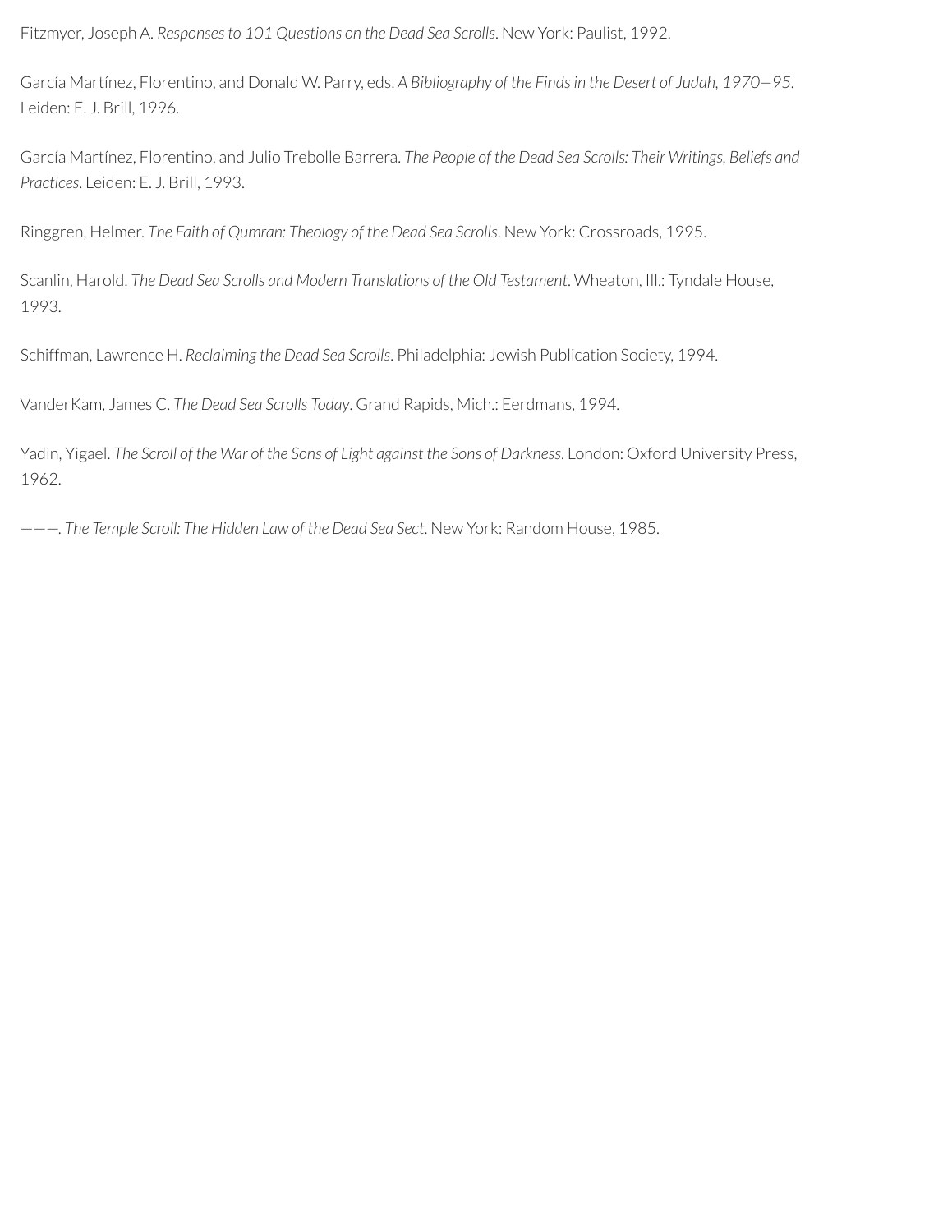## Notes

1. Joseph A. Fitzmyer, *Responsesto 101 Questions on the Dead Sea Scrolls*(New York: Paulist Press, 1992).

2. Stephen Pfann mentioned this in a personal conversation with Stephen Ricks, 31 May 1993.

3. Geza Vermes, *The Dead Sea Scrollsin English*, 3rd ed. (London: Penguin, 1987), xiii.

4. Hans Wehr, *A Dictionary of Modern Written Arabic*, ed. J‑Milton Cowan, 3rd ed. (Ithaca: Spoken Language Services, 1976), 231, 1059; compare Fitzmyer, *101 Questions*, 2.

5. See Philip R. Davies, *Qumran* (Grand Rapids, Mich.: Eerdmans, 1982), 30.

6. See ibid., 44—48.

7. See ibid.

8. See LDS Bible Dictionary, s.v. "Apocrypha," for a discussion of these and other apocryphal books.

9. See, for example, James C. VanderKam, *The Dead Sea Scrolls Today* (Grand Rapids, Mich.: Eerdmans, 1994), 93— 95; and Hershel Shanks, ed., *Understanding the Dead Sea Scrolls: A Reader from the Biblical Archeology Review* (New York: Random House, 1992), 35—84.

10. See Todd S. Beall, *Josephus' Description of the EssenesIllustrated by the Dead Sea Scrolls*(New York: Cambridge University Press, 1988).

11. See Josephus, *Jewish Wars* 2.8.2 (paragraph 119), 2.8.3 (122, 123), 2.8.4 (126), 2.8.9 (147).

12. Beall, *Josephus' Description of the Essenes*, 15.

13. Pliny the Elder, *Natural History* 5.17; see H. Rackham's English translation in the Loeb Classical Library edition of Pliny's work (Cambridge: Harvard University Press, 1969).

14. See Frank Moore Cross, "The Development of the Jewish Scripts," in *The Bible and the Ancient Near East: Essays in Honor of William Foxwell Albright,* ed. G. Ernest Wright (Garden City: Anchor Books, 1965), 136.

15. See the chart in Lawrence H. Schiffman, *Reclaiming the Dead Sea Scrolls*(Philadelphia: Jewish Publication Society, 1994), 32—33.

16. Schiffman, *Reclaiming the Dead Sea Scrolls,* xxi.

17. Their excavations are summarized in "How and Where Did the Qumranites Live?" in *The Provo International Conference on the Dead Sea Scrolls: Technological Innovations, New Texts, and Reformulated Issues,* ed. Donald W. Parry and Eugene Ulrich (Leiden: E. J. Brill, 1999), 266—73.

18. Frank Moore Cross, *Ancient Library of Qumran,* 3rd ed. (Minneapolis: Fortress, 1995) 39—40.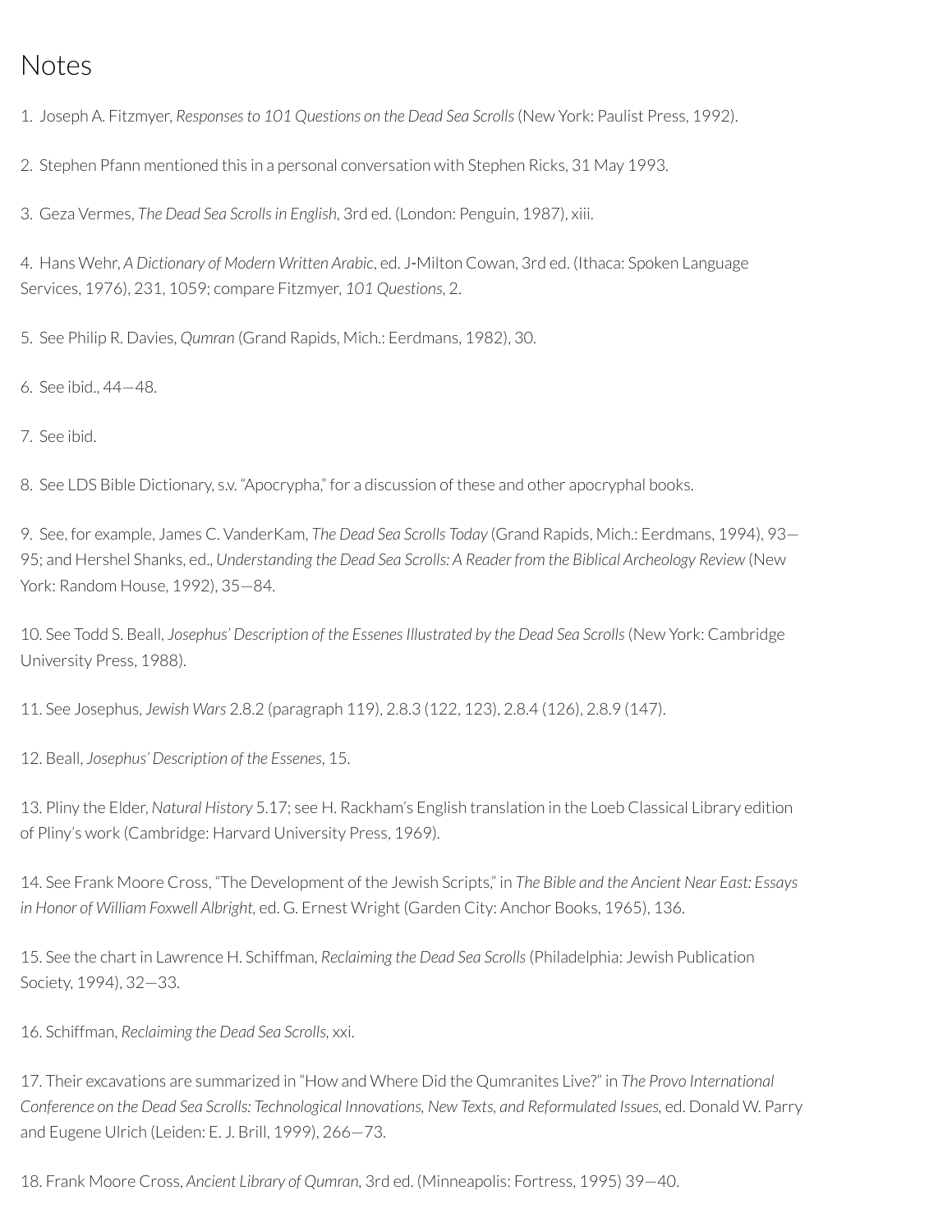19. See Davies, *Qumran,* 44—48.

20. See David E. Aune, *Prophecy in Early Christianity and the Ancient Mediterranean World* (Grand Rapids, Mich.: Eerdmans, 1983), 342—43.

21. See Florentino Garc'a Mart'nez and Julio Trebolle Barrera, *The People of the Dead Sea Scrolls: Their Writings, Beliefs and Practices*(Leiden: E. J. Brill, 1995), 73, 90.

22. Ibid., 80, 88.

23. Frank Moore Cross, "The Scrolls and the New Testament," *Christian Century* 72 (August 1955): 970; compare Cross, "Dead Sea Scrolls: Overview," in *Encyclopedia of Mormonism,* ed. Daniel H. Ludlow (New York: Macmillan, 1992), 1:462, in which Cross describes the writers of the Dead Sea Scrolls as a "church of anticipation."

24. Schiffman, *Reclaiming the Dead Sea Scrolls,* 331.

25. Zadokites were descendants of the priest Zadok, who served in the high priesthood during most of the First and Second Temple periods.

26. See the chronological table in the LDS Bible Dictionary, 641.

27. Millar Burrows, *Burrows on the Dead Sea Scrolls*(Grand Rapids, Mich.: Baker, 1978), 328.

28. Schiffman*, Reclaiming the Dead Sea Scrolls,* 103; see G. R. Beasley-Murray, *Baptism in the New Testament* (Grand Rapids, Mich.: Eerdmans, 1973), 11—18.

29. Schiffman, *Reclaiming the Dead Sea Scrolls,* 103.

30. Cross, *Ancient Library of Qumran,* 40.

31. See Schiffman, *Reclaiming the Dead Sea Scrolls,* 11.

32. Geza Vermes, "The War overthe Scrolls," *New York Review of Books,* 11 August 1994, 10.

33. Garc'a Mart'nez and Barrera, *People of the Dead Sea Scrolls,* 194.

34. Scott R. Woodward et al., "Analysis of Parchment Fragments from the Judean Desert Using DNA Techniques," in Current Research and Technological Developments on the Dead Sea Scrolls: Conference on the Texts from the Judean *Desert, Jerusalem, 30 April 1995,* ed. Donald W. Parry and Stephen D. Ricks (Leiden: E. J. Brill, 1996), 216.

35. See VanderKam, *Dead Sea Scrolls Today,* 30.

36. See Martin Abegg Jr., Peter Flint, and Eugene Ulrich, "Why Is Esther Missing from Qumran?" *Bible Review,* August 1999, 2.

37. John Tvedtnes, "The Isaiah Variants in the Book of Mormon" (Provo, Utah: FARMS, 1981).

38. See VanderKam, *Dead Sea Scrolls Today,* 142—44, 149, 157.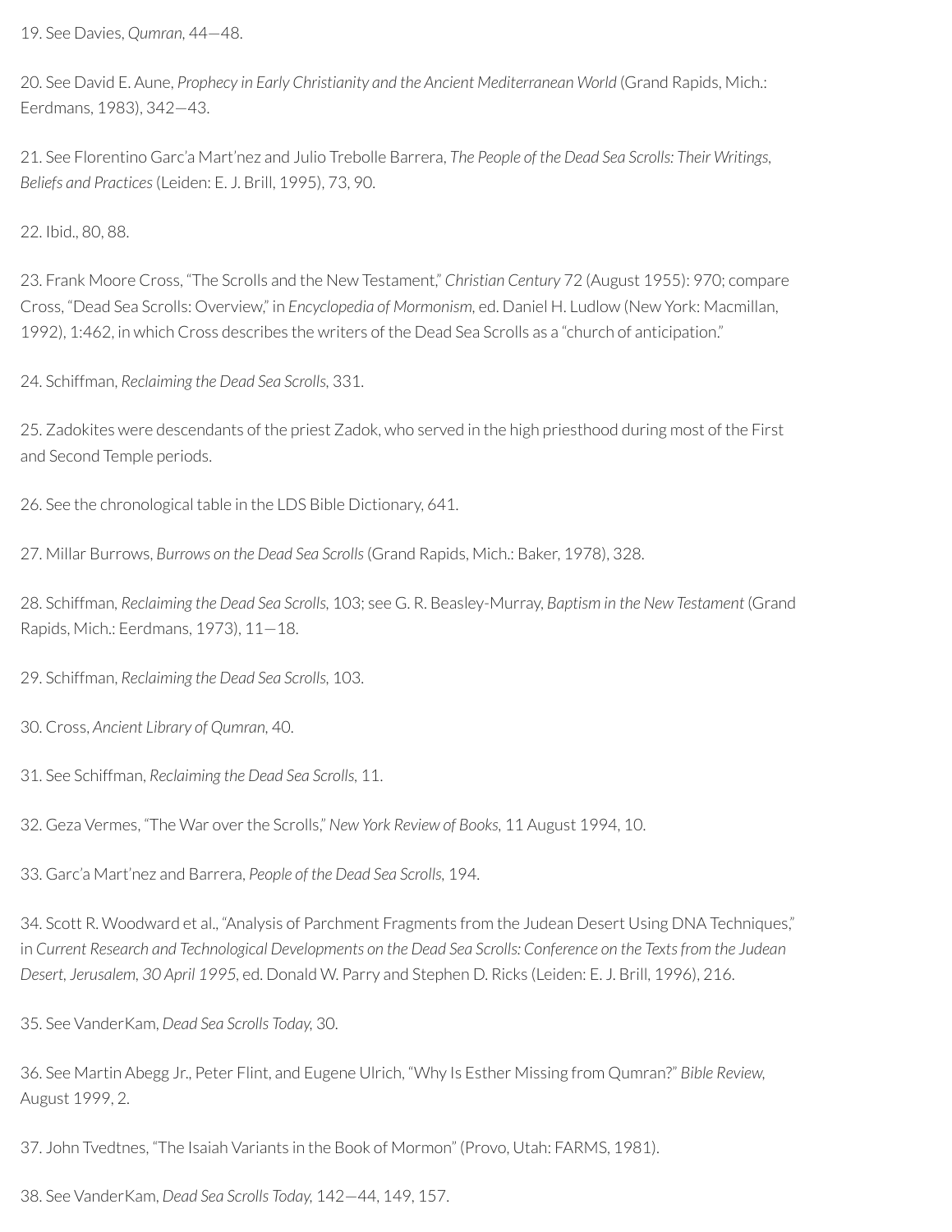39. See Harold Scanlin, *The Dead Sea Scrolls and Modern Translations of the Old Testament* (Wheaton, Ill.: Tyndale House, 1993), 26.

40. See ibid., 34.

41. Ibid., 27.

42. The two versions are the Samaritan Pentateuch and the Masoretic Text. See VanderKam, *Dead Sea Scrolls Today,* 125.

43. The material in this section has been adapted from Donald W. Parry, "The Contribution of the Dead Sea Scrolls to Biblical Understanding," in *LDS Perspectives on the Dead Sea Scrolls,* ed. Donald W. Parry and Dana M. Pike (Provo, Utah: FARMS, 1997), 59—60.

44. For a complete discussion of this missing verse of scripture, see Frank Moore Cross, "The Ammonite

Oppression of the Tribes of Gad and Reuben: Missing Verses from 1 Samuel 11 Found in 4QSamuel<sup>a</sup>," in History, *Historiography and Interpretation: Studiesin Biblical and Cuneiform Literatures,* ed. H. Tadmor and M. Weinfeld (Jerusalem: Magnes, 1983), 148—58; Emanuel Tov, *Textual Criticism of the Hebrew Bible* (Minneapolis: Fortress Press, 1992), 342—43.

45. Translation is by Donald W. Parry. Josephus refers to this incident of King Nahash in *Antiquities* 6.68—71.

46. David Rolph Seely, "Praise, Prayer, and Worship at Qumran," in *LDS Perspectives on the Dead Sea Scrolls,* ed. Parry and Pike, 98.

47. For a discussion of views regarding John the Baptist and Qumran, see Garc'a Mart'nez and Barrera, *People of the Dead Sea Scrolls,* 205—6.

48. See ibid., 214—15.

49. For a full discussion on parallels between the Qumran texts and the New Testament, see Garc'a Mart'nez and Barrera, *People of the Dead Sea Scrolls,* 203—20.

50. Florentino Garc'a Mart'nez, *The Dead Sea Scrolls Translated: The Qumran Textsin English,* trans. Wilfred G. E. Watson, 2nd ed. (Leiden: E. J. Brill, 1994), 200.

51. See VanderKam, *Dead Sea Scrolls Today,* 56—57; Garc'a Mart'nez and Barrera, *People of the Dead Sea Scrolls,* 52 —53; Geza Vermes, *The Complete Dead Sea Scrollsin English* (London: Penguin, 1997), 113—14; Michael A. Knibb, *The Qumran Community* (Cambridge: Cambridge University Press, 1987), 13—15.

52. See Moshe Weinfeld, *The Organizational Pattern and the Penal Code of the Qumran Sect: A Comparison with Guilds and Religious Associations of the Hellenistic-Roman Period* (Fribourg: Vandenhoeck and Ruprecht, 1986), 21—23, 43 —44, 48—55, 58—73, 78—79.

53. Vermes, *Complete Dead Sea Scrollsin English,* 100.